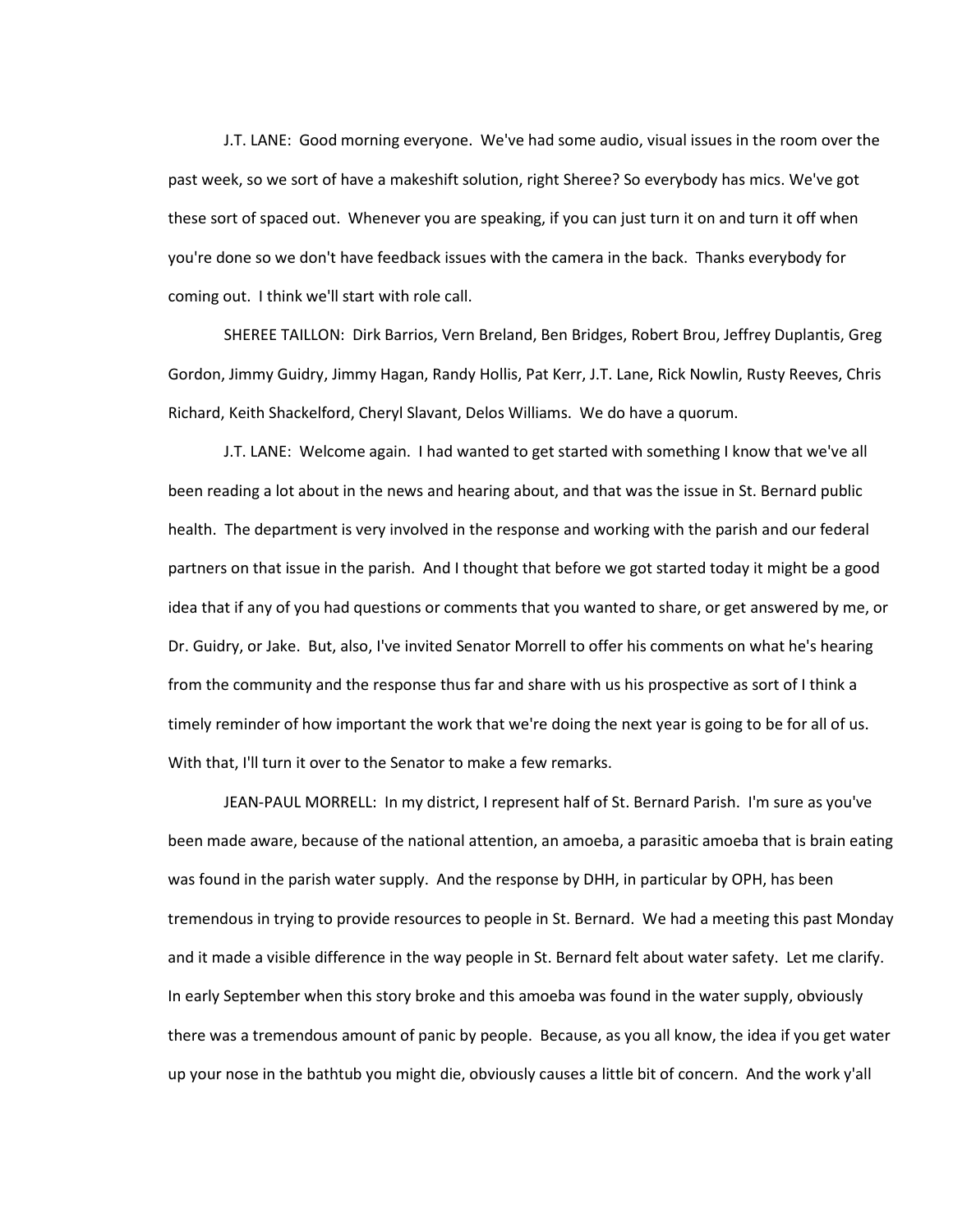are doing here is tremendous because what you guys are doing is help to codify and really create stringent standards for water safety. And if anything, St. Bernard has proven how important that is that y'all guys' work continues. Some of the concerns people had were basic stuff during this meeting. Stuff like: what is the chlorine standard supposed to be in the water supply? And when parish officials weren't able to provide definitive answers to those issues at their Thursday meeting when the state came down, when DHH came down, both with CDC and EPA to provide answers to very basic questions. Like I said, you went from a very panicked populous to a populous that was still very concerned, but with the excellent information and the ability to combat misinformation that meeting provided it has changed a lot of the tenure how people feel in St. Bernard Parish. But going forward, I think that when you look at what happened in St. Bernard, something that people don't realize, this amoeba parasite, in particular. Dr. Guidry, or Jake, or someone wants to go into it. It's actually pretty common in the State of Louisiana, in general. If you go swimming in a bayou or a lake in Louisiana you're pretty much doing it at your own risk, with something like this. The difference is that with the standards that DHH holds municipal water supplies to, that is why this incident was so shocking. And people were surprised it happened because in properly managed water supplies, proper chloride levels, this amoeba should not be present. The work y'all do here is so immensely important because when you guys set those standards and what parishes and municipalities follow it, something like this doesn't happen. I just wanted to come here today and thank DHH, thank OPH for being at the meeting. Thank you for bringing CDC and EPA. That was a tremendous help because it's always great to have both state and federal players in the same room to deal with constituent's questions and concerns. And going forward one of the things that came out in the meeting, which I think is very important for ya'll to contemplate, is there was some concerns that may be we should revisit what our minimum chloride levels are. Because like I said, this amoeba exists in the State of Louisiana, just in general. If it would make our water supplies more safe to have a higher mandated chloride level. Something that you guys should consider because I would hate for the tragedy that happened in St. Bernard to repeat itself somewhere else. Thank you. And I have to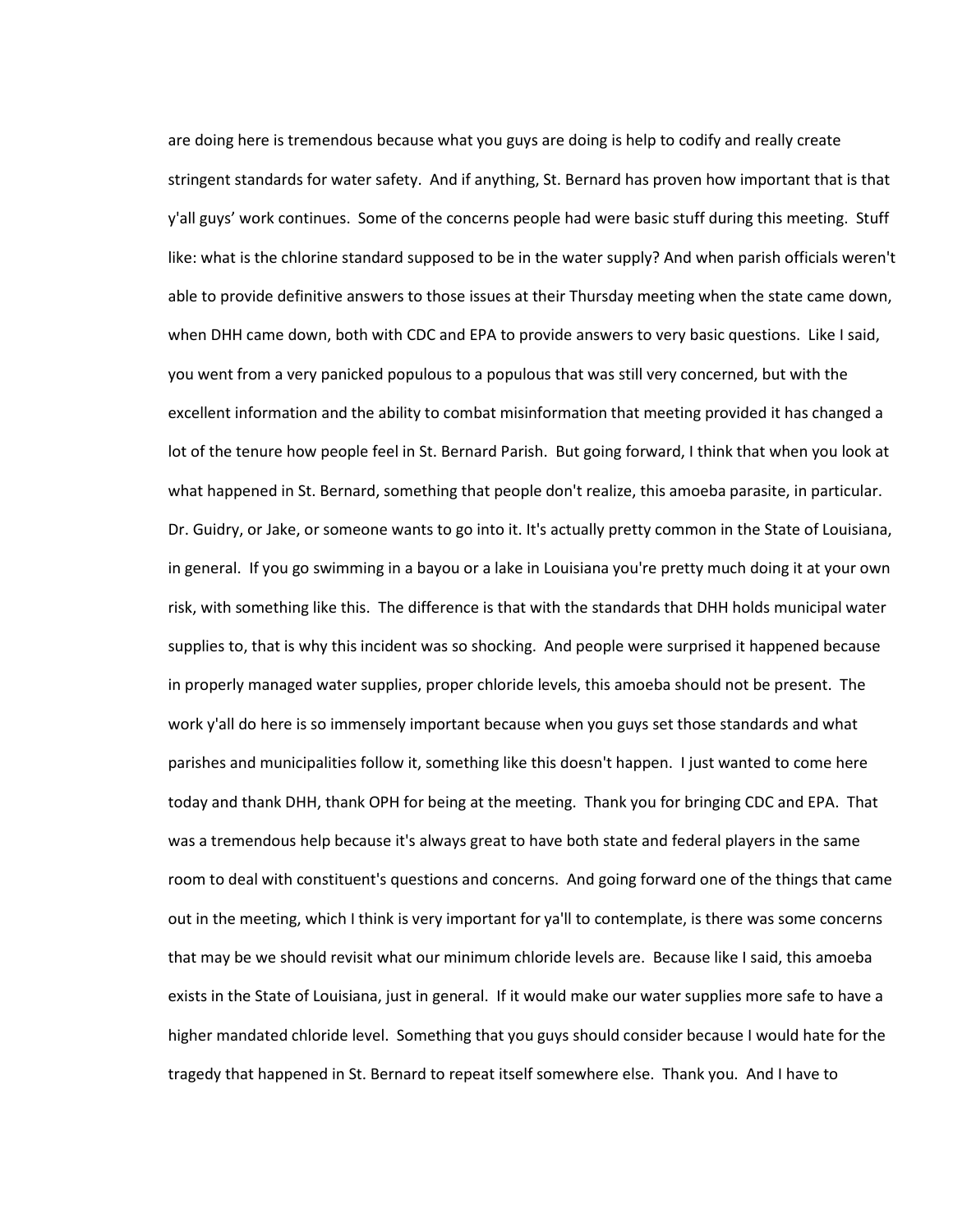apologize. I have another thing I have to go to, so I'll be slipping out of here briefly.

J.T. LANE: Thank you. So with that and just given all the information and the coverage around all this, I really wanted to just take a few minutes to, I guess, open it up to the committee members to see if you guys had any comments or questions of myself, Dr. Guidry, or Jake, or Caryn about what has transpired, or any of the events around this particular incident. So we'll get started. Thank you Senator very much. Next, on our agenda is old business and approval of the minutes. I think Sheree received those already?

SHEREE TAILLON: Yes.

RICK NOWLIN: Mr. Chairman, we had received the minutes and I think Ms. Hebert did a great job. There are a few instances of some typos, primarily due to technical language, or what have you. Like on page 54. Code form should have been coli form, that sort of thing. I've gone over with Ms. Hebert. I'd like to ask that-- nothing to change the context, but those corrections to be made per my discussion with her. We can go through them one at a time if you want to, but I'd rather not take up the time because it doesn't change the meaning or context. Simply I think, no offense, maybe a nontechnical person recording a technical discussion.

SHEREE TAILLON: If everyone else agrees, we will take a vote to approve the minutes. All in favor? Any opposed?

J.T. LANE: Now on to new business. We have three major new business agenda items. The first of which is to establish a number of subcommittees for our work going forward. The four that we had initially outlined I will go over real quickly. General design and source development. Treatment and chemical application would be number two. Subcommittee three, pumping facility and finish water storage. And number four, distribution system and backflow protection. Those were the four. And ideally what we were thinking is that we have three people on each subcommittee. One committee member on each subcommittee. We have three volunteers thus far for individuals to serve on subcommittee of the committee. And then have two nonmembers for each subcommittee based on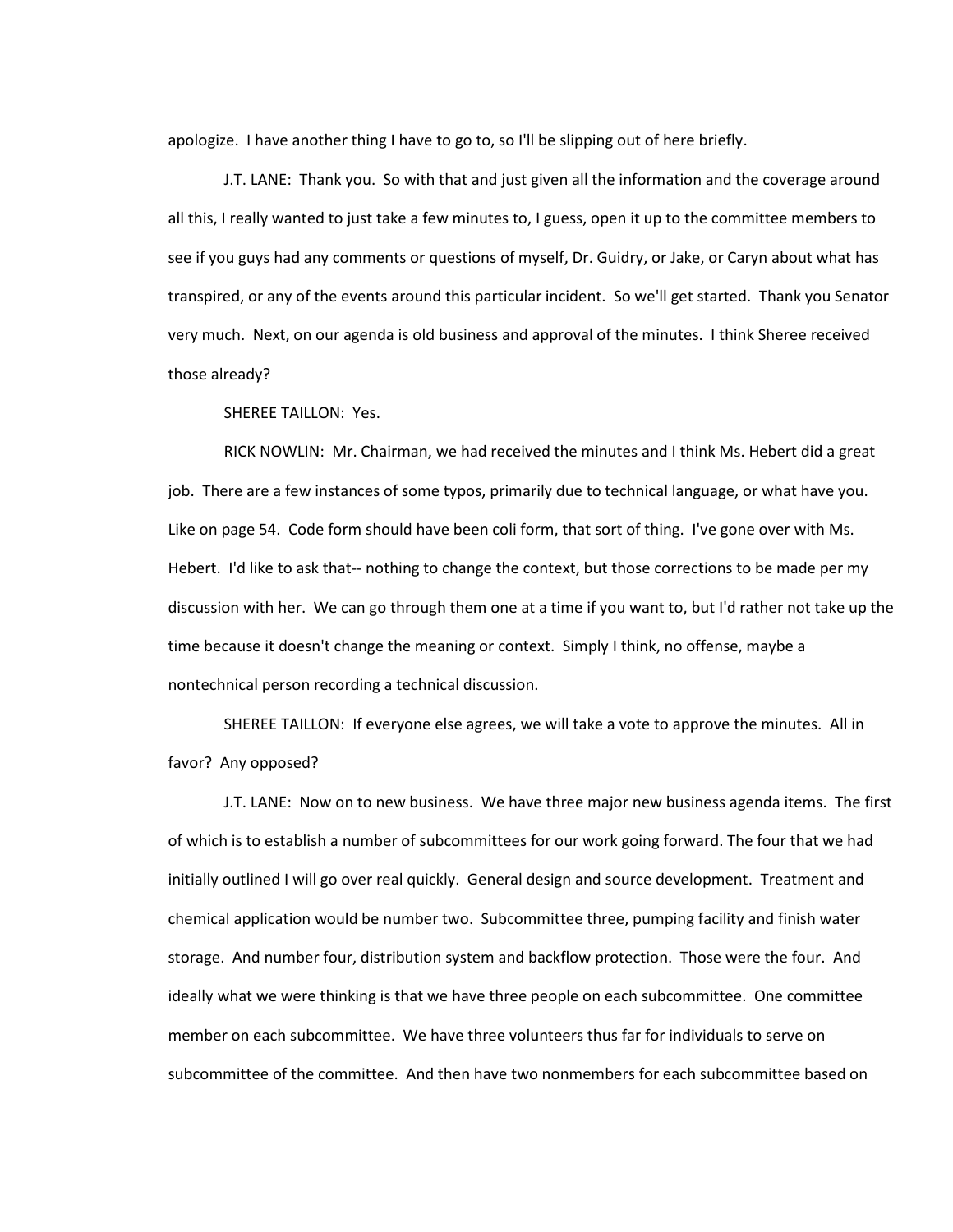that. We have those four thus far. Is there any discussion, or addition that you would like to discuss, or around the subcommittee assignments? Those four topic areas.

RANDY HOLLIS: Mr. Chairman, Randy Hollis. The formation of subcommittees was explained to us during the last meeting as to very strict regiment and having to hold public hearings, to have public notices. And our concern is that we need input from homer to home up, from every operator, from every engineer, and every person in this state who can not travel to Baton Rouge to attend these meetings. And so the formation of subcommittees and the rules that were outlined to us is really going to tie our hands in the input that we can have in these documents that are going to be critical from now on. What I would like to suggest is, can we not use subcommittees and can instead have a person on this committee be a leader of a forum? The forum would be an open meeting by webinars, or by public meetings, or whatever that wouldn't be so hamstrung with the requirements for subcommittees to gather information. To look at a specific part of the ten state standards via section one through nine and to try and put together a document that reflects everyone's input. Not just two people on the committee and two or three others. In doing so, that person would then bring back to this committee a section of ten state standards. That section would then be presented to the committee at one meeting. We would have a month to look at it, and then we could vote on that as a committee and discuss it openly in a public meeting all the comments about that section at the next meeting. And I think that better suits the intent of what we're trying to do to develop standards to this entire state, rather than tying our hands in a subcommittee format.

J.T. LANE: Before I comment, is there any other comments anyone wants to make?

CHERYL SLAVANT: I'm probably the only nontechnical person on this committee, but for the past 20 years I have gone from town to town, system to system helping people have clean drinking water. Not to be throwing a glitch in anything, but there's more to having clean drinking water than the pluming and the chemistry. I don't see a committee being set up to address those issues.

J.T. LANE: Well, I think that in terms of we certainly can have more out reach on those other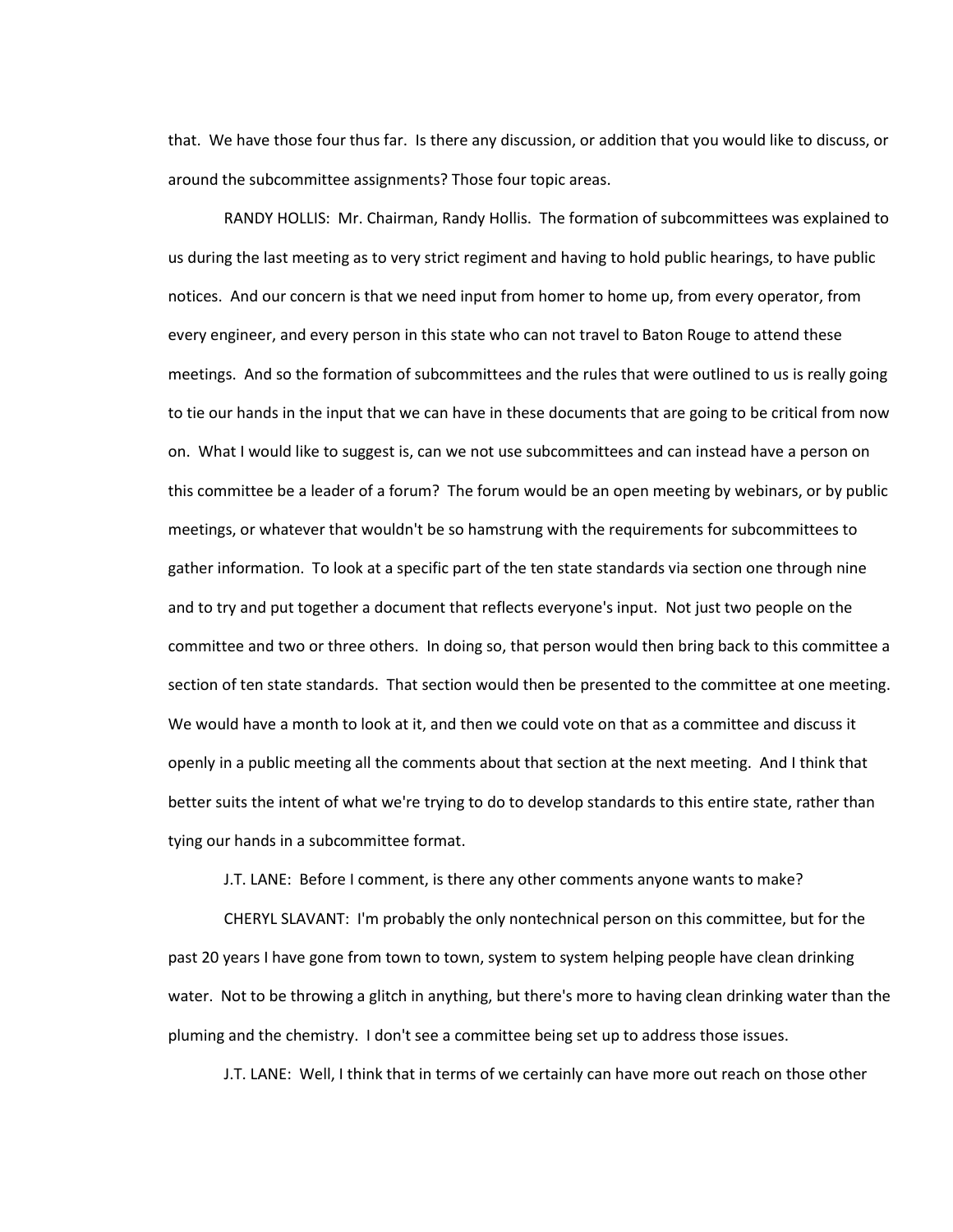issues, but I think if it's not covered under what was in act 292 that would be something in addition to that. I think those are good points. I think that we should definitely make it as expansive as possible and manageable as well. If there are any particular issues that you see from the field, an entire team of constituents that come up really often, then we can definitely cover those as well. Be educated or provide feedback. I think that's a good suggestion.

CHERYL SLAVANT: I think it's important. You can have all the good pluming and chemicals you want to, but there's a lot of other issues to fix that stop people from having clean water. And if they are not addressed, y'all can do all y'all want to and still have dirty water. There needs to be some attention paid to that issue.

J.T. LANE: I don't disagree with you at all. Like I said, where we can manage to get more of that in, I think we should. But the committee already has a very big assignment before it that we have to get done as well.

CHERYL SLAVANT: Well, I think this gentleman's suggestion here may have made some opportunity.

SPEAKER: We can't hear a word y'all are saying. I have a hearing problem, so I apologize. If you use the microphone close and look at the microphone we might be able to hear it.

CHERYL SLAVANT: I apologize. Yes, there's a big difference. I was just saying I was the only untechnical person on this committee, but for the past 20 years I've gone from community to community, all over the state helping people have clean drinking water. But there's more to it than the plumbing and the chemistry, and I was just asking if we couldn't make room somewhere in this committee sometime to address that issue. Because you can get all the plumbing right, you can get all the chemistry right, and people still have dirty water if those issues are not addressed.

RANDY HOLLIS: In lieu of the four subcommittees that were mentioned, four topics, there are nine sections of ten state standards. One of the most important is not even in those nine parts and that is the forward, as well as the very beginning of it. There are policies on UV, membrane treatment, pilot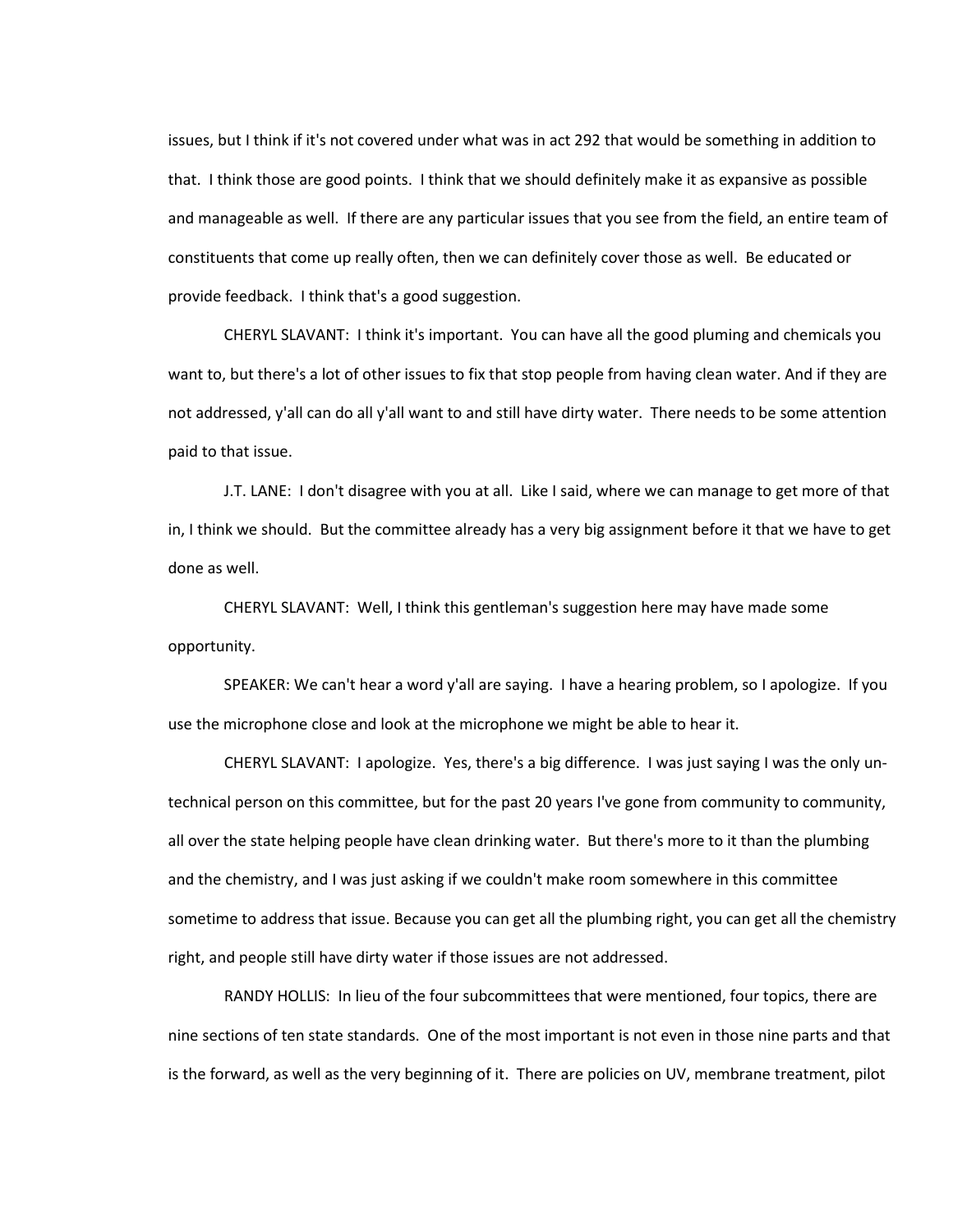plants, unattended operation of surface water plants, bag and cartridge filters. A number of things that are in the beginning of ten state standards that are not even in the nine parts. And then we've added another subject of backflow prevention. We have 11 different topics to cover. And I think it might be critical that we divide the subjects into 11 sections, maybe each person in this committee handle each one of those as their section in lieu of just four. This is a huge document to go through.

J.T. LANE: It is.

GREG GORDON: I was going to add one thing is that I agree with that. Just the mechanics of it though. Maybe we convene here at the beginning of the meeting, and then we recess, and may be have break out sessions back to back to back on the subject matter. Limited depending on the depth of the subject matter. I hate to say like a town hall type of format, but something along those lines where you can have subject matter experts from the audience can speak. And they can also put their input on after a section, for example, has been presented and in the manner that we've kind of previously discussed with DHH coming forward saying this is kind of the way that we see things at first. Kind of a draft level. Please give us your comments. You can have the subject matter experts speak. All that can be taken in by the committee members, and the public, and DHH and go may be a few and then reconvene the meeting at some point and start to take votes on that. One way I was looking at it.

RANDY HOLLIS: Let me continue through. Trying to go through this entire document during these scheduled meetings is going to be impossible. I've probably spent three days trying to go through parts one and two. It's very extensive. If we go to simply a contact person and then a forum, could we not hold those at anytime during the month and as many times as we want to? We can have webinars where we announce it, go out to all of our members and have a webinar that may be in the middle of the month so that we can all participate in it and spend as much time as we need to. And then once this key person assimilates all the information and brings that back to this committee, and we can have an expert then speak at this committee while we're presenting that section of it. But I think we need more time than what's just allowed in these scheduled meetings to go through this entire document.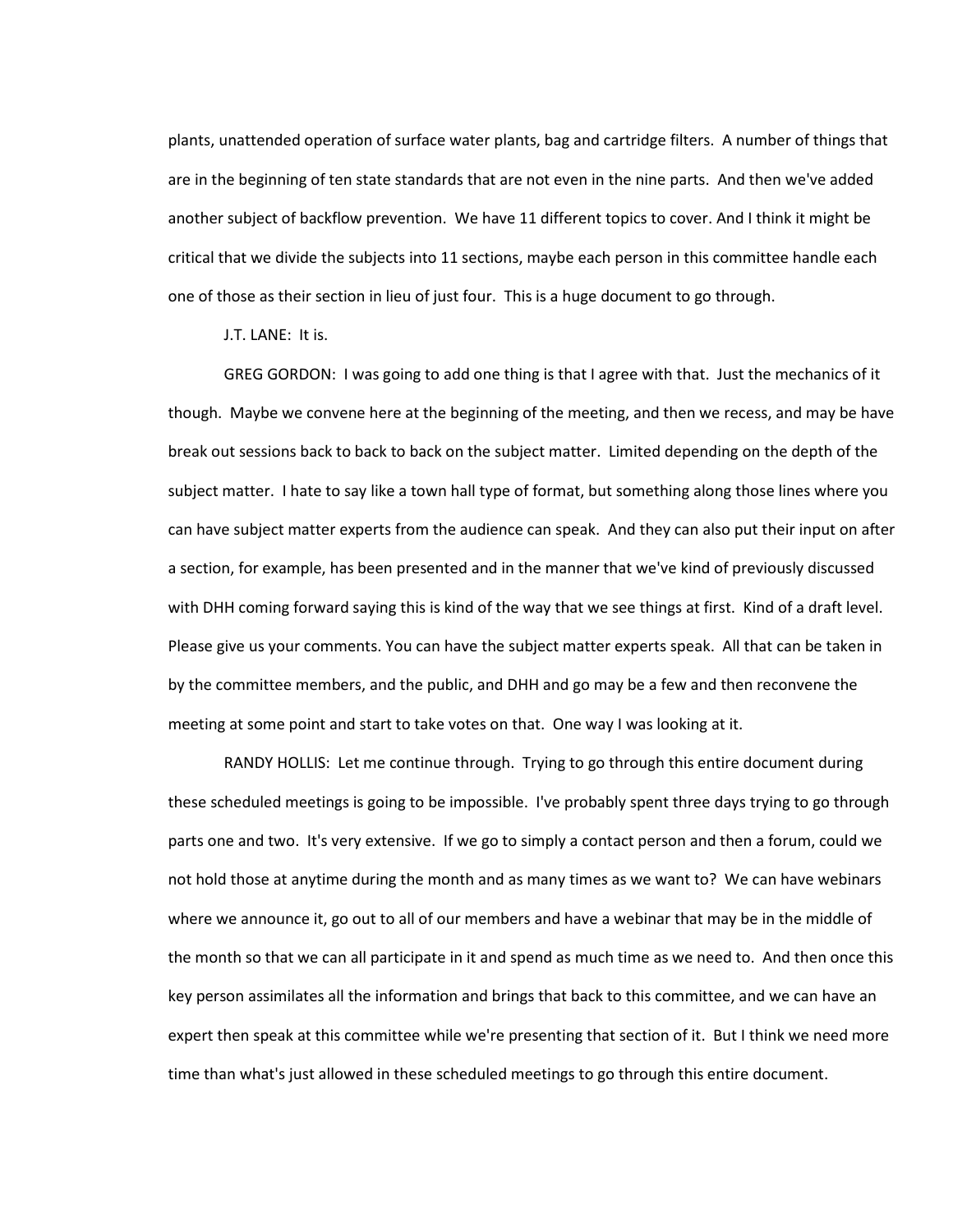J.T. LANE: I agree with you on that, definitely. That was our original approach for the subcommittee arrangement. Just to make sure I'm clear, you want to do, basically, 11 sections subcommittee forums on those particular issues in other parts of the state?

RANDY HOLLIS: Not necessarily the other parts of the state. The person in charge of that section, the point person, would then either have a webinar at LMA, or wherever they would like to hold this. They would not be hamstrung to specific locations and they could send out, I know with me I can send out a group email to a hundred engineers right now and ask for their input. So during the month, if it would be up to me, that person to collect the information and bring it back to this committee. It wouldn't be a specific scheduled meeting unless they wanted to hold it. I'm trying to get away from being hamstrung by the subcommittees and having public notices and not being able to get much accomplished.

J.T. LANE: I feel you on that. Steve or David have any input from a legal standpoint on the bill and requirements so fourth?

DAVID MCCAY: Well, my thought is, again, keep in mind I've talked a lot about open meeting's laws and its affect on people, committees and subcommittees. You could, of course, any of you if you have a subcommittee of three people could receive individual input from anybody here in the state. And you could, probably as a member of the subcommittee, do kind of what you're talking about. One of you could hold a webinar and invite comment from the public, in general, wherever they be in the state. All three of you, or even two of you, I guess, would be a quorum would participate in that together. That would be a violation of open meeting's laws. But all of the committee and subcommittee members could also receive all of the information. If anyone of you receives input from any stakeholder or citizen in the state you could pass that along to your fellow subcommittee members as long as you don't, and I guess this would be by email probably, don't invite their thoughts back. Information can be disseminated and received. What you can't do is have a behind the scenes, out of the public's view, which email would be, discussion of well, what do you think of this? How do you like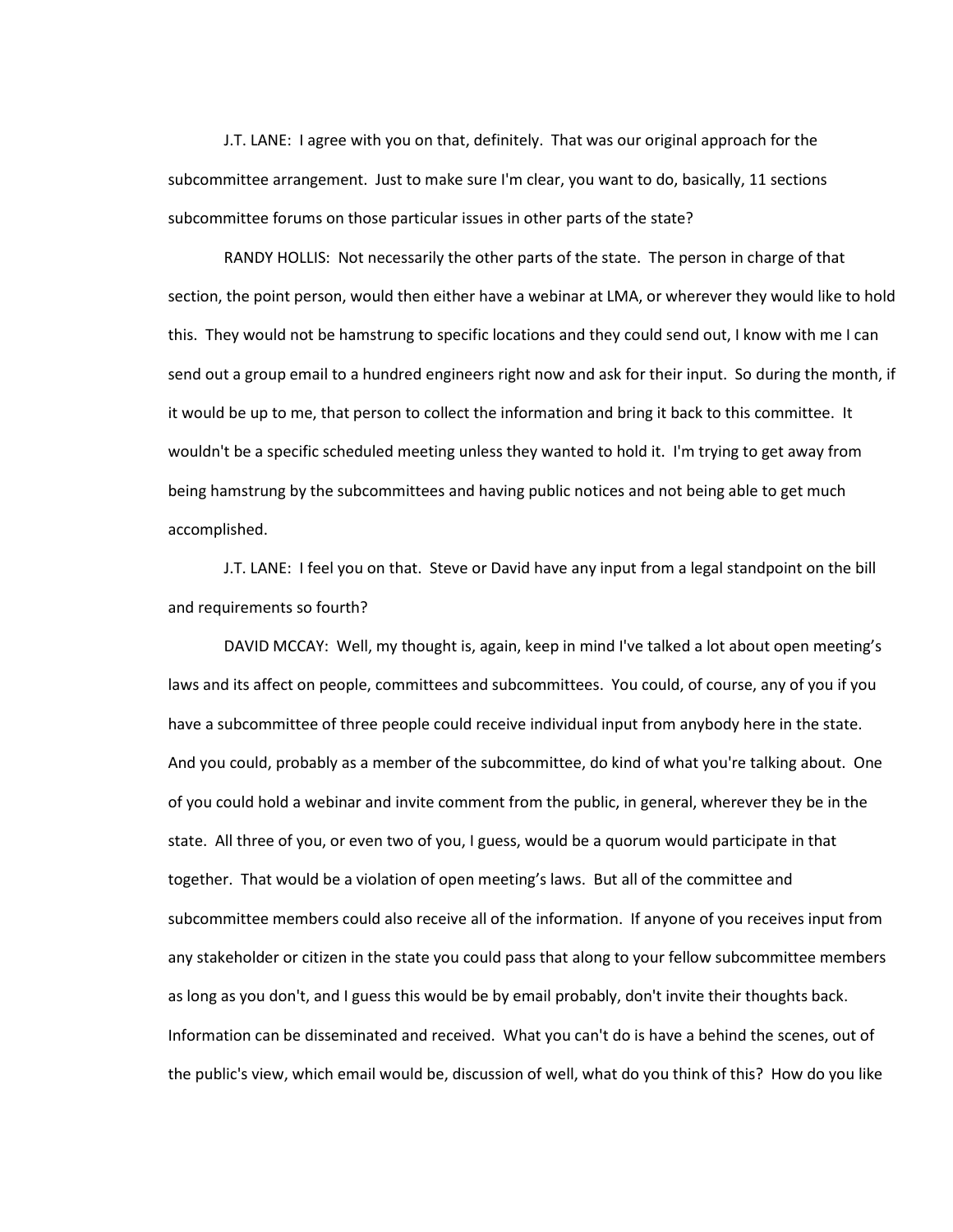this? Would you vote yes to this or no? I don't know that the subcommittees would be as restrictive as originally indicated it might be. Now, whether it's a good idea to do that verses the other, I think if it's a thought that there's a good idea to have one person be a point person. I guess that wouldn't be a subcommittee, and therefore there would be no open meetings impact upon whatever that person does, be it going around the state speaking to people soliciting input. But if you were to have a webinar, for example, the one point person on, I don't know, water distribution, you can't get a quorum of this committee members involved in that because then you would have a public meeting. I think probably my first thought is, and of course we like to in legal have a little time to review any particular proposal as to how you want to do this. My thought is that feasible point person approach, and does not present any problems with violating open meeting's laws, if you do it right, but that probably a subcommittee of three people could essentially may be accomplish the same thing in a way that doesn't violate the open meeting's law. But you are absolutely correct. That open meeting's law does put some restrictions on what you can do and can make things more cumbersome. And Steve, I would invite any of our executive council to chime in.

STEVE RUSSO: No, you've said it.

J.T. LANE: My question would be, in terms of language, would webinars satisfy the requirements of the meetings being held in Bienville and that sort of thing?

DAVID MCCAY: No, it would not. But it's not a meeting if it's just one member of this committee participating. It's not a quorum of this committee participating so it doesn't have to be an open meeting. Any particular committee members can go talk to anyone they want, solicit any input they want. In fact, they probably talk to other members of the committee about something as long as they don't really make that discussion between them of a quorum of the committee. Which I forget if that's a quorum of the number set fourth in the act. Committee members themselves can go and do anything and talk to anyone they want to, and can, in some limited fashion, may be talk to other big committee members. But you can't have, if 12 is a quorum, I forget what it is, you can't have 12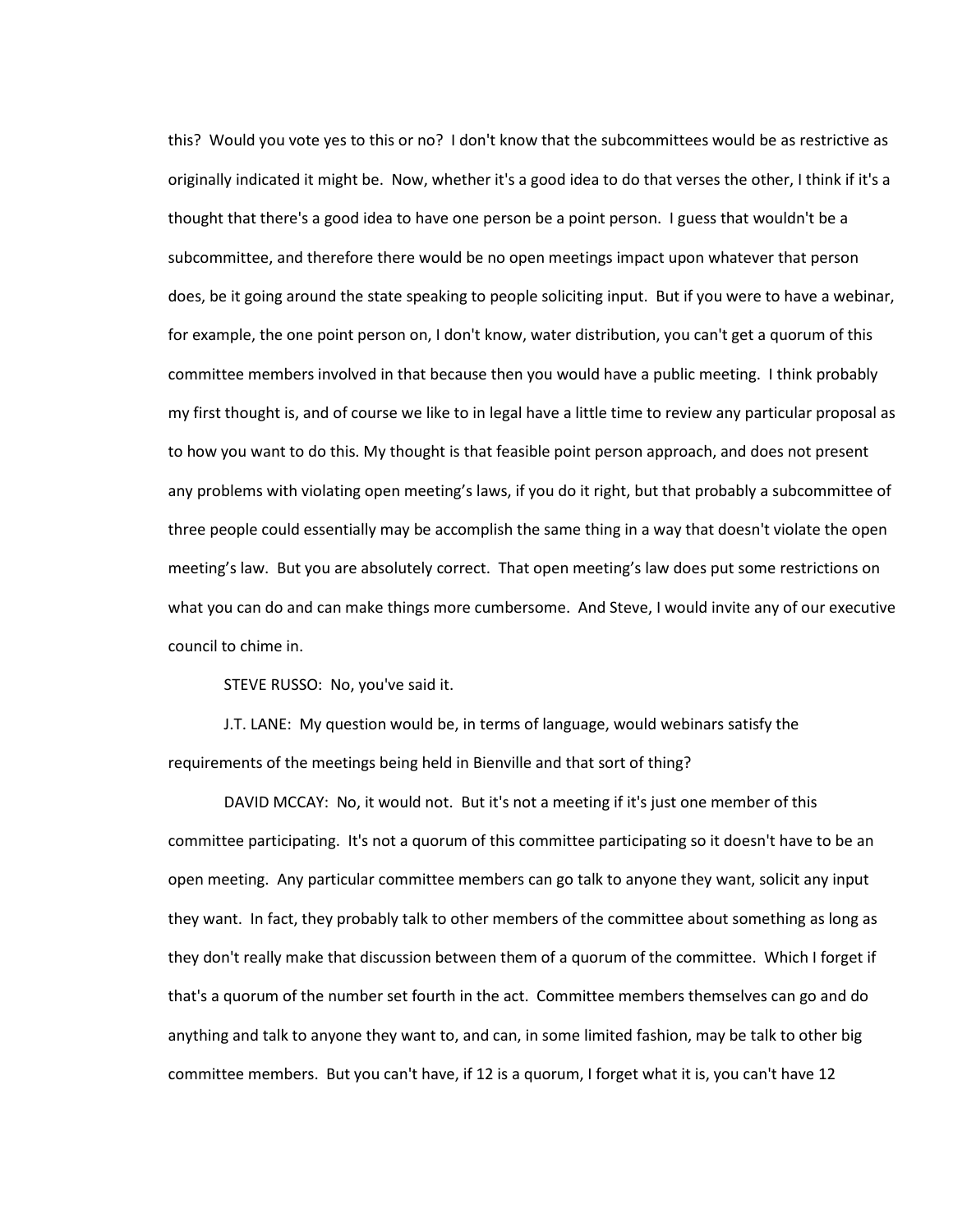members of this committee discussing something that's under the purview back and fourth via email. Because that would violate the open meeting's law.

J.T. LANE: So Randy, clearly we want to forgo the four and have eleven for the section subcommittees?

RANDY HOLLIS: Yes, correct. I would like eleven sections instead of four. Eleven point people instead of just four.

CHRIS RICHARD: Just one comment on the preambles, not the preamble, but the policies in front in the standards. A lot of those deal with sections located in ten state. It's almost like an addendum that deals with disinfection and treatment. So rather than have 11, it might be better to take those sections and put them in the chapter they should be covered in any way. For instance, if it's on pilot testing, put it in plant. If it's on disinfection, put it in the proper section, rather than have a whole section just covering these very items. And then the other question I had is regarding to the current sanitary code. Are we going to incorporate this into the current sanitary code, because we haven't discussed that that I'm aware. The first section, in general, needs to be addressed. It has the definition go along way into everything that follows. I think before we get too far in to it we need to look at the current code and what it has to kind of use the ten state standards from there, but not leave it out the picture.

JEFFREY DUPLANTIS: One question about developing these ten or eleven, I'll call them forums, with a point person. Where are the members of each of those going to come from? From other members of this committee, or looking outside this committee to bring in members or staff to support that? So if you're a point person on chapter eight, are you also a committee member on six and seven? Something to think about. I don't know how you plan on staffing these. I completely agree with Randy as far as breaking these in to each individual, otherwise very cumbersome, overlapping if you don't.

J.T. LANE: I agree. So basically, the subcommittee set up would be that maybe we obviously need an odd number. We thought three with given the scope of work and given our assumptions on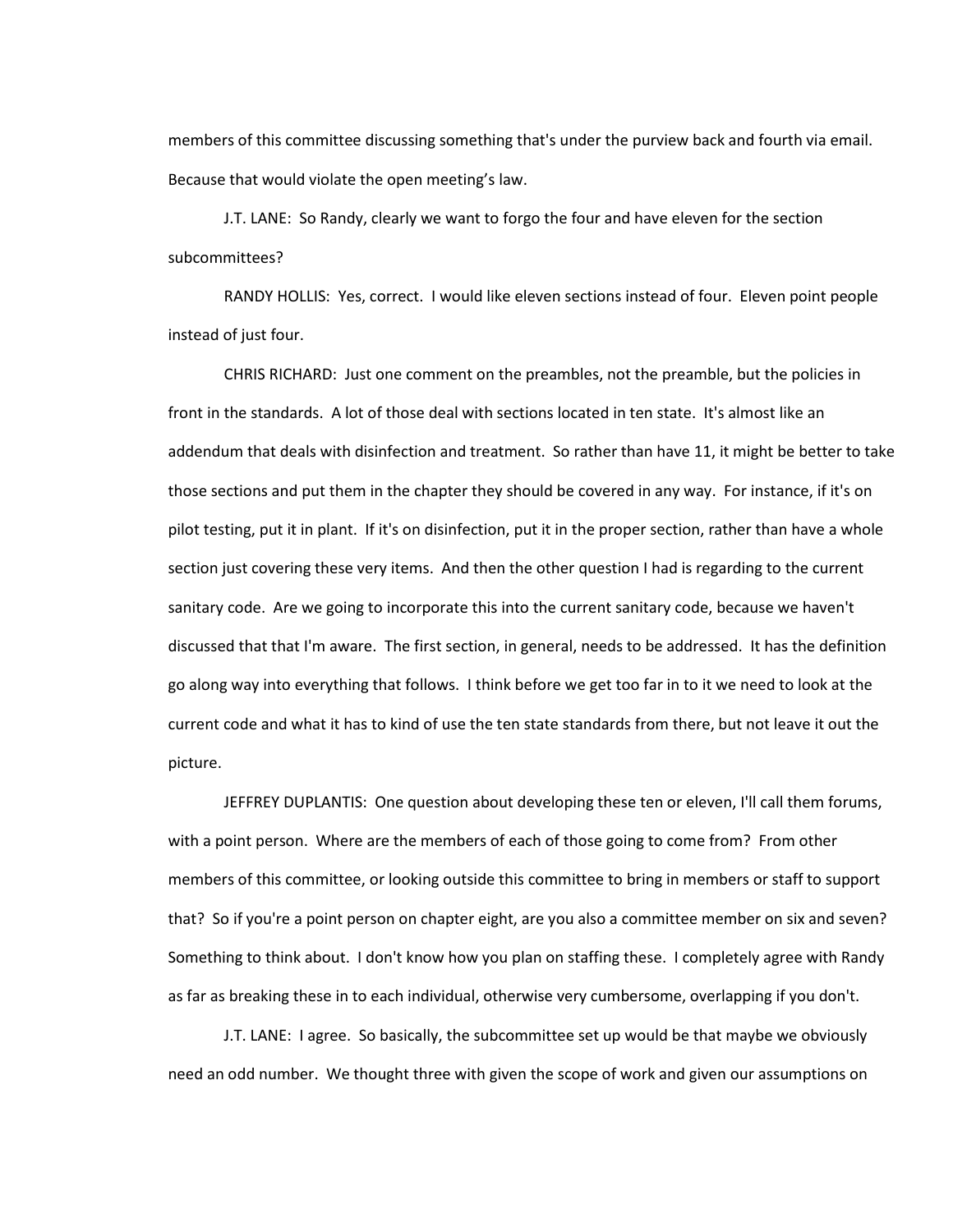how many volunteers we might get. I would assume that if we go with eleven that would mean that each subcommittee would be headed by a member of this committee, which would then have two members named that are not on this committee. That's the way it would be set up for that. If that is the desire of the committee, we can certainly go back that way.

RANDY HOLLIS: If I can add to this. I think the only person to bring information back to this committee, to comply with the law, would be the person that's named on this committee. As they gather information that is the person that has to bring it back to this committee for consideration. But certainly, that forum can be participation. Participation could be anyone in the state in that forum.

J.T. LANE: Sure.

GREG GORDON: So if that one subcommittee member, or the one member of the larger committee is going to have these subcommittees or forums, that person is going to get some kind of staff support, so to speak? If you want to call DHH for information to present to everybody at that moment.

RANDY HOLLIS: They will collect the information over a month, and then the information they collected from that particular section brought back to this committee given to them in a meeting in a public forum. Everyone is given in an open meeting all of the information in that section, but we do not vote on it then. We vote on it at the next meeting so we have a month to consider.

JAKE CAUSEY: I certainly agree with Mr. Richard. We do have nine sections in some of the policy statements would fall within some of those. Just putting those in treatment or wherever they might fall. Make a lot more sense. Talk about that. I guess I heard eleven, ten, and nine, so I'm just trying to find a number that we're working with as far as the nine parts. Chris had mentioned a lot of the policy statements, UV and filtration, which are for treatment. I think would generally fall in the treatment section. I think it's going to be the largest undertaking. Not sure who's volunteering for that one. I guess we're talking about nine groups, forums, subcommittees, whatever we're going to call it. I'm not sure where the forward fits into. Maybe part one or not, but I know the policy statements on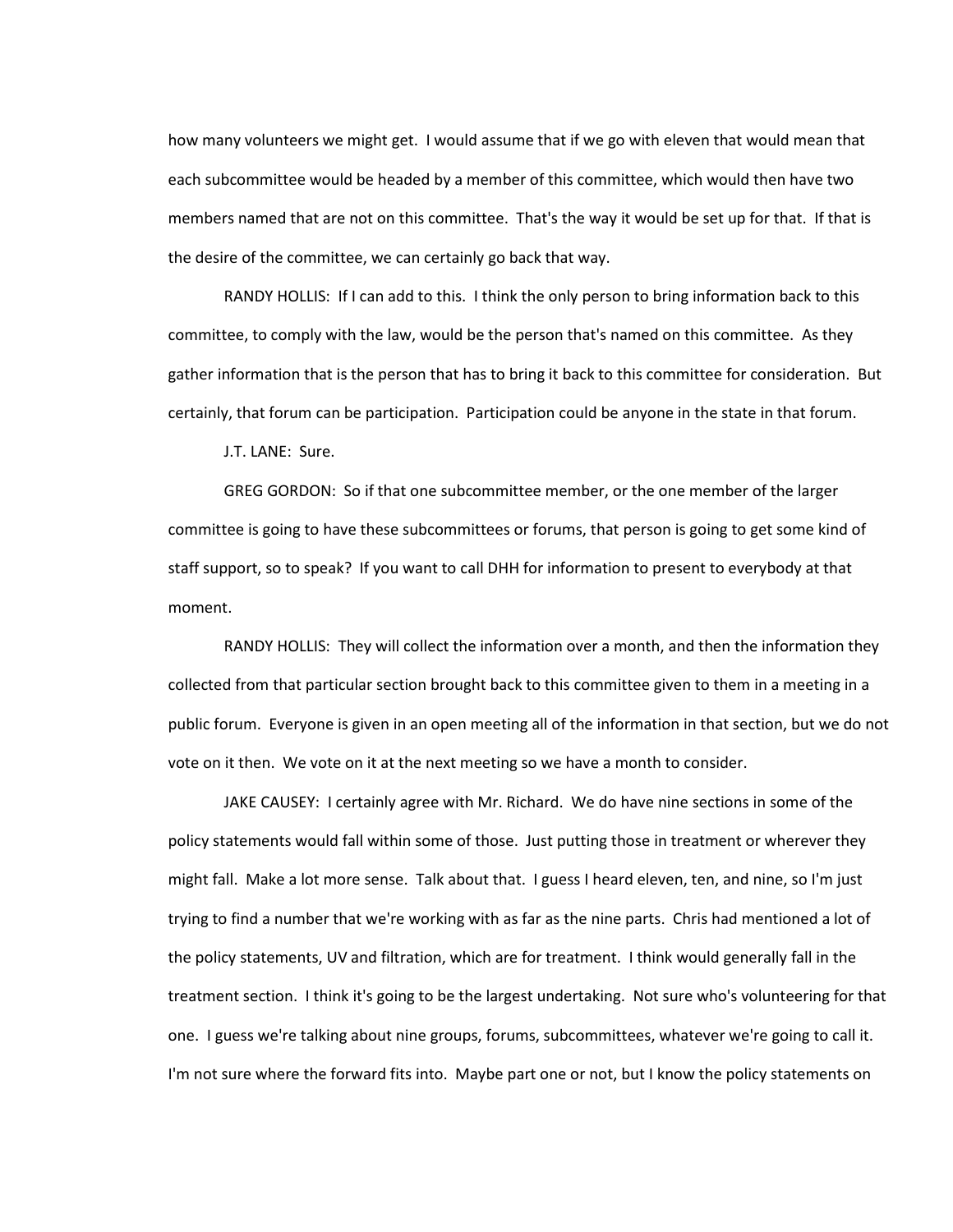different technologies and things certainly all within those.

RANDY HOLLIS: The eleven sections is because there are nine sections in ten state standards, and then we have backflow prevention thrown in, so that's ten. The forward ten state standards is extremely critical because that section covers the mandatory parts of the ten state standards of the shall that are mandatory, verses those that are recommended. And I think this committee needs to make a decision. How is DHH going to handle the recommended improvements verses those that are mandatory? And I think that should be discussed thoroughly. So that's why I suggest 11.

J.T. LANE: And certainly for those 11 for the preface of that last part, we need to decide that sooner rather than later because that will result in additional work for each committee.

ROBERT BROU: I fully support what Randy is saying. I do think it's critical that every member of this committee is allowed to give input to that member. It could be the first step in that process. If Randy is heading up treatment everybody on this board will have comments related to that section that we can get out. One way communication through DHH and directly to that board member, but it needs to be input and then considered in your forum.

JEFFREY DUPLANTIS: I just want to check from a legal. We can't do that as a mass email because it becomes a forum, correct?

DAVID MCCAY: On the open meeting's law I think we rely heavily on the AG's opinion. Not nearly as many court cases as there are AG's opinion. I have an AG's opinion in front of me that I'm looking at right now that sort of speaks, I think to this issue. And I'll just, if I can, I'd like to just read. It's not long, but this is a summary published by AG of their opinion issued in 2012. The short summary is as follows. Without additional facts suggesting intent to circumvent the open meeting's law, and without inviting a discussion on content of the material sent, the following is permissible behavior under the open meeting's law. Number one, a council member relaying an opinion to other council members via email about a topic which may later be discussed by the public body as a whole. Number two, a council member forwarding requested information or opinions receiving from constituents to other council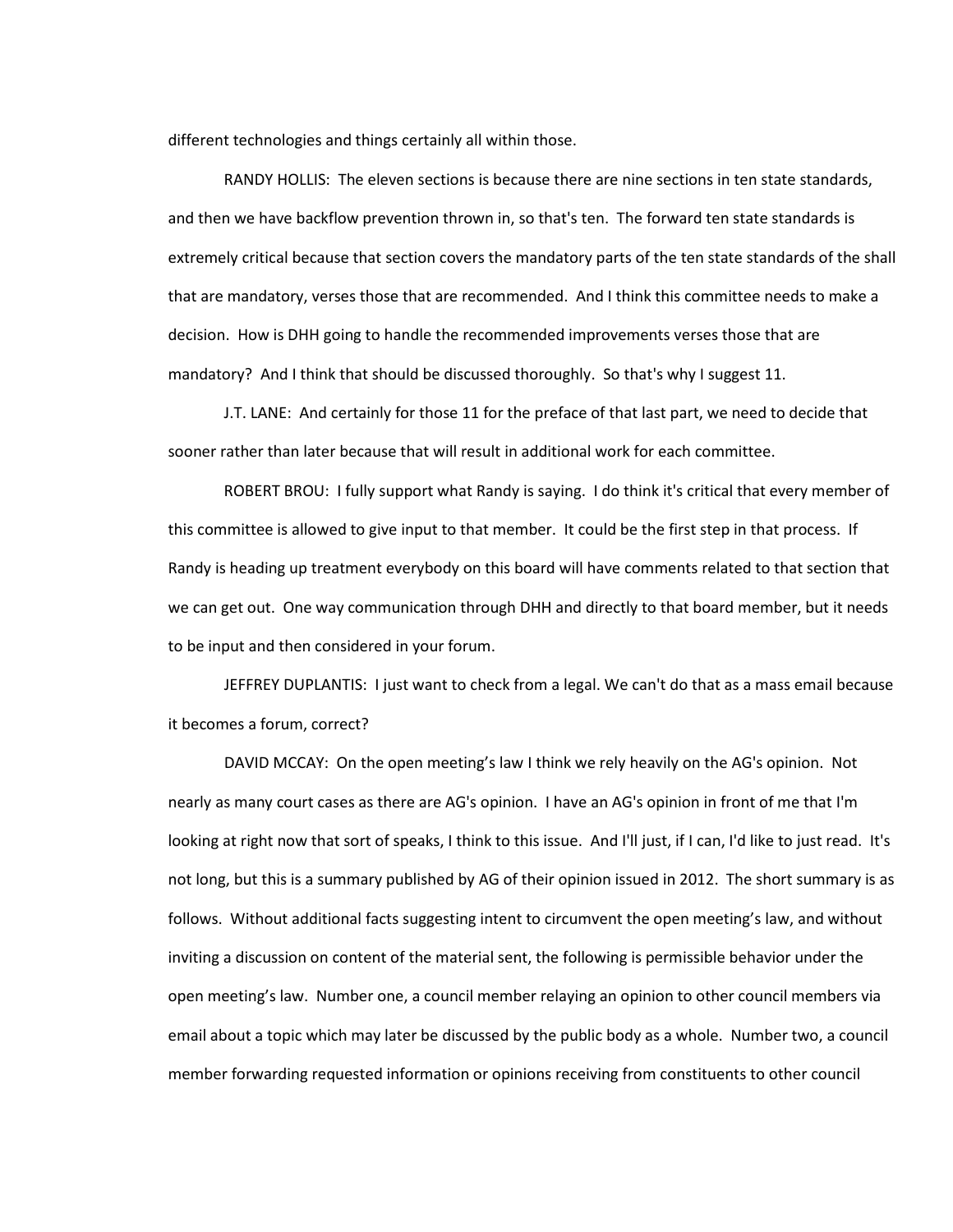members on the topic which may later come before the public body. And three, a council member forwarding a request received from a constituent requesting that council members take action on a particular matter forwarding to other council members. I guess my initial thought is you spoke of oneway communication. It sounds like that's permissible under this AG's opinion. Council member relaying an opinion to other council members through email about a topic which may later be discussed by the public body as a whole. I always worry when you start having the emails back and fourth between members, you know, because it's easy to cross the line. But my initial thought is, based on this opinion, if it is just strictly a one way thing, it's permissible, perhaps. I hate to say perhaps. I know that's not very helpful to you guys. I think that's the best I can give right here, right now.

J.T. LANE: I think a good thing to point out, the work of the committee, I think we can all agree, is so expansive and massive and requires a lot of thought. And we have a year to get this in order. We want to find a way that's going to maximize input from everyone because I fully agree with you on that Randy, but also allow us to get our work done by the deadline that the legislature asked us to get it done.

RANDY HOLLIS: Let me follow up on that. If I'm given a section of disinfection and not treatment police, I would really want Robert or Rusty, one of them, to send me their comments about a section. And as I understand it, if they are corresponding back to me about that section and I'm assimilating the information that would be legal. It's to start a forum and discussion between all of us that would not be. I would certainly want each person to comment back to me on that section so I can assimilate and put it together. Then we bring it back to this committee where then we can discuss it openly, and each section, and even controversial parts.

DAVID MCCAY: I think that's a good statement.

J.T. LANE: Any more questions? I think after we make a motion the next step we make we need some assignments on these 11. Do I have a motion to accept, I guess, the ten state standards as a basis and then move forward with the 11 committees as outlined in our discussion as our frame of work?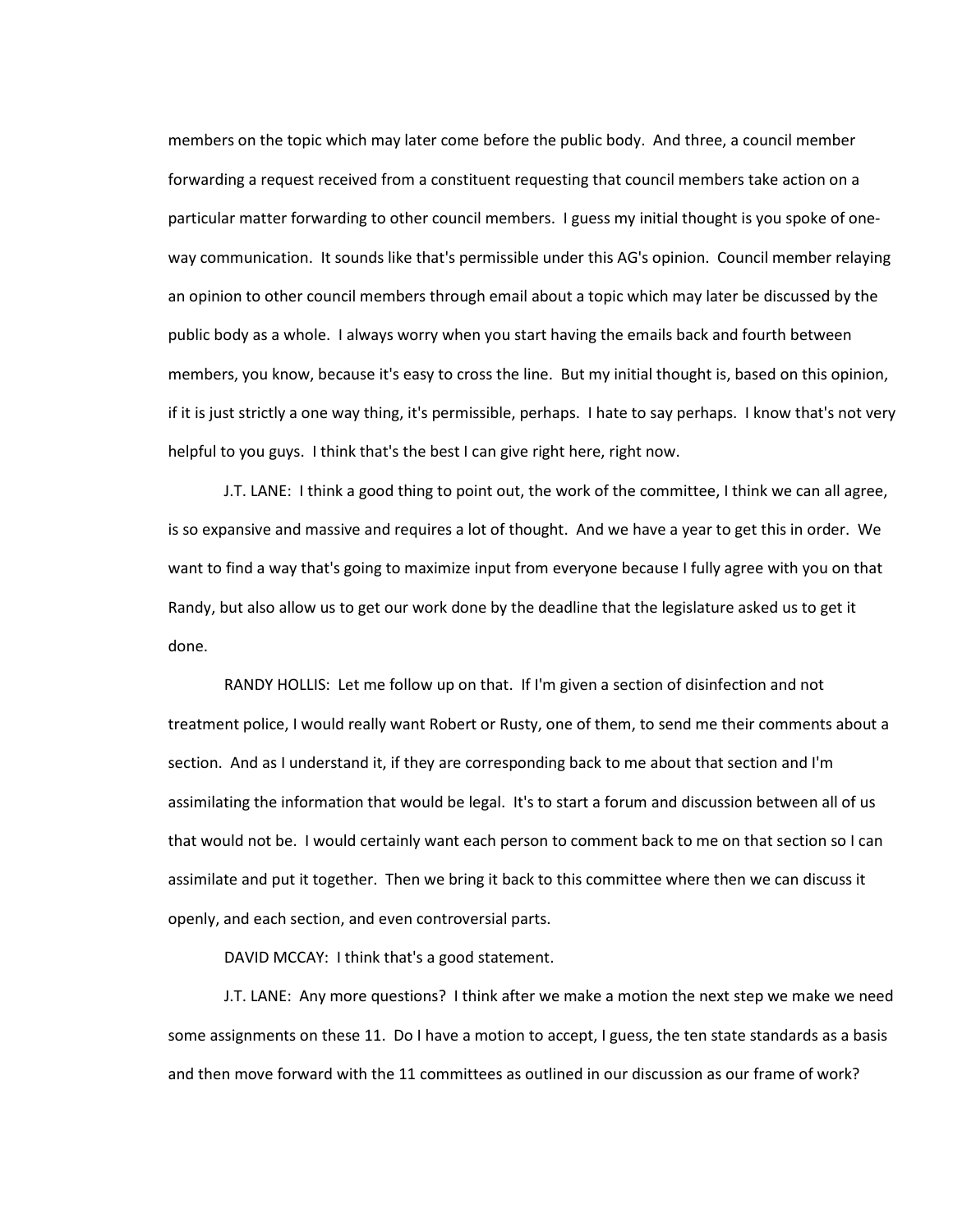GREG GORDON: I'll make a motion.

RICK NOWLIN: I have a question. Mr. Chairman, I agree with the direction we are apparently going here, but I do have a question. We all know the importance of the ten state standards, but I'm wondering what is the end game objective here? Is it the chairs intent to either ratify, or ratify with amendments, or exceptions, or revisions the ten state standards as the state code in lieu of the existing sanitary code? Or are we going to use the suggestions or recommendations based on the subcommittee work, and eventually the committee work to revise the sanitary code? Is it one of those two, or something else?

J.T. LANE: The goal of this committee is to come up with design and maintenance standards for water systems in the state, period. It was suggested in the last meeting that we should begin our work, rather than starting from ground zero with nothing, that we would use the ten state standards as the basis. That was suggested by Mr. Brou. That's what we're working from.

RICK NOWLIN: Is it correct to say then that we do not intend to simply revise the ten state standards and adopt it as a code? Because to me that could be a violation of act 292, which clearly states the ten state standards is to be used as a guide only.

J.T. LANE: We are writing the code, period. Ten state standards we'll start from that, and what results at the end of this process will be the work of this committee. And I would call it the Louisiana standards, period.

RICK NOWLIN: I want us to be very careful. And we have an attorney here, two attorneys here, at least, and I'm not one of them. But I want us to be very careful that we don't go beyond or do something in conflict with intent of 292. If we were, for example, to simply say okay, we're going to change these 76 items and otherwise the ten state standards is our design code. I think that would leave a legal question.

J.T. LANE: Yes. So I would say that to clear the Legislator asked us to empower this committee to make those decisions. One of the committee members recommended that. There were no major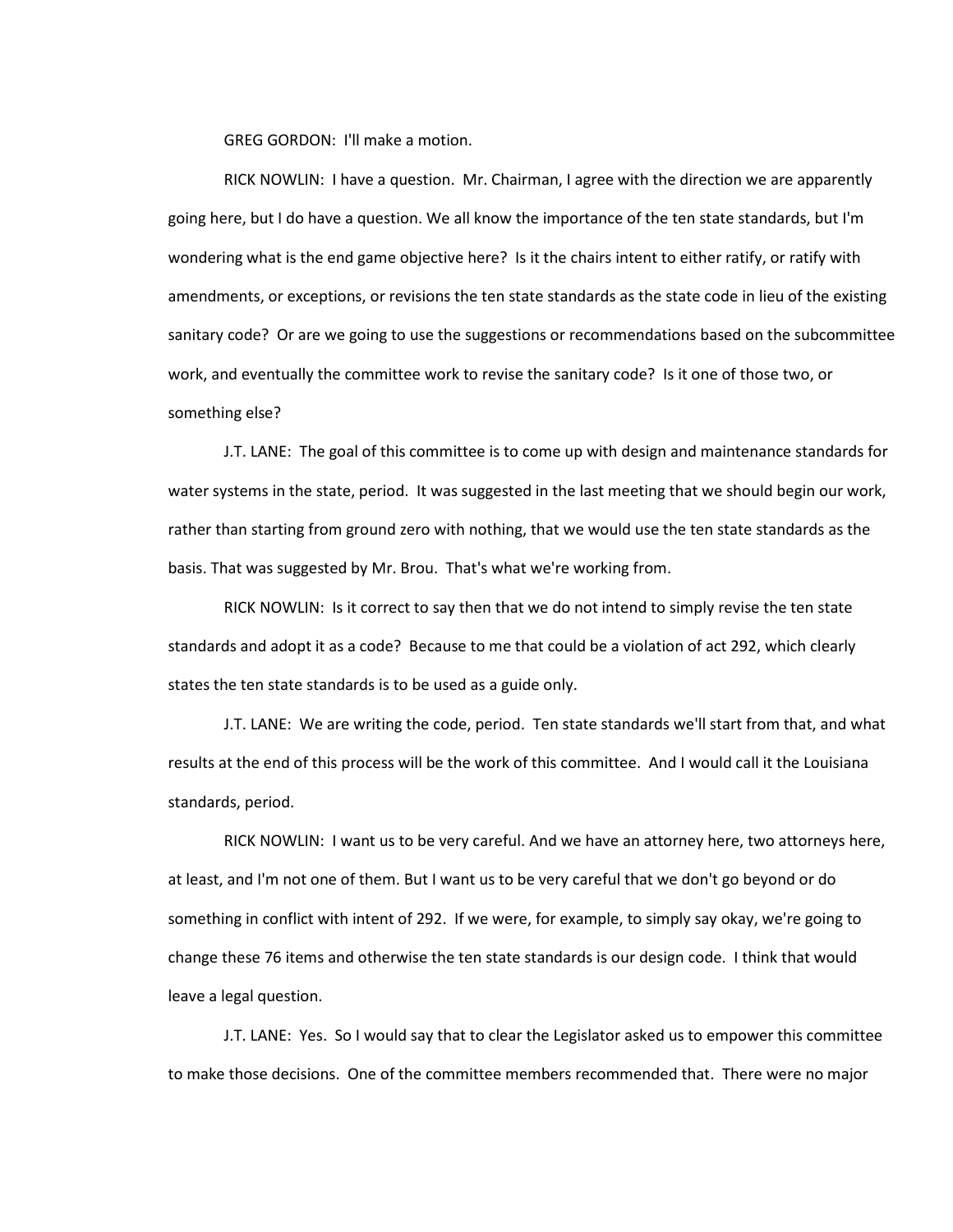objections. I think that we all realize the volume of work that's ahead of all of us. So again, my main goal is for us to be able to do that. Get the standards that we agree to and put them explicitly in the code.

RICK NOWLIN: So then you agree that the ten state standards will simply be a guide for a development of a Louisiana code? If we simply say we're incorporating the ten state standards as a must do, we're not only, I think, not in compliance with 292, we're actually basing our code on a code that we have no control over.

J.T. LANE: So let me be clear. When we're done the ten state standards will not be mentioned in the code, period. It will be our standards that we agree to and voted on and promulgated based on that discussion and agreement.

RICK NOWLIN: Thank you.

CHRIS RICHARD: One question again about what happened with the sanitary code. Is this going to be added to the current sanitary code with the definition, because we're not addressing that at all? We're addressing all of the details of the code, but we're not addressing how it's going to be incorporated at some point in time. Is that the intent?

J.T. LANE: Yes, that is the intent. I think that's one thing that I heard loud and clear from a lot of people. It was unclear as to what exactly the rules are because you pretty much sanitary code reference another set of guidelines. And so I feel the same way as you that we need to be as clear as possible. The best way for us to do that is to agree, as a group, what the rules are going to be going forward and incorporate those explicitly in the code itself. That means the code is going to get a lot of new text.

CHRIS RICHARD: So should we address, I hate to add to the work of the committee, but somebody needs to look at the current sanitary code and see how it inter measures with ten state, because there's going to be possibly some conflicts, some duplication.

J.T. LANE: We will remove that language. When we promulgate our rules and regulations we will take care of those.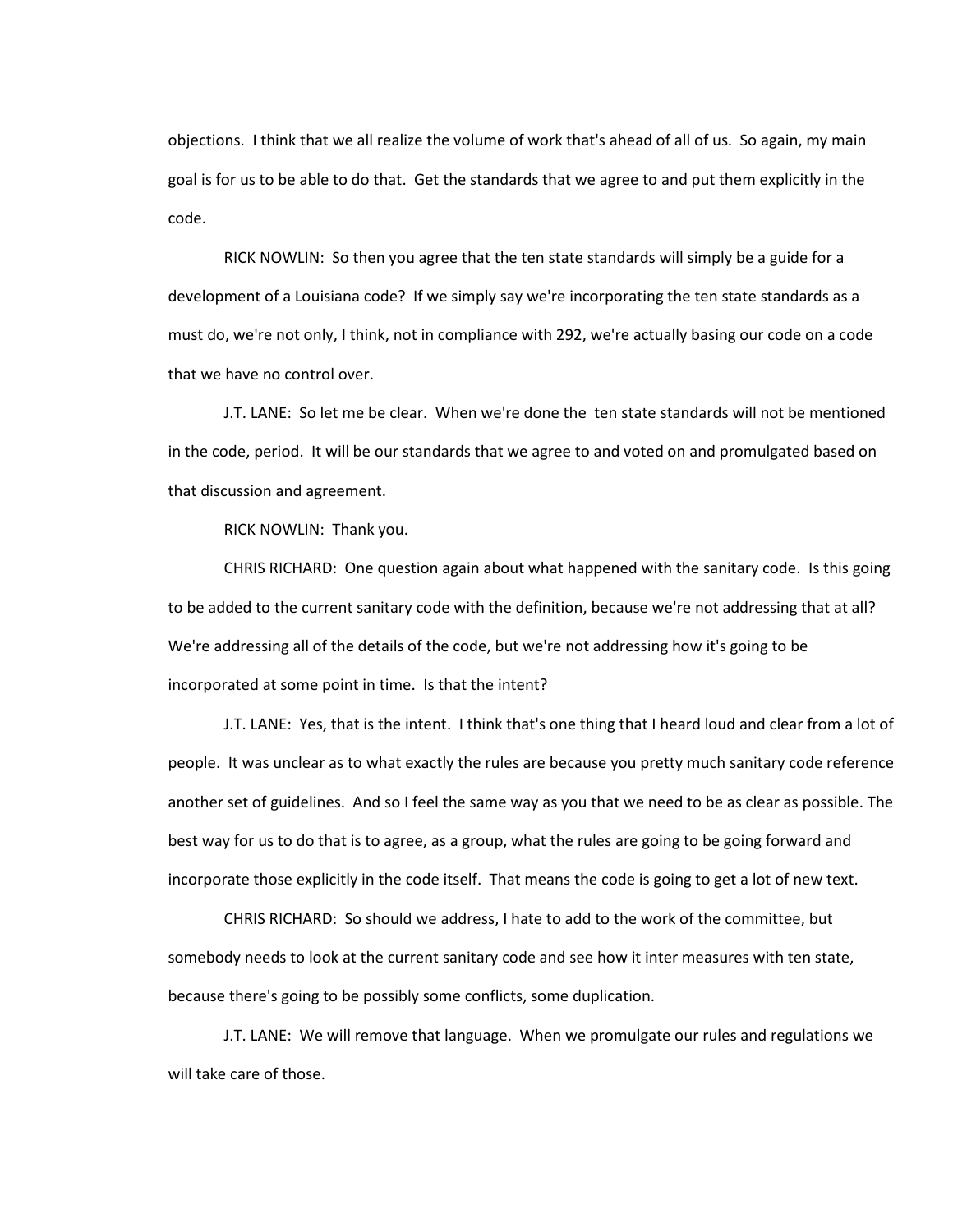RICK NOWLIN: Mr. Chairman, thank you very much for your clarification. Historically under the ten state standards the DHH district engineer and the local consulting engineer had a certain amount of discretion in which they could use their professional judgment as what is required for a particular system or facility. Will we still have that professional judgment avenue available to us, or we simply going to end up with a code where somebody can go through and check the boxes and say we did it, or we didn't do it, and therefore you're in violation or you're not in violation? Care to comment on that?

J.T. LANE: I would say that what we're striving for is to provide some basis from which to start. We all know that no system... there are 1400 systems in this state. No system is the same and so there is going to be... we have processes built in already through request, and what not, and that's the approach that we want to take going forward. Definitely, engineers all have to consult on issues that pop up and I want that process to stay in place. And that we get the best outcome from that discussion. Now that's not to say we're always going to necessarily agree on each episode, but yes, absolutely. We want to be flexible when it makes sense.

RICK NOWLIN: Thank you.

CHERYL SLAVANT: When an engineer makes recommendations is that what it's gone by that no one overrides that decision? Because I found that happens a lot. When an engineer goes out on the job and says this is what needs to be done, will someone else be able to override that decision? Will the engineer be in control, is what I'm asking?

J.T. LANE: So the field engineer, or district engineer, or even all the way up to Jake or Dr. Guidry and I be able to override decisions like that? Yes ma'am.

JIMMY GUIDRY: I've been doing this for 17 plus years. It's a double-edged sword. If you write down everything that you have to live by everybody knows it's impossible to write every possibility, every scientific explanation. So you bring in your experts, your engineers who review and try to figure out does this put people at risk. There is no way this committee will write down every possibility and every contingency. You have to have some expert review and expert advisory. When our experts are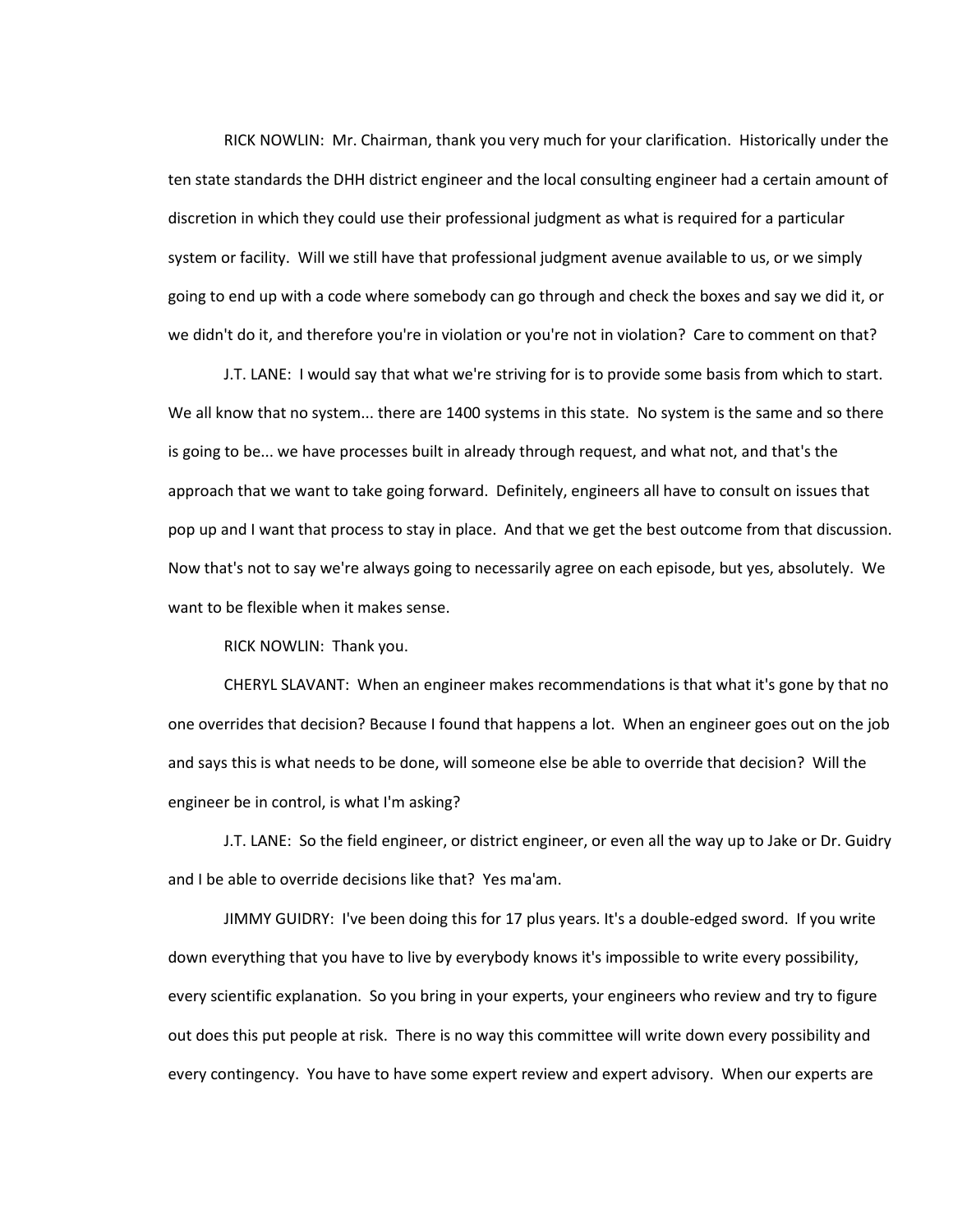looking at it there's not always an agreement. There should be a process where we can work out disagreements. We're going to try to make it simpler and clearer so it's not left up to a lot of interpretation. That means that as we go through these standards we're going to try to make it as clear as possible what we're looking for, what protects human health. But to try to say that we're going to write every possibility, that's just not possible. And what we're talking about today and where people get upset is that you go to nine different regions of the state, there's nine different engineers, there's nine different interpretations that can happen. Some things are just very generic, very broad. So you might find a citation in New Orleans that you don't find in Lafayette. And the people in New Orleans are upset they got to live by it, but Lafayette people don't. We're trying to make sure that the standards are clear and everybody knows what we're looking for. Everybody's trying to meet the standard to protect human health. And that's a tough job. This is going to be a complex job. We have a year to do it, which is not a whole lot of time, because it's taken years to get where we are today. And I just want to be clear that where there's a lot of heartburn people don't understand. And it's not clear we want to have input, like we said, hear from the people that do this every day and try to make it where everybody's on the same page. That's very hard to do. Not everybody has the same level of interpretation, the same level of expertise, the same understanding. Sometimes we make a decision based on protecting human life and nobody out there understands why we chose to do it that way. That's where the education part comes in. That's where the experts come in. Like she says, there are other things that we are not going to address that do impact health that we might not think about. But what I've learn in the past, when you start hamstringing yourself that you make very clear that you do this, not this. Be careful what you ask for because there is no variance with that. You live by that. That is your code. That is your sanitary code and if you make it very clear and all of a sudden you got to do something to your system because it's a two inch instead of two and half inch. It's written in a code. There's no discretion. So the more detail, the more explicit, the less you can vary from. The less detail, the less explicit, the more people are not confused. It's a balance and that's going to be our job as experts to make sure that it's clear and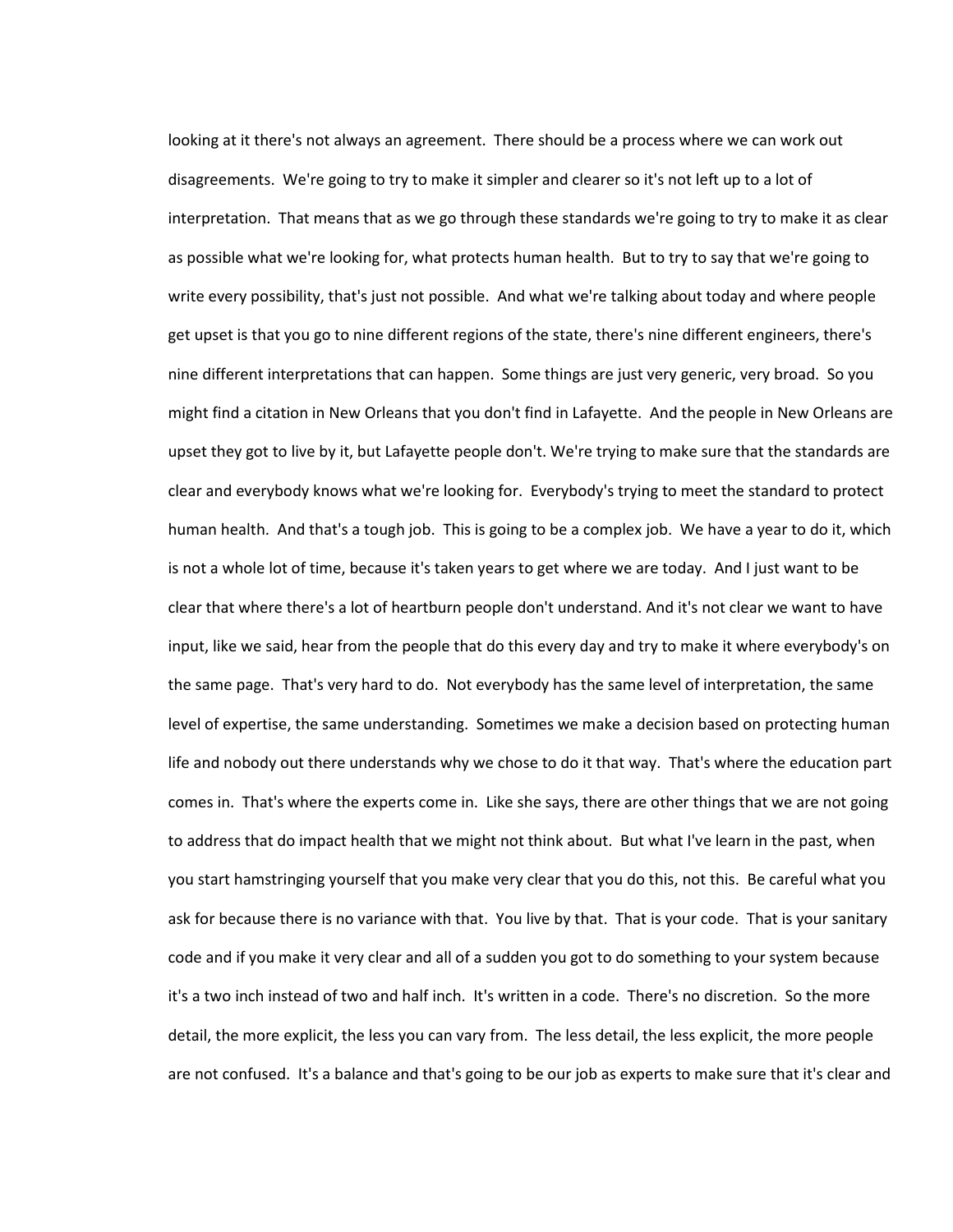it protects health. I am going to do whatever it takes to make sure people don't get sick. I don't need to wait for people to die or get sick to decide it's time to do something. I need to do it before that happens. I'm always going to try to do that. I'm saying this to explain as we go through this there are things in the code right now that I can't do without. They protect health and we'll have to explain as we go along. We can't change some things. There are other things we can change. I think clarity, education, getting input, that's key so that everybody, we all want the same thing. We just don't agree on how to get there. We don't agree on what to pay for. That's what we have to work on. That's what we're going to be shooting for is to try to get a Louisiana code that's clearer. As simple as we can make it so everybody understands, but is still going to take our experts going look at something and saying I haven't seen this anywhere else in the state. Does this put the public at risk? Because I guarantee you there are all these systems have some variances, some differences in how they were built, and what they are doing, and what the risk are. Our biggest risk in the state right now is our water sources and in our systems that are getting old. Maintaining them, that's our biggest risk and that's very expensive to upkeep. For clarity's sake, the whole idea is to write a Louisiana code, not going to be ten state standards. Going to have some ten state standards that we may use, but it's not going to use all of them. They're going to apply to Louisiana and they are going to protect health.

RICK NOWLIN: Mr. Chairman, thank you for your intelligence. I agree totally with the Doctor. Hypothetically, and I hope we don't ever see this happen, but we could have a difference of opinion between the consulting engineer and the department. And the department says you must do something this way and so they say, we'll do it that way and then there's a problem. Is the state then going to assume liability for that situation if it can be shown that had they done it the way the consultant engineers had recommended, it probably wouldn't have happened. I mean Dr. Guidry has a very heavy responsibility, but the people that put their stamps and signatures on the plants also have an obligation. I just don't want to create a problem down the road that way and somehow we've got to work through that.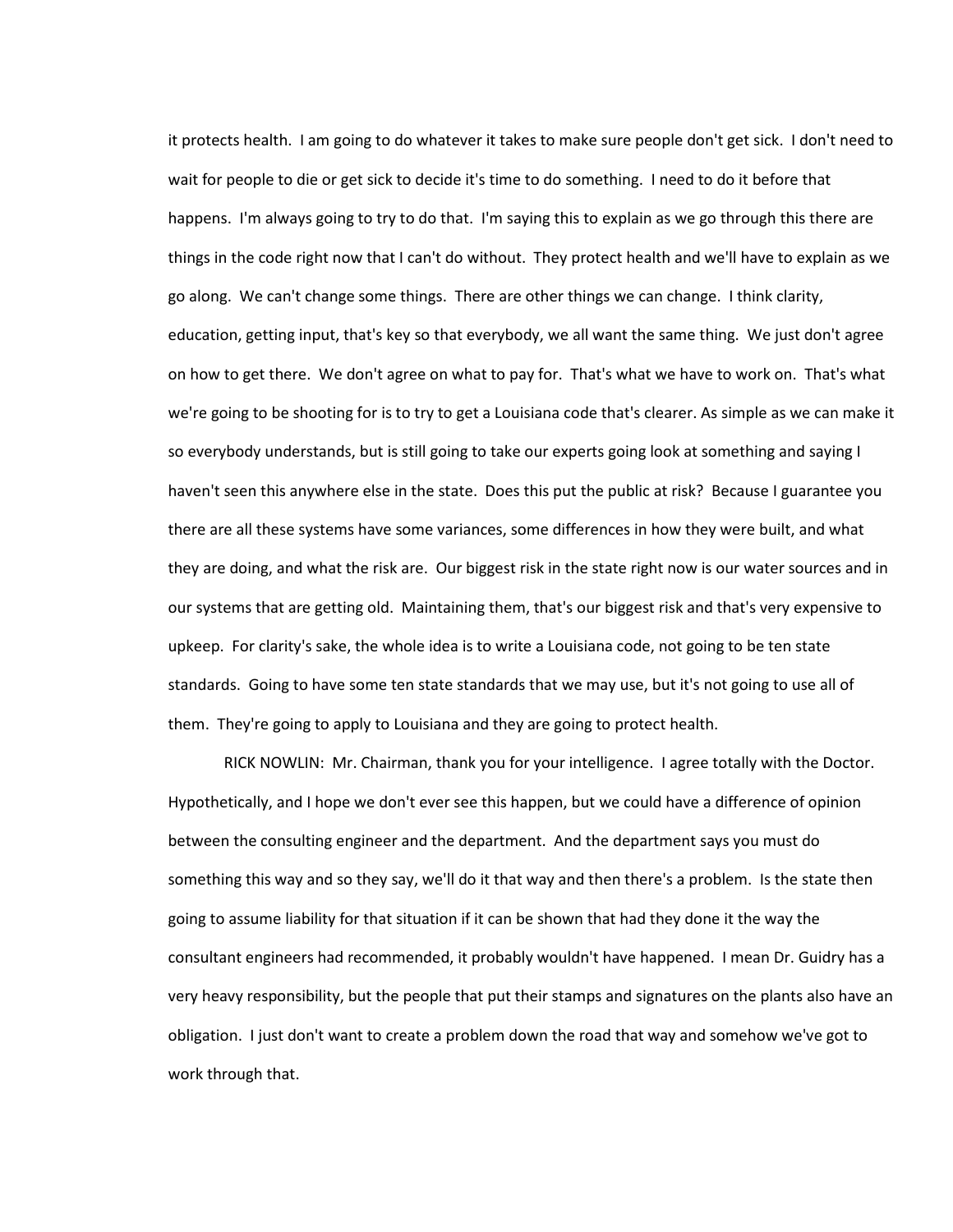JIMMY GUIDRY: My answer to that is, and people that know me know this is the way I operate, if there's a disagreement and somebody says, I'm betting my license that this is wrong and this is going to make people at risk and there's nobody, you know, on our end we're saying no, we don't agree, you're going to do what we say. At that point I want them to ask for us to have a group of us sit together. When I find there's a lot of disagreement there's usually a reason. When we sit together with our experts and I sit at the table we all get educated. If there's some disagreement like that the state's always libel because no matter what goes wrong we end up having to explain why it happened, why we didn't catch it, or why we allowed it. We're always on the hook which is why I try not to do things that get us in trouble. If there's an engineering disagreement, expert disagreement, and the engineer is not happy with the response, then I would say they need to ask for us here to have a meeting to address that.

JEFFREY DUPLANTIS: One thing that I want to clear and kind of goes along with Doctor's comment. Is once we pull all this together and we have a new modified state sanitary code that is going to be enforceable, the ten state standards is a standard. It's a guideline and so there are things that are in it that may not necessarily be appropriately enforceable. I'm going to refer to the waste water ten state standards one because I have an example. For an 8 inch gravity sewer it says that it needs to be laid at a .4 percent. If it's laid at a .38 percent it's still going to work. But if we go and we set in to this code and say it's .4 and somebody turns in a set of plans that it's .38, they can be fined. So we're going to have to be careful based upon that. We're now creating something that is enforceable for fines and we're going to have to be careful that some of these guides are stipulated as guidelines, and not necessarily hard, concrete elements of this.

CHRIS RICHARD: Just to add to that is, my opinion is that the code should be a code, and as an engineer we use ten state standards. We learned about it in school. I was in school 25 years ago. Everybody uses ten states. There's a lot of resources we use in the design experience, experience of your firm, all kind of things. Recommendations that are contained in ten state standards are just that,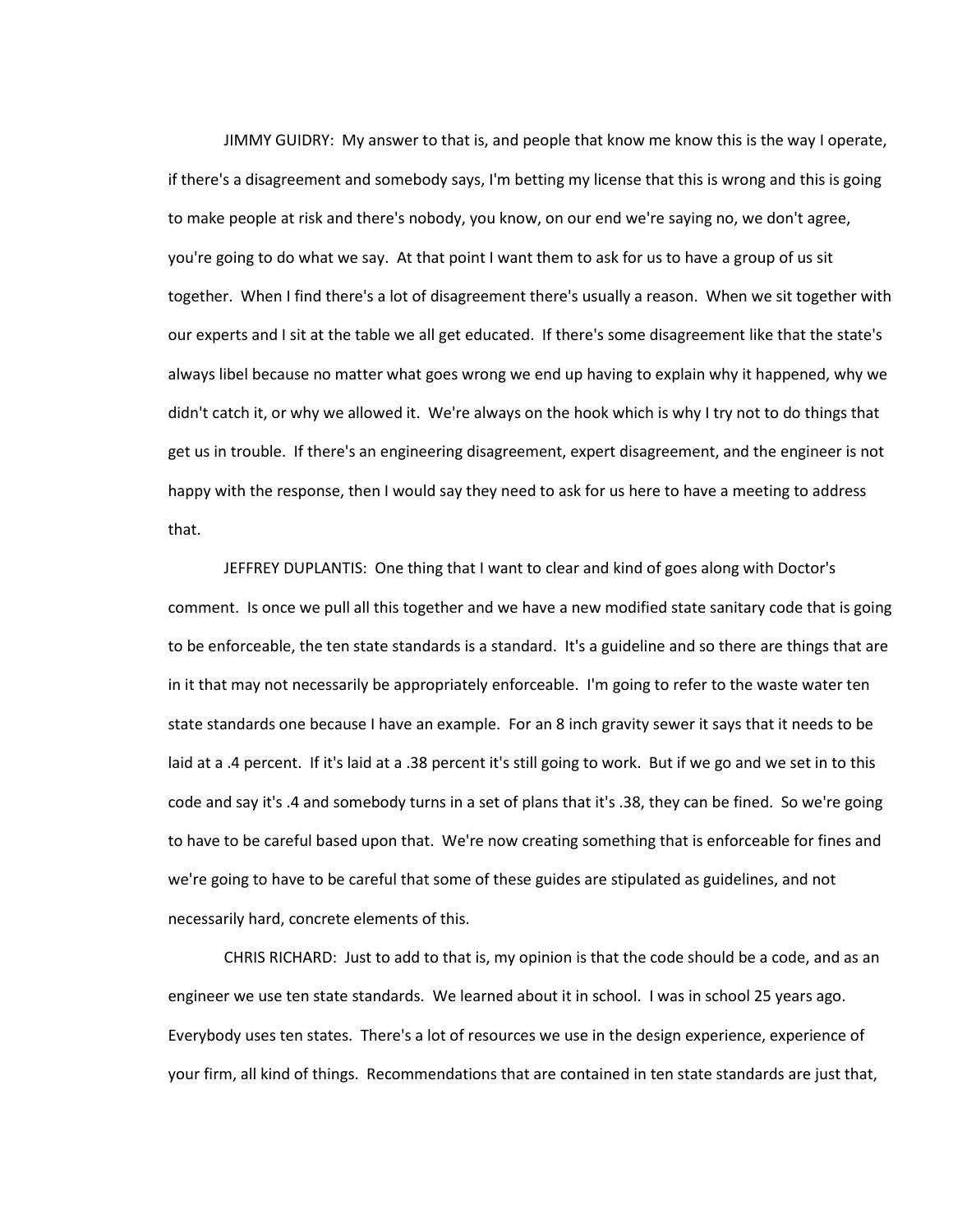recommendations. And I don't think they should be in a code. A code should be you shall do. A recommendation should be up to the engineer on how he sees it, and if you put it in the sanitary code it's going to be misinterpreted by someone down the line. Give the leeway to the engineer. Code should be simple, like Dr. Guidry said, so it's enforceable. X is X. May be you should consider this. I think that should be left out of a code.

J.T. LANE: I totally agree. That's what we're striving for.

JEFFREY DUPLANTIS: I'll give it kind of another example. ASTM says you have to, if you're making a pipe, the pipe has to stand up to certain design or testing criteria. It doesn't tell you how to make the pipes. You can make the pipe however you want to, as long as it passes these tests. It's kind of the same thing. We want the water to be of a higher quality, but you can't dictate how to do it because of all the technologies that are out there. Some are going to work, some are not. We need to make sure that whatever we decide upon works and those need to be standards based upon expertise a lot of times.

J.T. LANE: I think, at this point, given the discussion we've had, and before we make the formal notion to adopt, anyone out there that would like to make any comments?

ROBERT GILLBRIDE: My name is Robert Gillbride, I'm a certified waste water operator. I apologize up front because I'm not always politically correct. So I guess my first thing is clarification, Mr. Randy, on subcommittee. You are saying that you don't want any other members to serve on the subcommittee? You want to just do an open forum, is that correct?

RANDY HOLLIS: The open forum would be led by a member of this committee. So he would be the person gathering the information and collecting it. I think Mr. Lane, Mr. Chairman said I think two other members of this committee would also attend that, or be a participant in that form.

J.T. LANE: That was our original proposal.

RANDY HOLLIS: And as long as information is one way, then that is legal and it is fine. Then anyone else in the state can participate in that forum. So you could participate in all 11 forums if you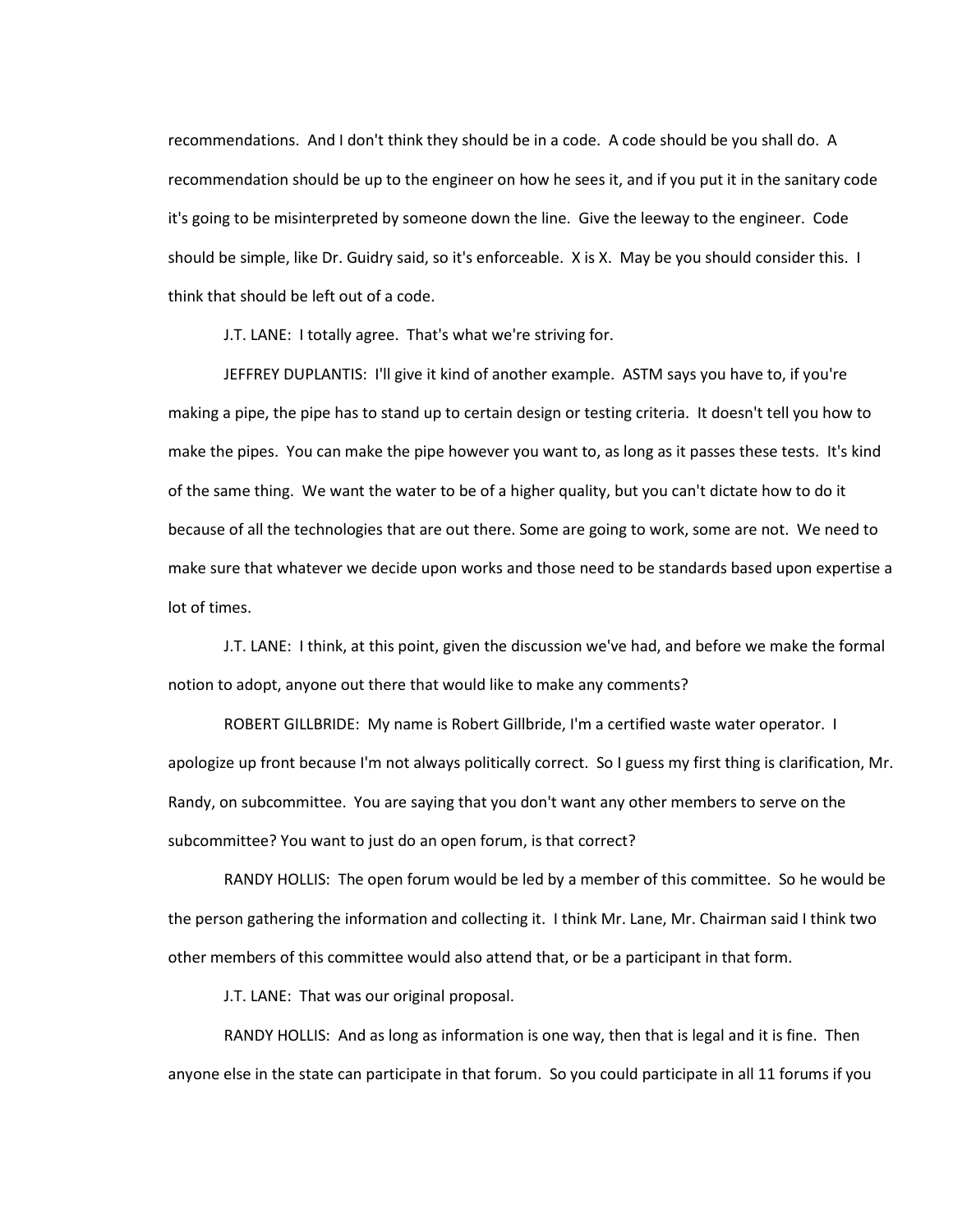would like.

ROBERT GILLBRIDE: There would be no public input? You would have the soul ability to make decisions without anybody else?

RANDY HOLLIS: No, not at all. The intent is to gather all of the information to bring it back to this committee for consideration. And you would be given 30 days to consider everything so that each person on this committee then looks at what the point person has recommended. So there would be feedback, and there would be changes, if necessary.

ROBERT GILLBRIDE: I'm just under the opinion that I understand everybody here is appointed. If you do a subcommittee that there ought to be John Q public involved that could help in the decision making because, to me as an operator, I'm a contract operator. I operate many systems for many people. There is a lot more smaller systems, community/non-community, transient/non transient out there than there is big ones. So if we leave the decision making up to, again, not politically correct, but to me it seems like big brother, or one person other than having these other people that have a say so other than just a forum. Then we're not doing justice to the public and to the smaller systems. So I think when the discussion of subcommittee came up it would be an important member of this committee, as well as other people in the public, that could serve on that subcommittee and have voice in that.

RANDY HOLLIS: I think we're so hamstrung with the requirements for subcommittees you would not get the input of small operators like we would need. I think the public forum allows us to get that input from every single operator in this state, be large or small. And I think it would be a mistake to try and go back to subcommittee, because then they would have to be held in this building, in this office, under certain guidelines. And small operators can't come here. The public forum would allow everybody to participate.

ROBERT GILLBRIDE: But the public forum, most operators would be working during the day. Most small companies don't even understand what it is. When you have people that own trailer parks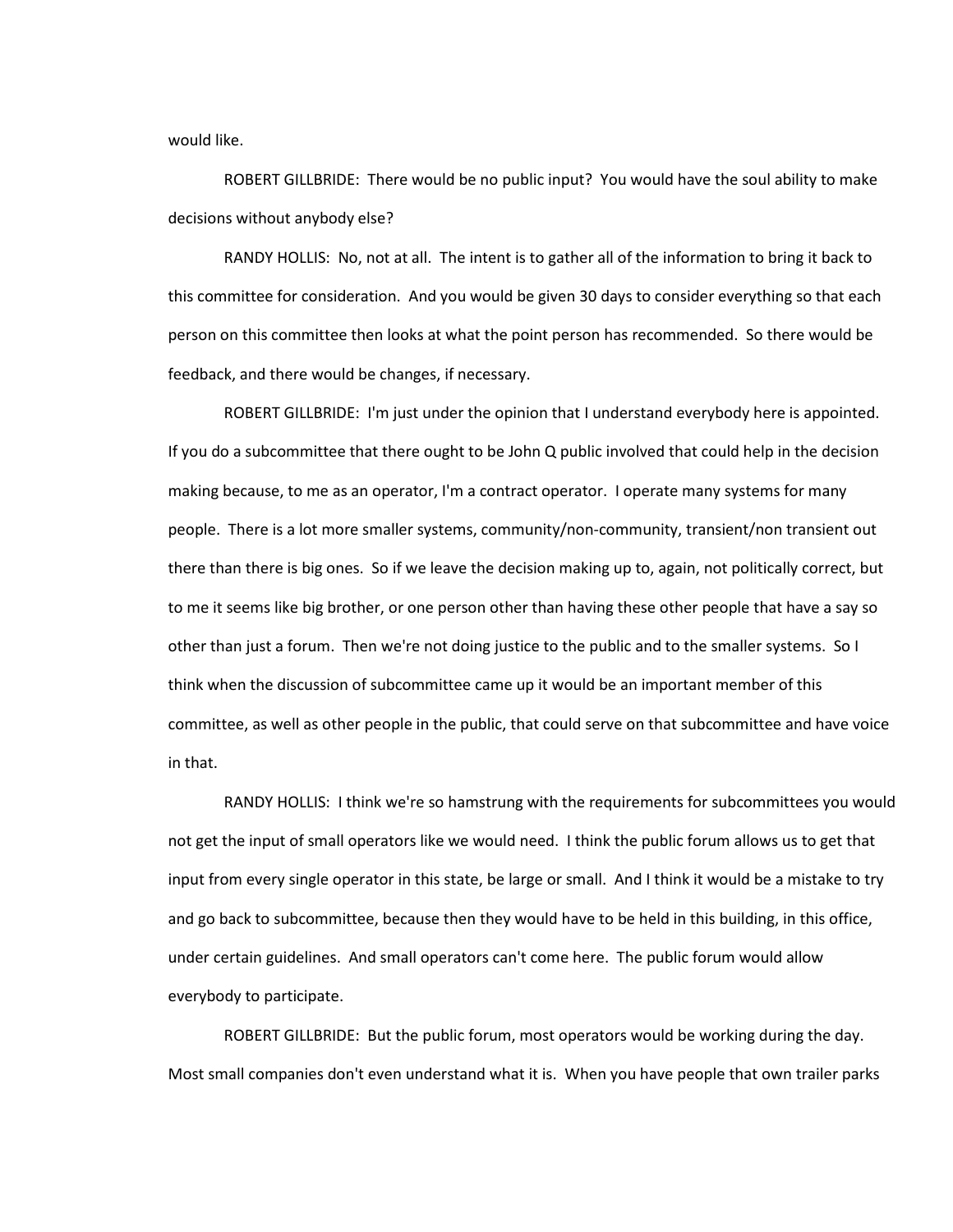or stores, that are actually water systems, they have no clue. That's why they hire operators such as I. I just think it's a disservice to the customers, to these small operators that one big vote, or person could make that without other people inputting in that decision. I just think a subcommittee would be better served for this purpose. And I understand where we have to do that, and being in here our hands tied, but I still think it's a better service to people.

JOHN BARKER: John Barker, State Plumbing Board of Louisiana. I think the record will reflect at the last meeting that there was no objection by this council or committee to have the subcommittees with subject matter experts. I think we discussed that at the last meeting. And I think that is very fair because subject matter experts are not necessarily worried about protecting profits. They are worried about protecting the public. I think there was no objection. The record may reflect that when we talked about putting subject matter experts with each field 9, 10, 11. Whatever you all choose to do.

TOM ED MCHUGH: Tom Ed McHugh with Louisiana Municipal Association representing small communities all over the State of Louisiana. We have a very keen interest in what you are doing. I totally agree with what Randy's suggesting. Undoubtedly, there is a miscommunication problem because this system would allow people like him more input on more occasions than any committee structure that you might desire. On behalf of all these small villages and towns across the State of Louisiana, those webinars could be at night time. They could be on the weekends. They could be many occasions where folks would never have a chance to come to a committee meeting, would have a chance to have input. So I strongly recommend that you consider what he has set in place. That would get more input and let more people participate than any other system that the committee structure could give you. Thank you.

VERN BRELAND: Mr. Chairman, I would like to comment on that as President of LMA. I know I've had discussions with Tom, Ed, and Ronnie about the webinars. That LMA is willing to assist and make our building available, whatever we need to do to make the webinars happen. And also, I know Louisiana Rural Water, we can send an email blast out to them and they can blast it out to their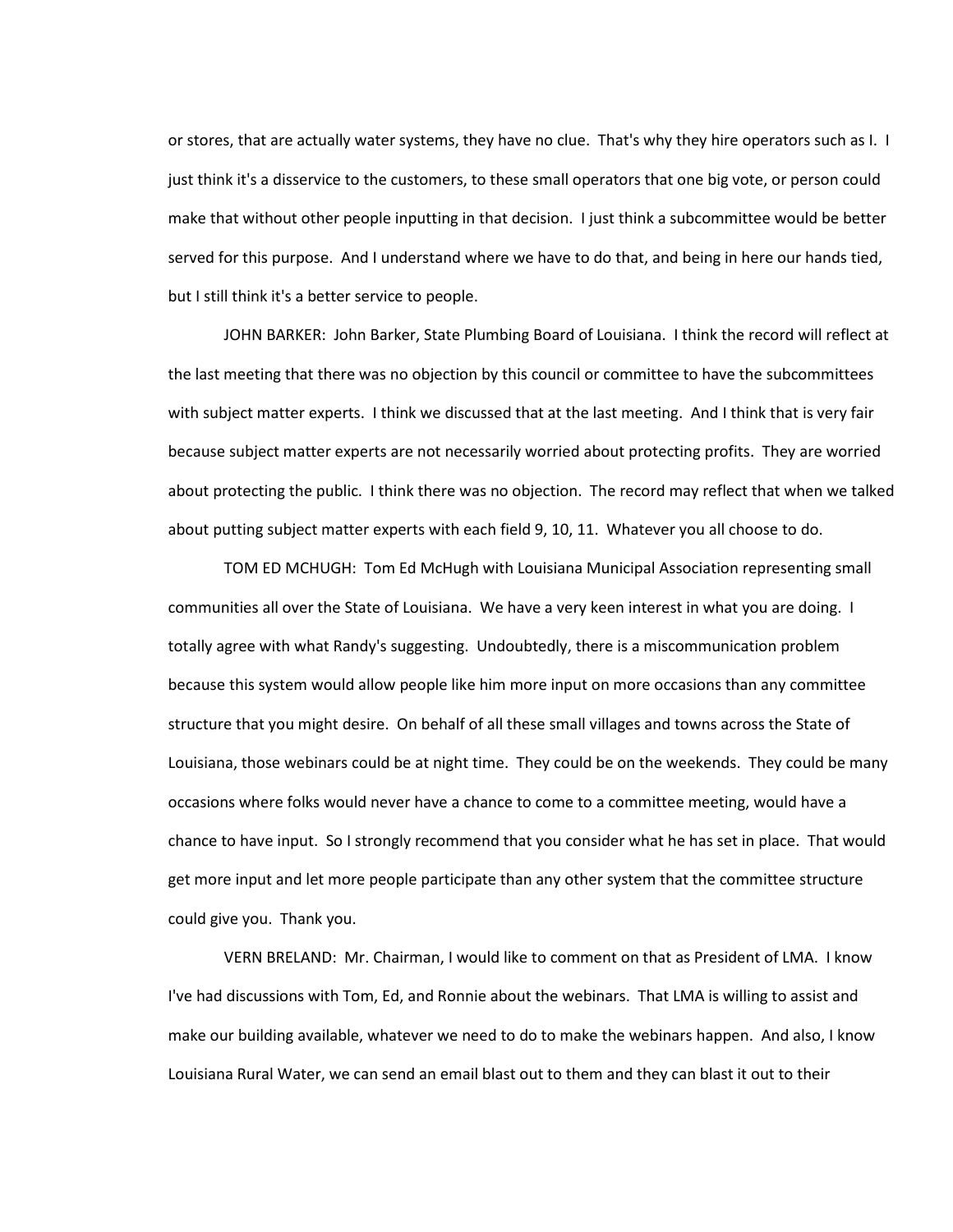members, and LMA can do the same thing. You will, actually, through the use of webinars and emails, we can open it up to a whole section that wouldn't be allowed to be here in Baton Rouge to attend these meetings or subcommittee meetings. That's the position that we're taking on this, and I would like everybody to give that a strong consideration.

JIMMY GUIDRY: I'm just trying to get his input to match up with what you're saying. There's no question the more input we get from the people that do this every day, the people that are impacted by this every day, the more likely we're going to get a better product. I think his concern was that that webinar was gathered by one person. That one person would come into recommendations which might not represent that information. But what you're proposing is the information is shared with this group that is gathered. Not that you're going to bring, you might bring some recommendations, but you're going to bring to us what are people saying. What are people asking for. I think it's what we all want. We want to hear from the public, the ones that provide the service, the ones that receive the service, what it is they are looking for, and then make our decisions based on that input. But this committee is going to then weight in as to what's the best approach dealing the subject. That's kind of like the best of all worlds. We get an avenue to reach more people and bring it back to where we have more information to work off of. That's the way I'm interpreting it.

J.T. LANE: Anything else? All right. Do I have a motion to start the committee's business with the current ten state standards, eleven subcommittees moving forward. Any objections?

DAVID MCCAY: J.T., I have a question just so I can follow what's going on. Are y'all taking about doing subcommittees, or doing 11 point persons for each topic?

J.T. LANE: Eleven point persons.

DAVID MCCAY: There will be just one person. There won't be any other committee members with them. One committee member as a point person. In particular, one of these 11 subjects. Is that right?

J.T. LANE: That's what the proposal is.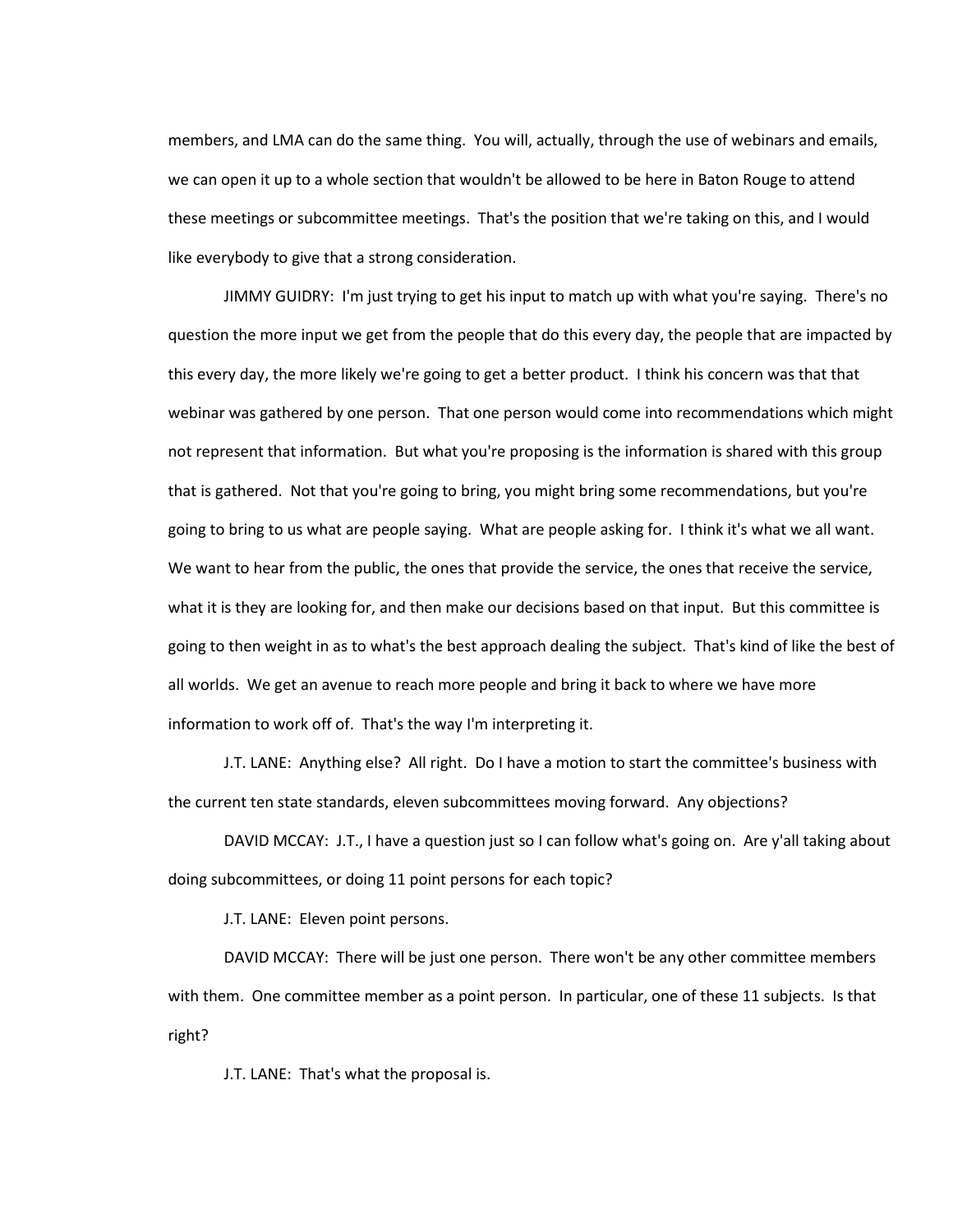CHRIS RICHARD: Can we have, instead of just a single point person, have other members serve on multiple committees and offer input and assign because we have a lot of people on the committee?

DAVID MCCAY: Well, that's my question. I think if you have two people you have a subcommittee whether you want to give it that name or not. If you have one member going out and soliciting information from the public I think that's fine. If you have two people that's arguably, in my view, a subcommittee bound by all the provisions of the open meeting's law that would apply to subcommittees, which is, essentially, all of them, other than having to have an agenda. That's why I wanted clarification on which direction you guys were headed.

JEFFREY DUPLANTIS: Didn't we decide we were going to have one point person, and then we would have volunteers from out in the public serve on that point person's knowledge team, or whatever you want to call it?

J.T. LANE: What we proposed was four subcommittees that make up the committee would be chaired and have each subcommittee headed by a member of this committee with two nonmembers, or members, whoever wanted to participate. Now that we have an alterative, do we want to, what I'm hearing is that A the other proposal was to have one heading up a public forum, but could be achieved the same by using, if that's a concern, by having, again, the same subcommittee chair. Having two others working with that person to have the same format of the forum publicly.

DAVID MCCAY: J.T., my thought is that's a subcommittee, whatever you want to call it. That's no different from the original plan of having a subcommittee that Mr. Hollis' idea was to avoid, in essence, because of the restrictions placed on them by the open meeting's law. That's my thought. Whatever you call it, if you appoint two or three people to it, that's essentially a subcommittee.

CHRIS RICHARD: If I'm understanding it, if I'm not on a committee I'm not allowed to offer any input as a member of the public because I'm on this committee. So what we're doing is we're restricting everybody on this committee from participating in anything.

DAVID MCCAY: That was the AG's opinion I read from earlier. That I think each, individually, any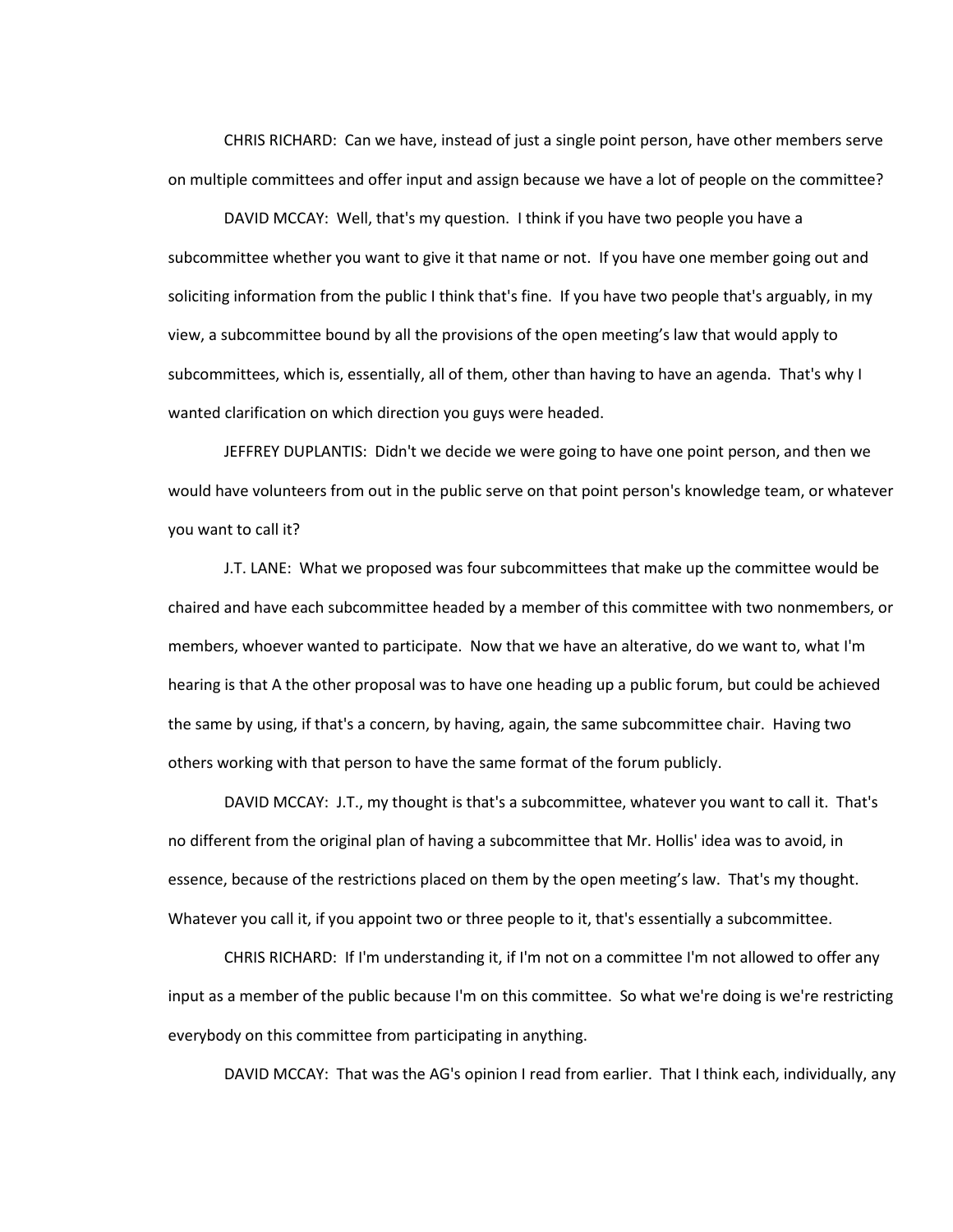member of this committee could offer some opinions, or input to the point person. Again, as long as you don't start a chain where you're going back and fourth. You're, in essence, debating the very topic by email.

CHRIS RICHARD: So as long as you're not an official member of that committee. I'm sorry. Not the committee, the forum, where you have a point person.

DAVID MCCAY: Well, there won't be any official members. If you've got official members, I think you've got a subcommittee.

CHRIS RICHARD: Everybody else can participate, but they are not, they are just public. It's a one way communication. Is that correct?

J.T. LANE: I would also add that there's nothing preventing any of the committee members from offering input at that appropriate time during the meetings on those topics, anyway.

GREG GORDON: Just think about when it's presented before the committee. You're still going to have to ask again for public comments, and you're still going to have one more round of potential public comment.

J.T. LANE: I think that we're going to have plenty of opportunities for public comment with this approach, and not to mention the traditional avenues of email. We've got email addresses set up for anyone who wants to give comments. So with that, and given the additional discussion, sorry to have to do this again, but I want to make sure we're all clear. Do we have a motion to have a ten state standards as the basis, eleven forums headed by one point person who is a current committee member of this committee going forward to conduct the business of this committee? Do I have a second? Any objections? Excellent. Thank you. I guess, essentially, this takes care of A and B of our new business. We were originally set out by the last meeting going to review parts one and two today. Let me gather some feedback from everybody about how they feel about proceeding with that in light of this change in our workflow. I guess I would like everybody's feedback on, in light of the change of our workflow, going with the 11 forums and point people made up of committee members of this committee. How do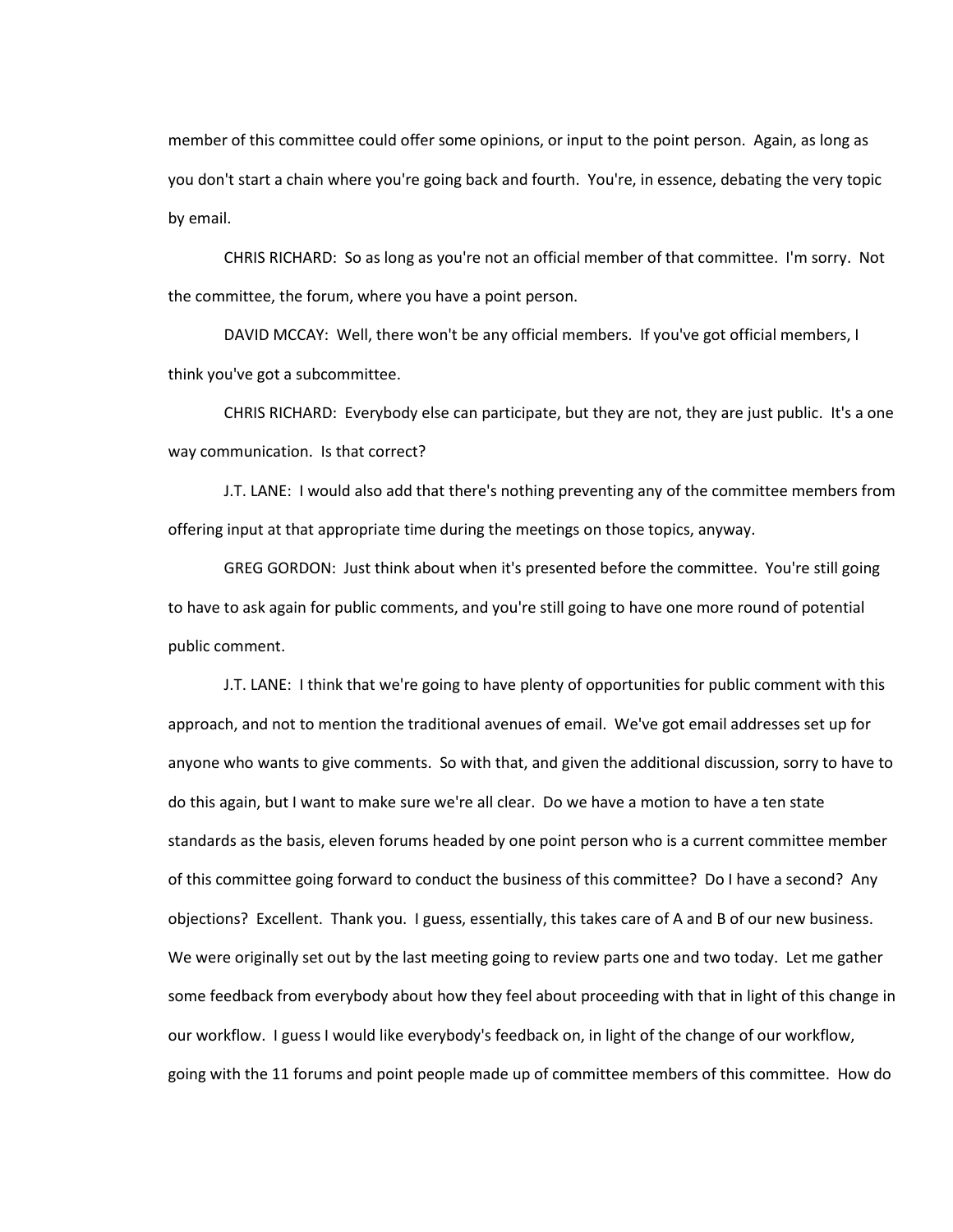we... do we want to proceed with a review of part one and two?

ROBERT BROU: In my opinion, no. We do not. I think we move forward with setting up the forums. I think in lieu of going over part one and two, I have a couple questions. While I don't disagree that the code needs to be very specific about what we strictly want to have enforcement on, I guess I want clarification. In the past, ten state standards was a very useful document for recommendations. Does DHH not want a list of recommendations for design criteria, or do we write a code that has the shalls and must that have the force of law, and have may or should as just recommendations as guidance for y'all? I guess I would throw that back to y'all.

JAKE CAUSEY: I think that was group 11.

ROBERT BROU: That's backflow I thought.

JAKE CAUSEY: Who does the forward? One through nine were the parts, ten was backflow, and I had eleven as forward.

J.T. LANE: Bottom line this is both. Thank you for asking. I think in large part that is a lot of this, we're going to have different opinions about a lot of these questions. I think it's going to have to end up being both. That is the thing I think, fundamentally, even all the meetings we had before this and field business I did with particular water systems. I think part of what caused so much uncertainty for so long was that we had ten state standards, quote/unquote, adopted in our code, but they are, in fact, recommendations. It was unclear, and to me if I were running a system that would create a lot of confusion, long term, and frustration long term as well. I think, fundamentally, the best way to solve that and to help mitigate that is for all of us to be clear about what we're going to adopt as the shallow must, and then what we're going to adopt as recommended. I think everyone agrees that ten state standards is the best place to start so that we don't have to start from the ground up.

CHRIS RICHARD: I just wanted to say that ten state standards is still there, and it's still going to be used by engineers in the state in the design of water systems. We're not talking about doing away with it, we're talking about using it as an enforcement tool and putting it in the code. We want us to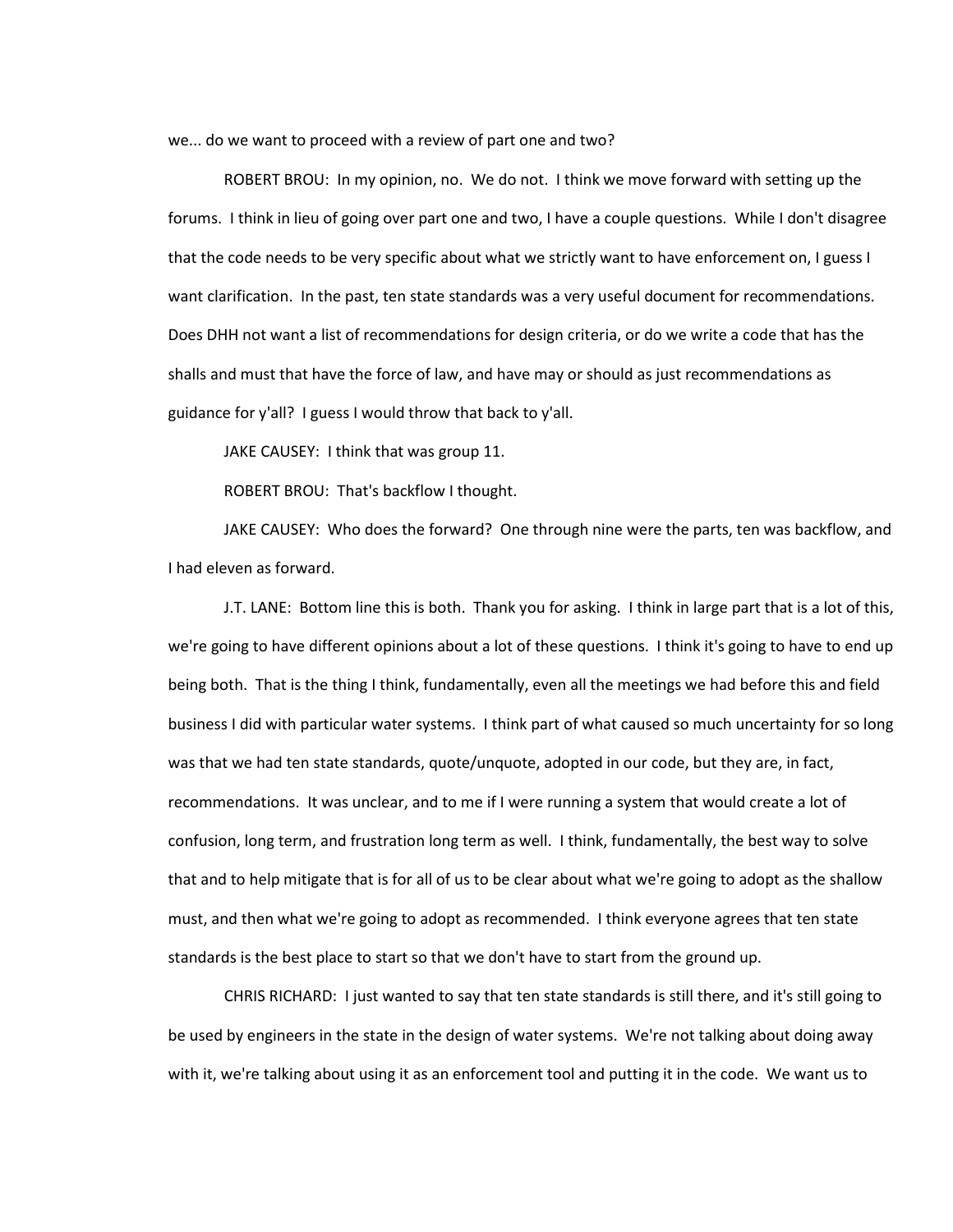have the code. In my opinion the code is for the protection of the public. Engineer uses ten states along with many other things. And so it's still there, still a very useful tool.

ROBERT BROU: Are we looking to do away with any reference to ten state standards in chapter 12, right?

J.T. LANE: Pretty much. I think that's most responsive to what everyone wants. Any other comments? So I have a motion, I guess, to strike part C. Are there any additions that while we're here today, we meet till 4:00, it's 2:15. Based on this new structure, are there some logistics that we want to discuss and work out, expectations for the forums. I think we need to establish timelines. I don't want to get to Christmas and we're just having our first forums. I think we all agree on that. We don't want to be getting into 2014 and have more work that still needs to be done that hasn't been done in 2013. Can we start that discussion please? Randy, if that's okay with you, since this was your great idea, is there any thoughts first, before we open it up to everyone else. Is there anything else you want to share?

RANDY HOLLIS: Well, I think what we need to do is establish who is going to be point person in each one of the forums. Then that person will be responsible for setting up the forums. How many do they want? Are webinars working better or anyone else to gather this information? So I think the best thing to do is to start designating who's going to handle what section of that. And since Mr. Kerr is not here, I recommend he handle backflow.

J.T. LANE: I think he would enjoy that. Why don't we do that. Jake, I don't have the list right in front of me. Can we go through all 11 and ask for volunteers, and then I guess we'll have to start making assignments.

JAKE CAUSEY: Part one, I guess we'll start with submission of plans.

RANDY HOLLIS: Could I request a section of disinfection? Can I ask to handle that one?

JAKE CAUSEY: I'm not going to tell you no. So part one is submission of plans. It's pretty short, so you might want to jump on that. Keith. Part two is general design considerations or public water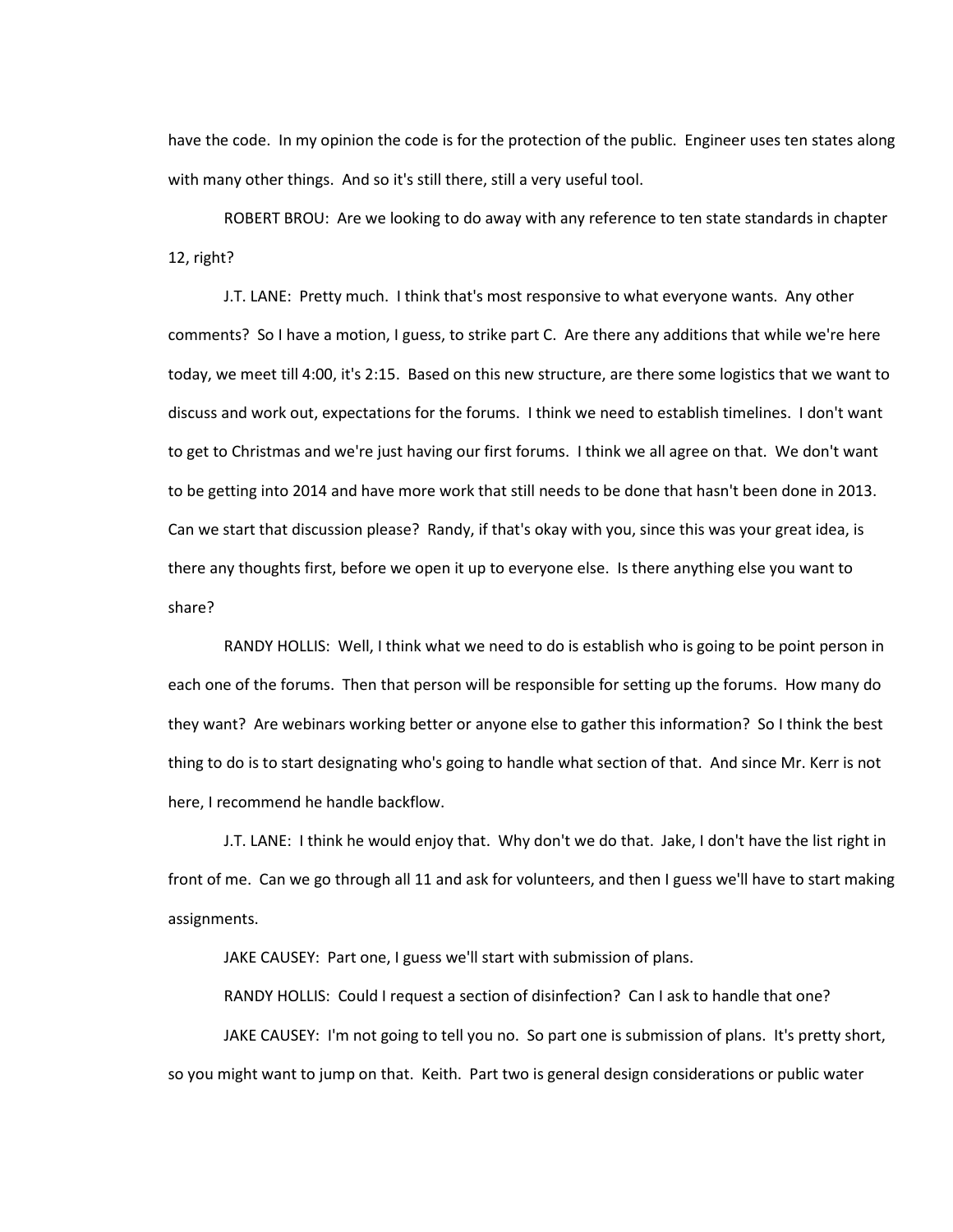supplies. A few more bits of information, design basis, plant lay out, building lay out, stand by power, laboratory facilities, monitoring equipment, sample taps, meter, etc. Dirk. Part three is source development, looking at water wells and intake structures, primarily, source waters. Greg. Part four is treatment. It's a long one. Chris Richard. Part five is chemical application. Randy. Part six is pumping facilities, which is primarily booster stations. Jeff. Part seven, finished water storage. Jim. Part eight, distribution systems. Robert Brou. Part nine is waste residuals, which is primarily surface plants, filters, systems, etc. Rusty. Part ten is backflow prevention and cross connection control.

AUDIENCE: Patt Kerr.

JAKE CAUSEY: There's a unanimous vote. And then eleven was the forward. I guess my understanding is looking at shalls and musts verses recommendations, shoulds and mays. I'm not sure how a public forum may come into play in that. I'm just going to throw that out there. A team leader can figure that out, I guess. He said he'll take it. Mayor Vern.

J.T. LANE: So we have some assignments and point persons. So let's talk about, I think it's important that we set some goals on when we have our first forums. And I guess may be before we do that, does everyone feel like in terms of I know we all have copies of each part. What else do you feel like you need outside of that in terms of... made the point earlier about education too. Just education in general. Are there any basic, I guess, slides of when we start these forums. Like five slides about this is how US water system regulation is set up. This is the role of each federal, state, local agency. That sort of thing. Basic education on that point. Y'all think that would be helpful?

GREG GORDON: I think that would be great.

JAKE CAUSEY: I do have one follow up to our team leaders. These are the policy statements. Need to divide those up and see which group they fit in such as UV, membrane filtration. Got a policy statement on arsenic removal, chlorine disinfection. It may be the case that well, there's a policy statement on infrastructures, security, arsenic removal, rapid re-filtration, and surface water treatment plants, membrane. I think, generally speaking, all those fall within treatment. May be except for... okay,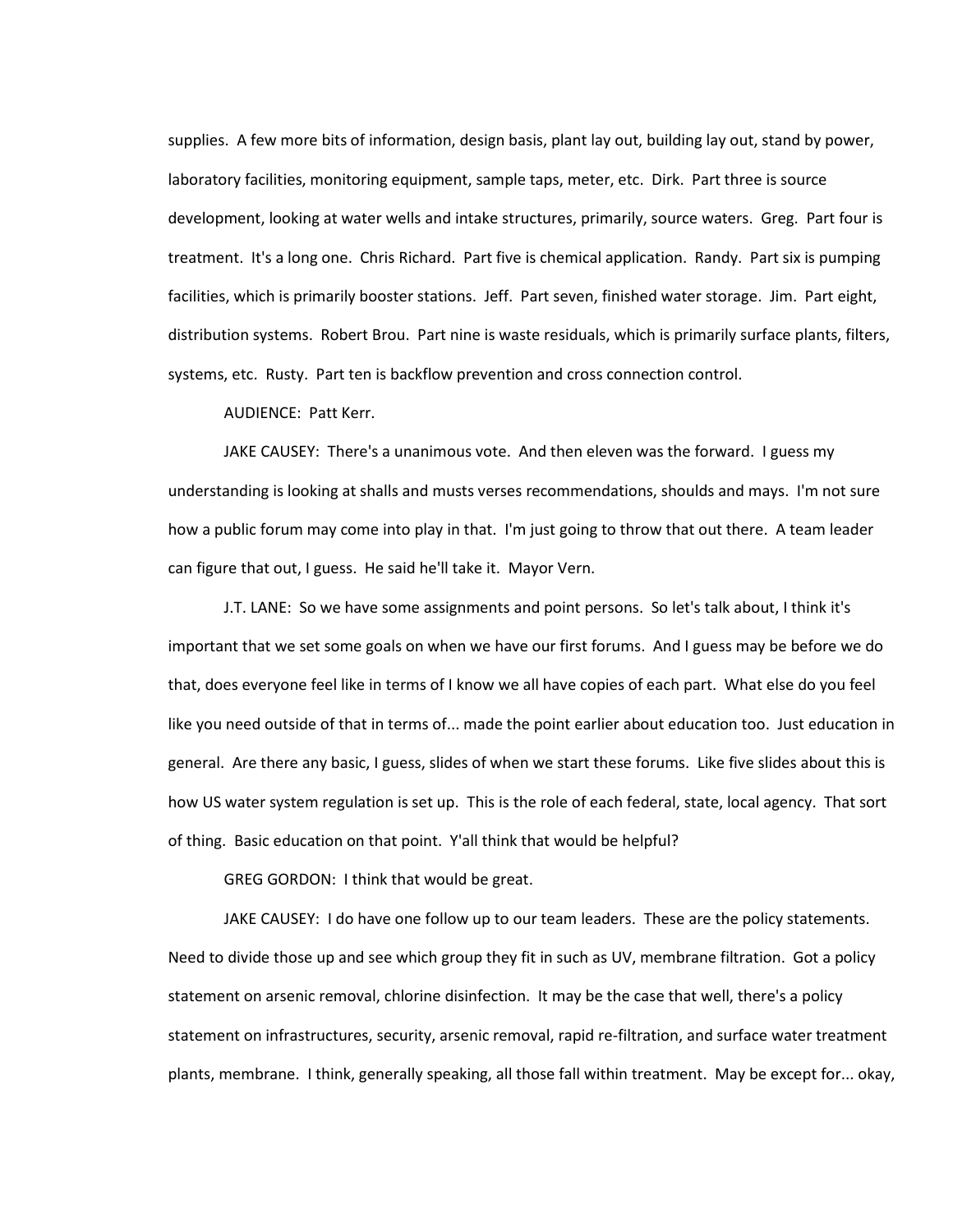so we're going to assign ultraviolet light and chlorines to the disinfection or chemical application folks. So we got pre-engineered water treatment plants, unattended, automated or unattended operation of surface plants. That may be go into part two, general design. Automated/attended operation of surface water treatment plants. The security would fall under part two as well. Infrastructure security for public supplies. The next one is bag and cartridge filters. I think that would go with treatment. The next one was UV, that's disinfection chemical application. Arsenic removal, that's treatment. Rapid re-filtration and surface water treatment plants, I think that's treatment. Chlorine disinfection would be the chemical application or treatment disinfection. Group membrane technologies, that would be treatment. That's all of them.

J.T. LANE: All right. We'll be sure to recap all of this. So where we left off we're going to provide some basic information, in addition to all the documentation we have currently right now. Is there anything else, I guess, in general content?

GREG GORDON: I was going to mention if you were going to do that also putting on the DHH website that when the webinar and the forums will be. Because if there's going to be a blast to LWRA and others that website could be mentioned. And it could get people like the gentleman who was the contract operator to at least start going to the same site on a consistent basis to get information.

ROBERT BROU: As a follow up to what Greg just said. I know at the last meeting there was a sign in sheet where we requested everybody's email as a means of disseminating some of this information. I would encourage the use of that as well at future meetings. Anybody who showed any interest, whether it was contacting y'all through the website, or whatever, that you can send every one of these forum locations to them directly, not have them come looking for them.

J.T. LANE: We built a database for that. Down our content, and obviously this will be development for a little while as we improve it. As far as timeline, I would think that we want at a minimum two weeks notice to announce for participation. I do agree this would be most helpful for a lot of people who are working to happen after work hours. Generally, 5:30 or 6:00 is the start time for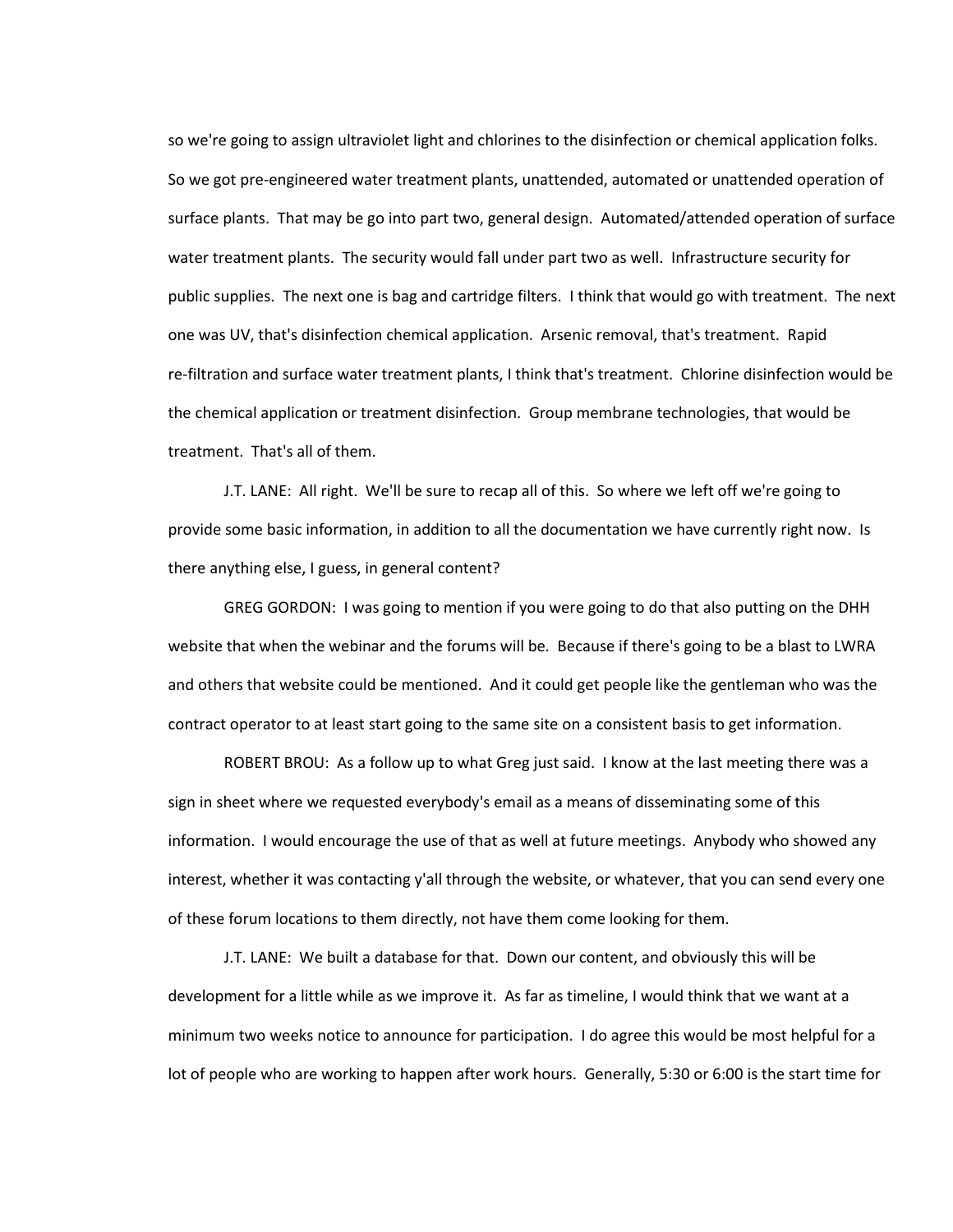things when we have public meetings after hours. Generally, we'll give two weeks notice on that. I guess now just talk about, now that everybody's got their own public forum they are going to be leading, what sort of time frame do you think is good for y'all in terms of prep time and things like that to sort of get going on that. Keep in mind our next meeting is October 29th. Is it doable to have a public forum prior to that meeting so that we can have meaningful discussion at the next meeting?

RANDY HOLLIS: If we're going to break this up, I think the most important thing is, since Keith is in charge of part one, it's a small section. I think he could prepare and then he could present part one at our next meeting. So we're not trying to do 11 parts.

J.T. LANE: The original track we were on talking about one and two in one meeting, and three in the next and so fourth.

RANDY HOLLIS: And who's in charge of two? If we could do parts one and two at the next meeting, that would get us back on track. We would have to have the forums and everything before that meeting.

J.T. LANE: Our staff will focus on getting one and two prepared and most supported in that time.

CHRIS RICHARD: May not want to do them in order. A lot more time the bigger the section, more complicated, more time. This will come awfully quick for the amount of information.

J.T. LANE: You want to discuss proposal prioritization? I think it's a really good point. I think there were some sizes of some of the complexity and sizes of some of the parts. One and two can definitely, I think, stay in order. Is there any input in terms of what parts would need more time so may be that we move them back?

KEITH SHACKELFORD: Treatment would probably be the largest.

ROBERT BROU: Treatment would be last.

JEFFREY DUPLANTIS: You had mentioned five slides at the beginning. I think one of the things we can do is standardize so that each of these forums look identical. And so ya'll are going to help?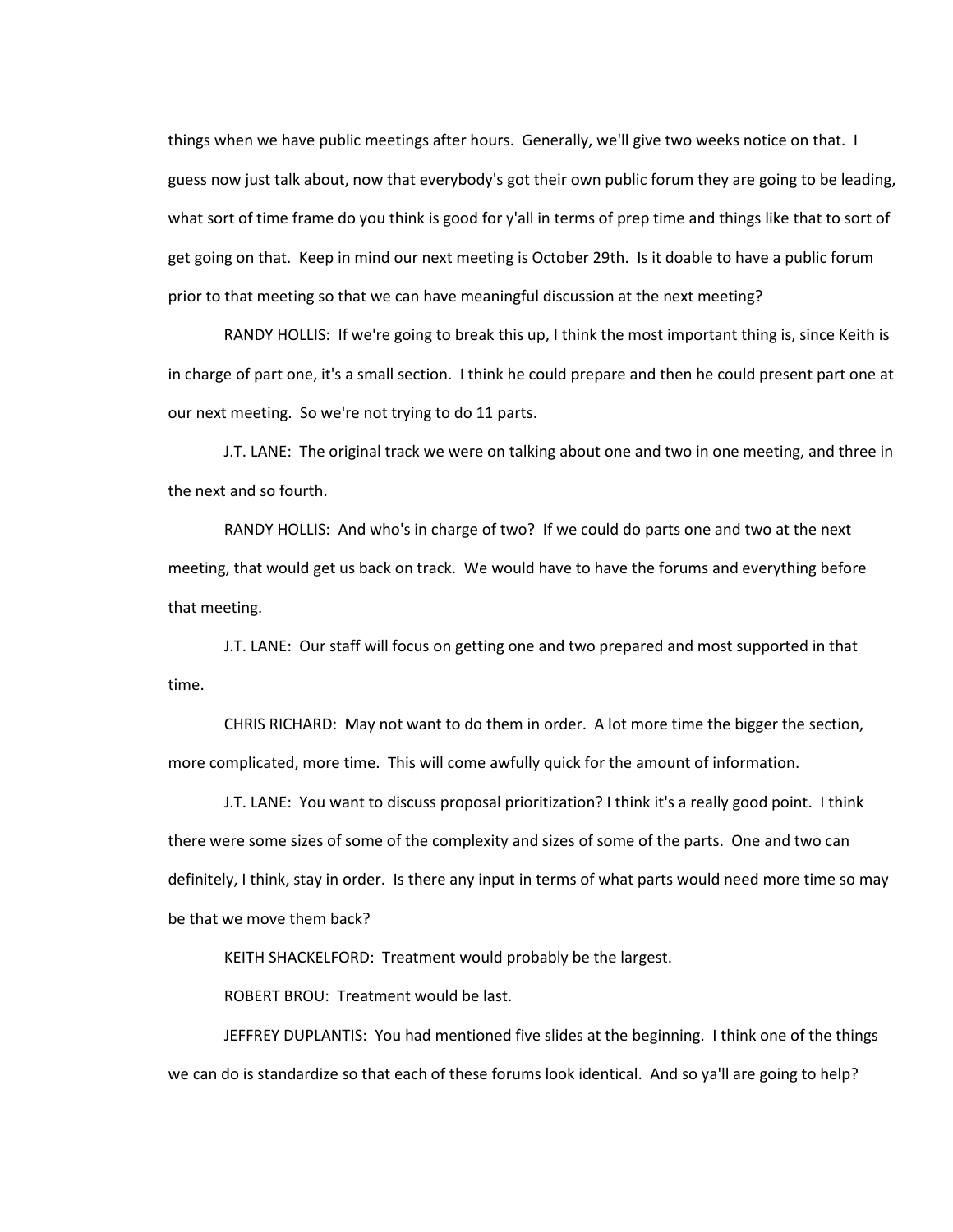J.T. LANE: We will help with the development of those. So we have part four and ten would be sort of at the end, or towards the end. Treatment might be the very last thing we cover. Backflow prevention might be before that. Any other parts that you guys feel strongly need as much time as possible?

RANDY HOLLIS: I'd like to see the order one and two, then three, and then we jump to six, seven, and eight. And then we handle five and then four given the topics, cause that throws parts one and two. Three is source development. It shouldn't be that difficult. Skips over, then we have pumping facilities. Then finished water storage, shouldn't be that difficult, then distribution piping. Then we get back into chemical treatment. One, two, three, six, seven, eight, five, and four and then backflow.

J.T. LANE: We have nine and eleven left.

RANDY HOLLIS: Nine before four. Let's put it after eight then six, seven, eight, five, then four. Backflow close to distribution, which is eight. So put backflow right after eight. Distribution and then backflow. I have one, two, three, six, seven, eight, ten and then I'm missing nine. So you want to put nine, which is residuals, and then five and four?

J.T. LANE: So eight, ten, nine, five, four and what about eleven?

RANDY HOLLIS: Eleven be the very last. That's the forward.

J.T. LANE: One, two, three, six, seven, eight, ten, nine, five, four, eleven. Any objections to that? So what we'll do is work with Keith and Dirk on getting the forums for parts one and two scheduled before the next meeting since the discussion will be in next meeting. Need to really move on that. We'll be following up with each of you at the end either today or tomorrow on getting going on that. With the forums are we going to... I know that we're all scattered across the state. So are we going to try to base them where y'all are based and webcast from there? Is that largely what you are thinking Randy?

RANDY HOLLIS: I think LMA has offered their facilities for webinars. It can certainly be held out there and participated by anyone in the state. That would be a great place to hold a webinar there. I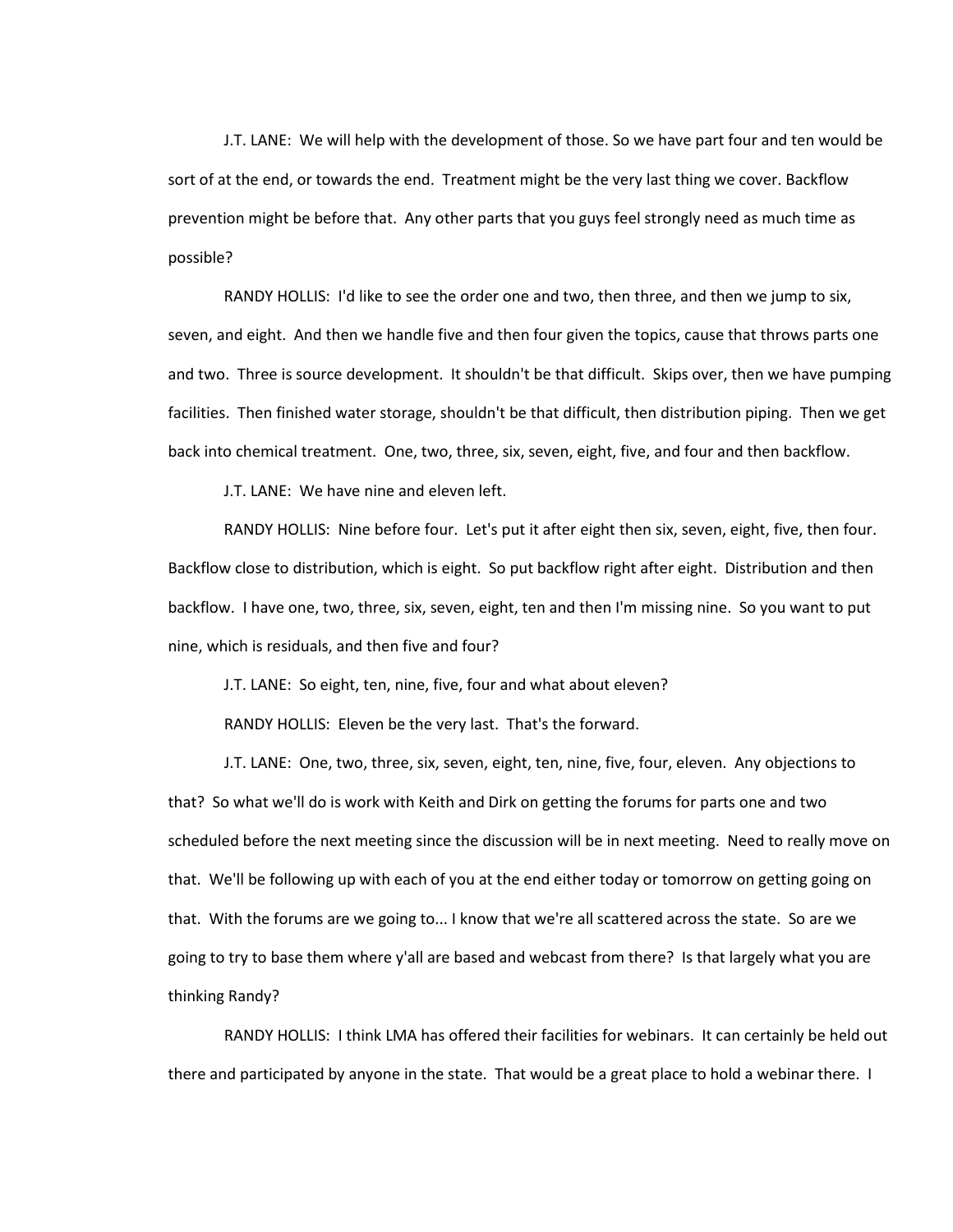don't know if you have facilities here? But I know they have offered their facilities for anyone to help.

J.T. LANE: I guess for some of you that are traveling out of town though we have facilities in every region of the state where you can base those meetings. Using the web is a great way to interact, but I think at the same time as well, if you are already out there then having them in other places of the state since we're going... to me that's one of the greatest flexibilities on taking this approach is that we can go to other parts of the state to have these meetings to talk to people that we don't get to talk to very often, or at all. So I think to the extent that A that would minimize travel time for y'all. We would be able to have a better reach across the state to do that.

RANDY HOLLIS: What if each individual point person contacted Jake or whoever and coordinated that so that you do it individually?

J.T. LANE: Agree.

VERN BRELAND: Mr. Chairman, my aspect at what I'm going to look at is I'm in Baton Rouge so much as LMA President that I would work out my schedule with Tom Ed. And then normally we have meetings on Wednesday. And the biggest concern is making sure everybody can participate in the evening time. Work it out with them that when I come in on a Tuesday I can actually hold my webinar that Tuesday night so that way, and I plan on having as many as I can have so we can turn out a good product at the end.

RANDY HOLLIS: I'd like to make clear. One of the reasons that I really suggest this is because I wanted it to be unlimited to that point person. That if he wants to hold five webinars, or a blog, or something going it's to assimilate information. Not to restrict him to just one, it's to whatever. If you want to hold one official one, that's great. For operators like Robert that can't come during the day and participate, or may be he's on vacation that day, he can participate even at other times.

KEITH SHACKELFORD: We can get an email list from ASCE, The Louisiana Engineering Society, from The Louisiana Rural Water Association, and The Louisiana Municipal Association and send out a mass email with copies of the sections attached. And if they can't attend a webinar, or a meeting, they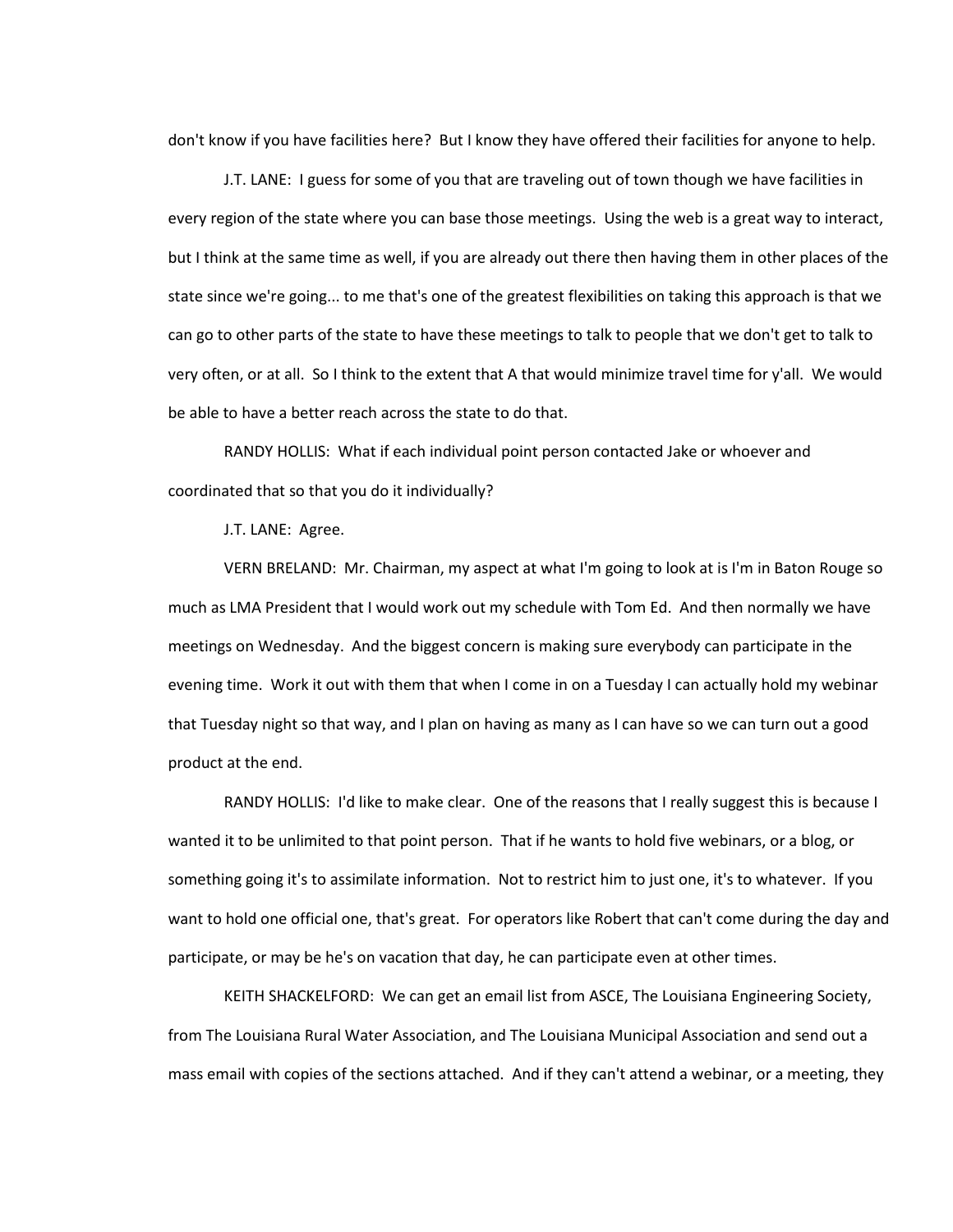can mark it up, scan it, and send it back and still have their input.

RONNIE HARRIS: Thank you very much. What I wanted to make sure that everybody understands, and pardon me I don't mean to talk down to anybody, exactly what is a webinar? The aspect of what we can provide at LMA may be different than at another facility by another organization. Tom Ed can talk more about the actual technical aspects of what is available, but when a webinar is held in our facility it's primarily just a few people with technology at our fingertips. Once the webinar is conducted everyone can link in, talk, make comments, whatever, and then it's recorded. If you have consistency in the presentation amongst the 11 different point people you have a better product at the end. Plus, for the record, you would have the actual webinar. People who would submit questions would do it by email so it's in writing, and then you have that consistency. When I heard of the point person concept I was concerned about all of this information being funneled through one person who could strangle the information as far as getting to this committee. Everyone has their own personal integrity and professional responsibility so I don't think that would necessarily happen on your point of view, but perception by the public could be different. If you establish the fact that a webinar would be held where as everything is said, recorded, whatever, it would be proof to the public that it's transparent and open. I think you would have a more trustful public, as well as, and I did like the comment you don't have to have just one. You can have a couple in case people didn't hear about it, or the subject is that complicated and you wanted to delve into it. But the other aspect is, and that's why I wanted to talk about facility. Facility, the LMA is here to assist. We'll be happy to work with anyone else who would like to also assist if they wanted to do it at another part of the state. You have a responsibility. You're here today. It would just mean that you would have to come to Baton Rouge for your responsibility on that particular time for that webinar. We will work with you at whatever time is necessary. I would suggest evenings because people can do it. If you want to do late afternoons, early mornings, whatever time you want. We will make accommodations. The other aspect is the quality of the product of what's handed to each of you at the time to make the decision, the discussion. I would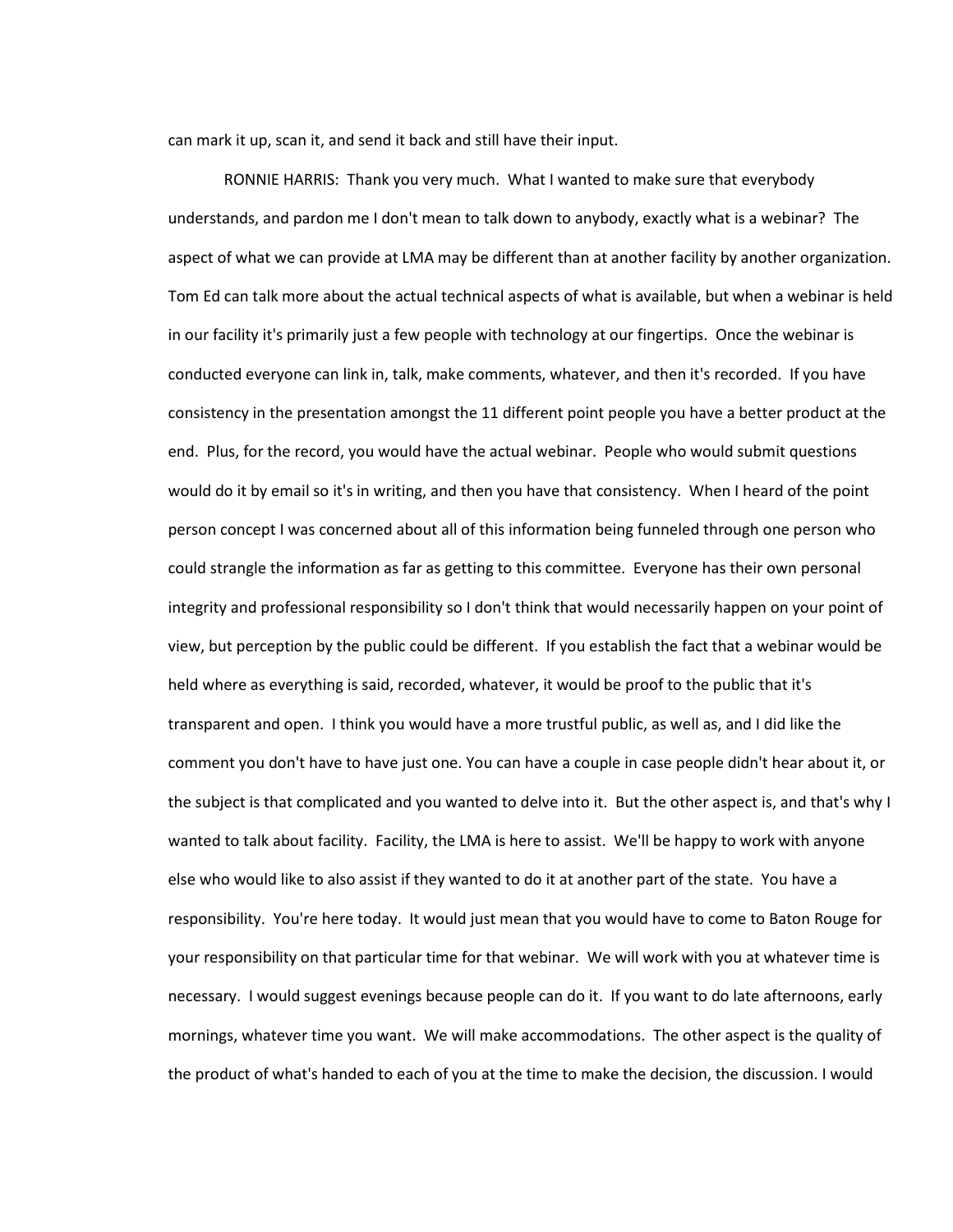tend to think if you had a document of the ten state standards just imagine in your mind grading all of the text out of it and reviewing it. I said it last time, if you can agree that the sky is blue and that's what it says, the sky is blue, check, you highlight that as being acceptable. And then whatever is controversial you're going to have a pro and you're going to have a con. And I think the point person's responsibility is to itemize this is the subject matter, this is the pro, this is the con. Anybody can make a decision as long as the facts are laid out to you. If one point person does it one way, and another point person does another way, I tend to think it kind of corrupts the system. The presentation of the final product of this committee I think should be a discussion that you guys would take about and agree upon. We stand ready to assist you and I would be happy to answer any questions at the appropriate time.

RUSTY REEVES: J.T., it was going to be one of my questions with your regional offices. Will they be accessible to us, say 6:00 in the afternoon?

J.T. LANE: Yes. We will work with our staff on the ground there and also the other parishes to make sure it's open.

RUSTY REEVES: I guess my other question is, we've been assigned a task or point person. If we knew a webinar was going on and we wanted to participate or take notes for the person, would that be acceptable as long as it wasn't one or two of us went over there?

DAVID MCCAY: Yea I was, in fact, going to reiterate something I think I said earlier and Jake reminded me about it. I certainly think anybody, if there's a webinar, any committee member could, quite frankly, I barely know what a webinar is. I think it's something people watch on a computer. Certainly, I think you can passively watch if you're somewhere, wherever in the state, you get on the computer and watch it. All you have to do is make sure that a quorum of these committee members don't log in and start actively participating in such that it becomes a meeting of this committee because you have a quorum of them all participating in this thing discussing back and fourth. I apologize I don't know more about what a webinar is. I have may be participated in a few. I think you can, certainly, if less than a quorum of you want to even participate, that's probably allowable. I hate to even suggest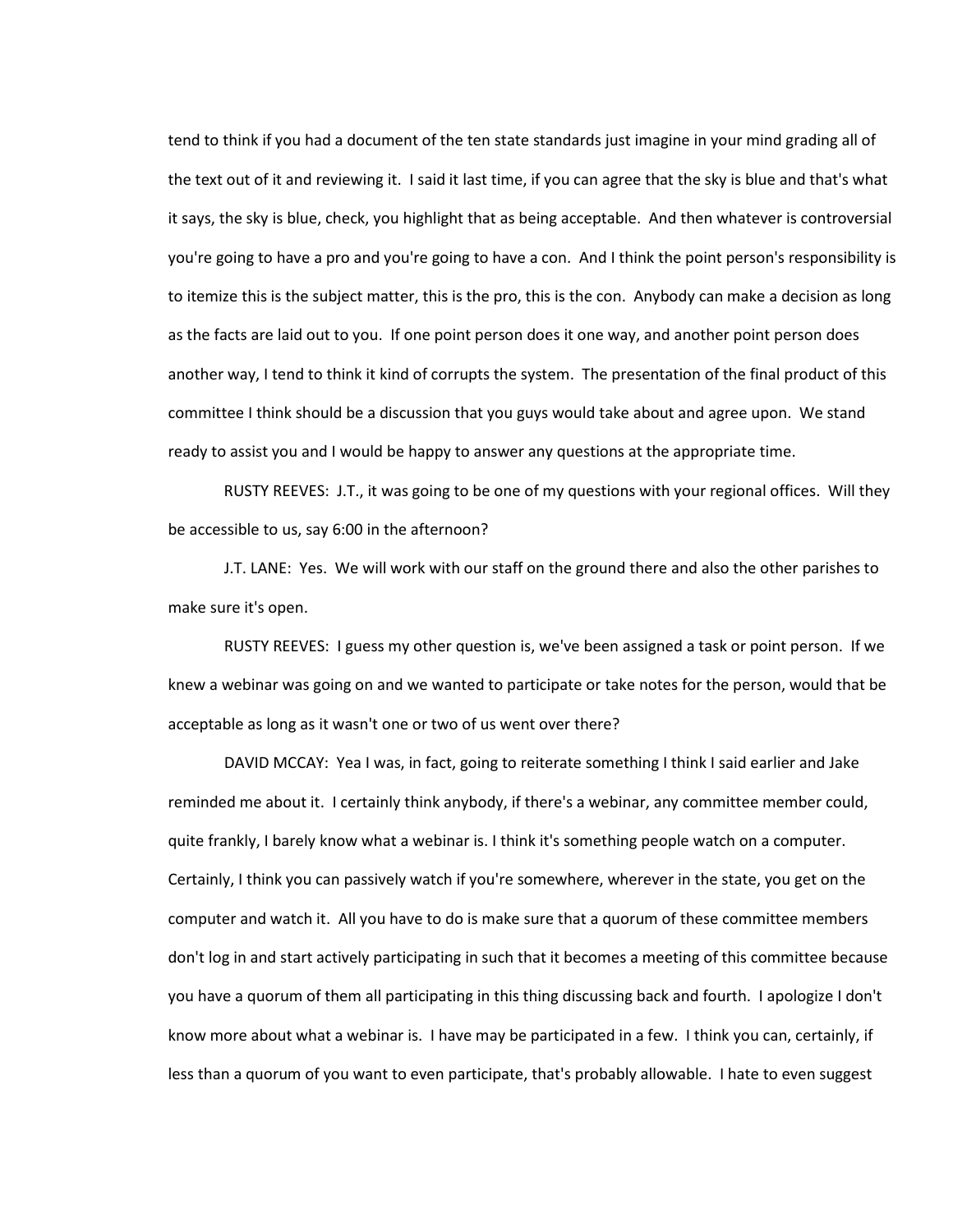that. And again, I don't remember what a quorum of this committee is. If it's twelve and ten of you wanted to get together and participate in a webinar the one point person is putting on, I think that's theoretically allowed because it's still not a quorum. Although, I hate to suggest even going down that road. Better not to even get close to that.

RUSTY REEVES: I understand that. What I was getting to is that I do a lot of webinars and usually there's three or four people helping to disseminate the information, or record the information, look up things to answer questions. Stuff like that there. That's what I was getting to. If there was just two or three of us that went and helped Randy with his, and not the whole group.

DAVID MCCAY: I think just two or three of you is fine because it's not a quorum of this body and doesn't fall within the open meeting's law.

STEVE RUSSO: And I guess just to add on to that, you know when you're dealing with open meeting's law it all goes to, you know, there's some concrete factors with it and other intangibles that go along with it about intent. Like I know David, and I'm sure Representative Nowlin is familiar with this, David said well, probably be fine with something less than a quorum. If twelve of the quorum, if ten of y'all decide to get together and debate ideas well, yes that's factual. But if somebody were to come in and say the only reason they did that was for intentional circumvention of the open meeting's law, literally, that could also be a violation as well. Really it pierces down to what is the intent. Are you intentionally trying to get around having an open meeting, and I guess cutting out the public and their right to have a comment and to participate in the governmental function.

TOM ED MCHUGH: Tom Ed McHugh, Louisiana Municipal Association. One of the missions of The Louisiana Municipal Association is training and education, and that's one of our primary goals. We often, often, often meet with the full council in a nonpublic meeting for educational and training sessions. Discussions with the AG's office on numerous occasions have given us complete comfort with that process. There's no vote, there's no agenda, there's an educational training process going on to gather information and understanding about issues. That's exactly what you are going to be doing in the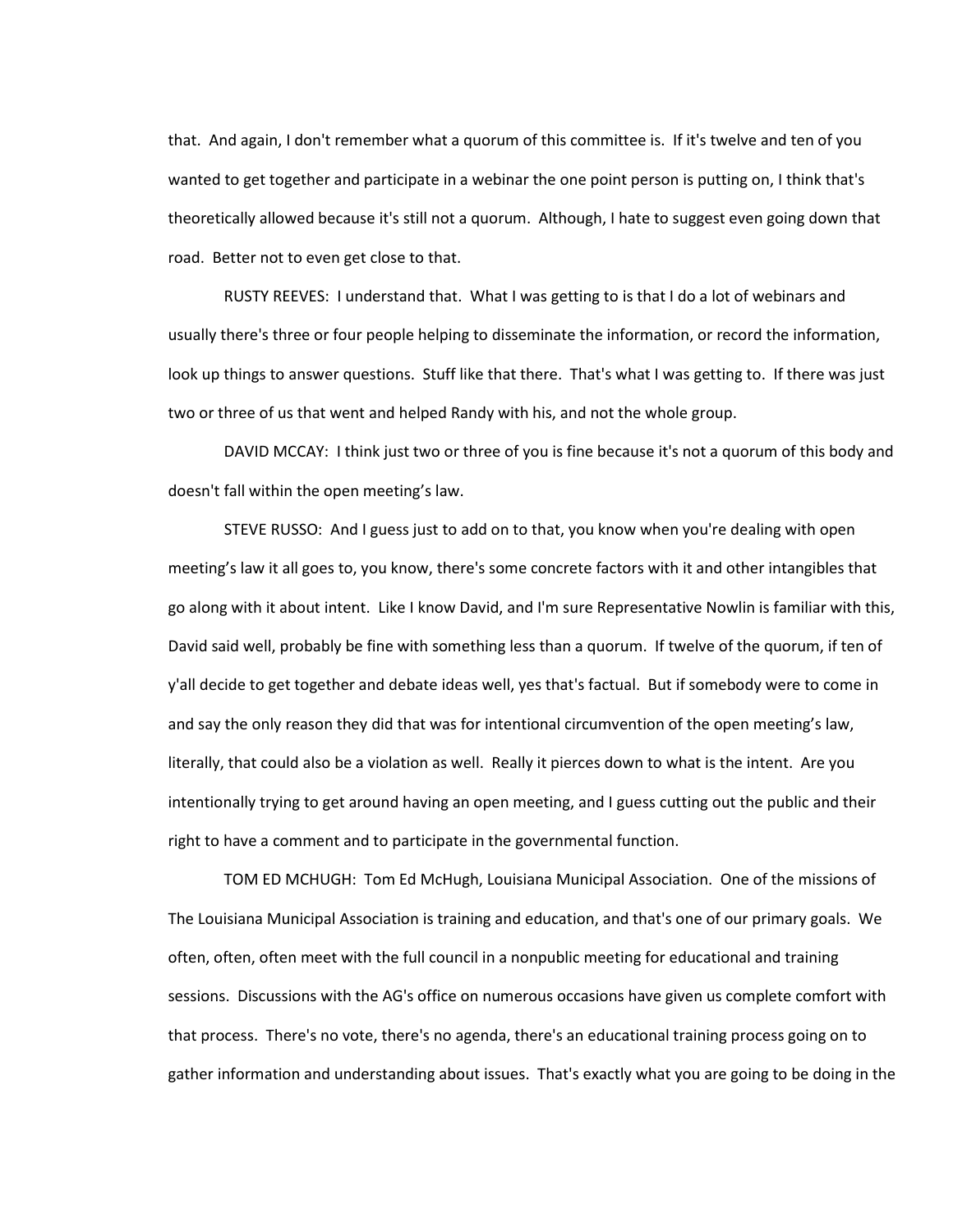forum. There's no voting, no decision making. You are simply gathering information to allow y'all to have, because I can assure you, if you don't do it that way you are not going to succeed. You are going to get when it's time to make a report to the Legislator and you are not going to have any. It's too complicated, it's too much. You have too many people that are very busy people. If you don't design this process to where you can have those webinars where people can participate all over the state in the training educational process to gather information, you are not going to succeed. I think that the gentleman that just spoke, the intent is not to limit people, it's to include people. It's to come back in a very public setting and get action by a public body to deal with the information that has been obtained. I think you are on solid ground. I am not an attorney. Every time I practice I get beat. It's common sense. It's what the Legislator intended. You can't function with the challenge that you have if you don't set some mechanism where people can learn and discuss and gather information to move forward with.

DIRK BARRIOS: Just for informational purposes I'm asking. Are ya'll going to give us guidance on what, just giving out information? You're not going to be able to be in a position, at least I don't think you should be, telling people what we interpret these standards to be, right? Am I misunderstanding how this is going to happen? We're going to be out there and looking at part one, go through, read it, try to give the information out as it is written. It's not going to be participation webinar where they'll call in and say, what do you think? And am I misunderstanding something here? Because they may have questions and we can record the questions some kind of way. I think what we ought to be also trying to do is get them to be aware of what's going on and not only may be just calling in questions, but also maybe emailing information and questions. I can assure you, I've been through, and we've been through, and I got a lot of questions. And I know dog gone good and well the treatment Randy can't answer.

RANDY HOLLIS: I got chemical.

DIRK BARRIOS: You understand what I'm saying. A lot of us are being put into positions. It's not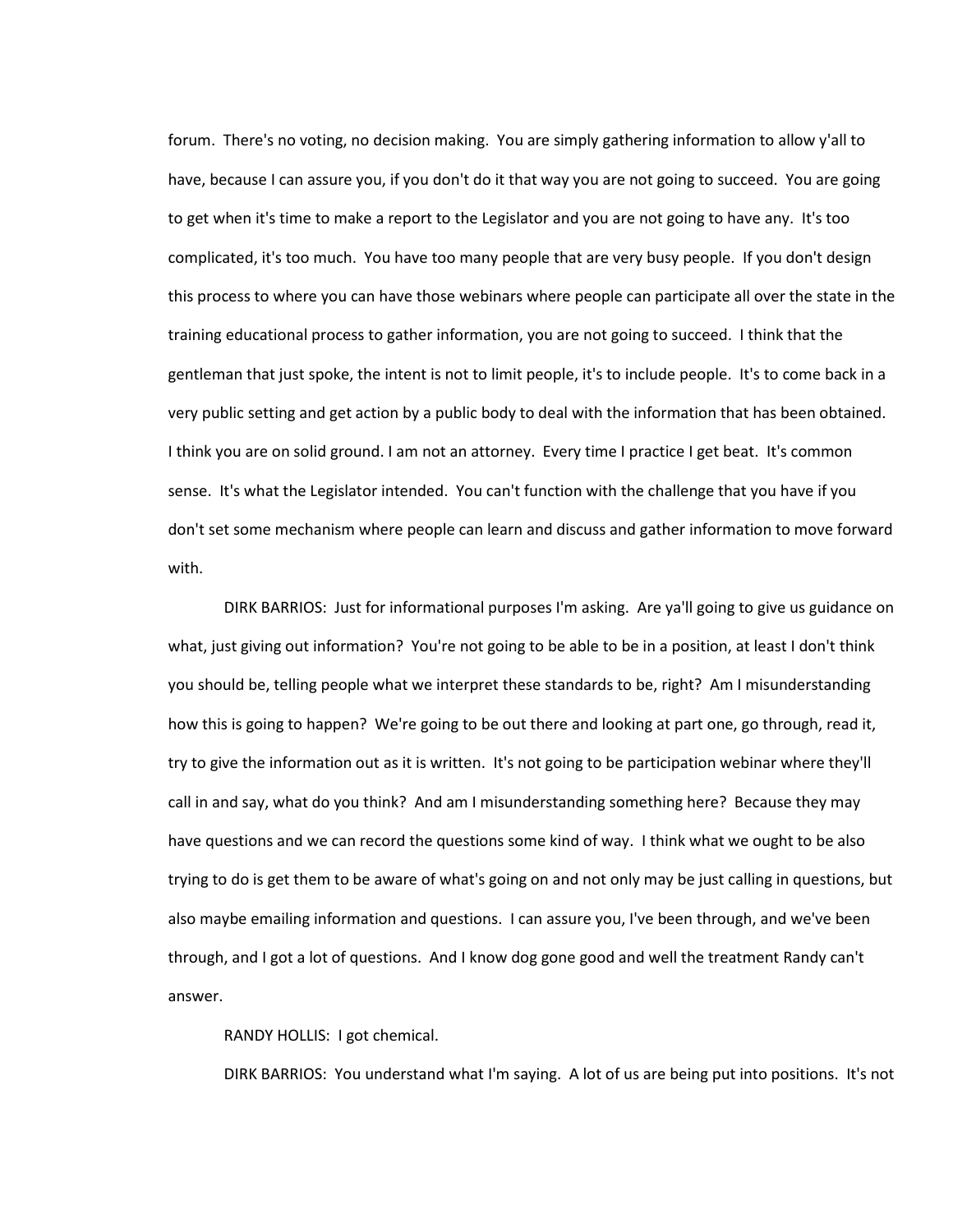that most of us don't have some expertise in some of these fields. I think that the gist of it is to get the information out, correct?

J.T. LANE: Yeah, I think that's why we're having that discussion exactly how this is going to flow. I want consistency for all of us. That's very important.

GLENN BRASSEAUX: Glenn Brasseaux, Mayor of Carencro. I was also the LMA President a couple of years ago. Let me explain. I'm a grassroots guy. I'm not big on technology. What I use webinars for in my staff is we used to have to drive to LMA to participate and get education on a lot of different topics. When we came up with webinar idea my staff and myself can sit at a computer in Carencro. You preregister and it tells you at a certain time you call in. You log into your computer and you're automatically on and you are recorded as being present. Now let's say we're discussing occupational taxes. Say the day before the webinar LMA will email all the information that's going to be discussed, an outline. It's up to you if you want to study up, or just take it cold the next day, but... and then there's a person walks you through it. Whether it be on a slide presentation, whatever. And then if you have a question we type it in. It's all recorded and they will at the end, or during the session, they will say okay, we have a question. They don't identify where the question is coming from, but they will try to answer that question. It's a sharing of information, but the information is sent by email the day before. I hope that clarifies. Typically, me I mix up people more than they were.

RANDY HOLLIS: Mr. Chairman, if I might, let me give you an example. This is the way I kind of envision this happening. Under chemical treatment residual chlorine, and I just happen to turn to this, and it's applicable to what we talked about today. It says minimum chlorine residual and water distribution system should be .2 milligrams per liter. Minimum chlorine residuals practice should be 1.0 points. What I would do in that one paragraph, I envision sending that out to this group be it in a webinar, or being in other forms, or sending a mass email out. If this is ten state standards, please comment. I don't anticipate me sending out saying here's what it says. I think it ought to be 8.0. Giving my opinion, I don't think that's what we should do. I think our goal is to send this out, to ask for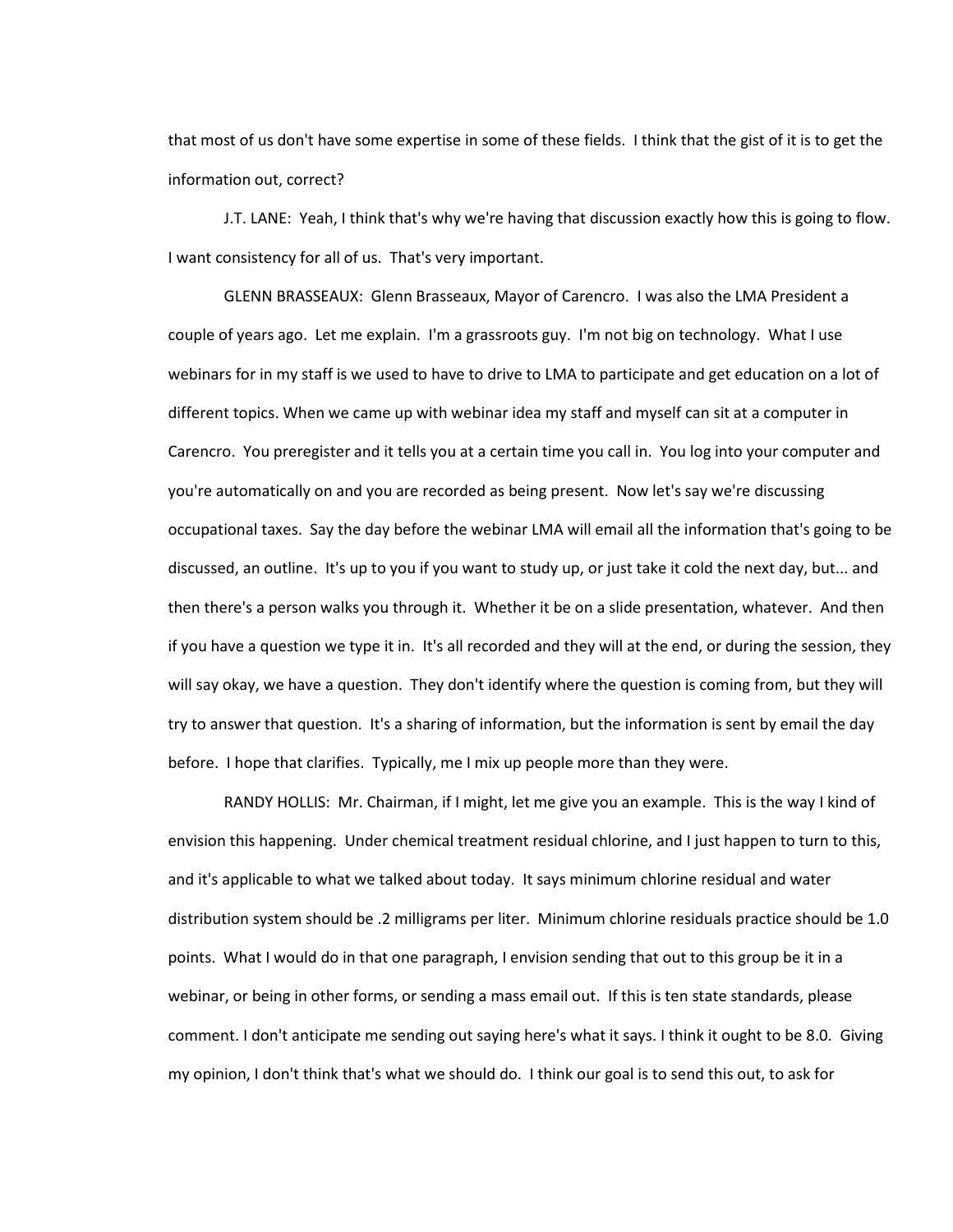comments and recommendations, and our job is to assimilate that together and bring it back to this committee. It's really sending this out, asking for comments. Some people may say over here on chlorine piping, it doesn't mention this here in pipe material, but I know you can not use brass and chlorine solution piping. Maybe someone should comment. We do not use brass and chlorine solution piping. That maybe something that we include in essence. So we send it out as it's written and we ask for comments and how can this be improving for just our standards.

JIMMY HAGAN: Is it going to be the committee's decision on what the consistency between all of these different focus groups is going to be? The reason I say that is, what works, and we're coming all from different areas of practice. What works in one place does not always work in another. In my particular line of work we represent many, many small communities. The fellow who spoke earlier, the way that you would reach out to and get input from those stakeholders is not always a webinar. There may be alternate means of doing things besides a webinar. I think the webinar would solicit comments from may be the more sophisticated level of person that would give input, but it doesn't need to negate those who don't have access to that that have meaningful input. I think avenues for getting input, two really good ones, and only because we work with these organizations, but there's been others spoken here as well. LMA has regular meetings, quarterly meetings that are attended by elected officials. LRWA has regular meetings attended by operators who are members of LRWA and many, many other organizations like that that have regularly scheduled meetings that are not necessarily webinars, but that have significant attendance from people who are stakeholders that represent, in fact, all the people of our state who are the ultimate stakeholders. What avenues can we possibly use, other than webinars, and how do you maintain consistency between the delivery of different point people. To touch on Tom Ed's point, if you do that with greater consistency and greater input you have the better product delivered to the Legislator and the greater chance for acceptance by Legislator. Probably a lot of questions and not a lot of answers.

STEVE RUSSO: Well, I think you've got to pierce right to the deal is. The open record's law, y'all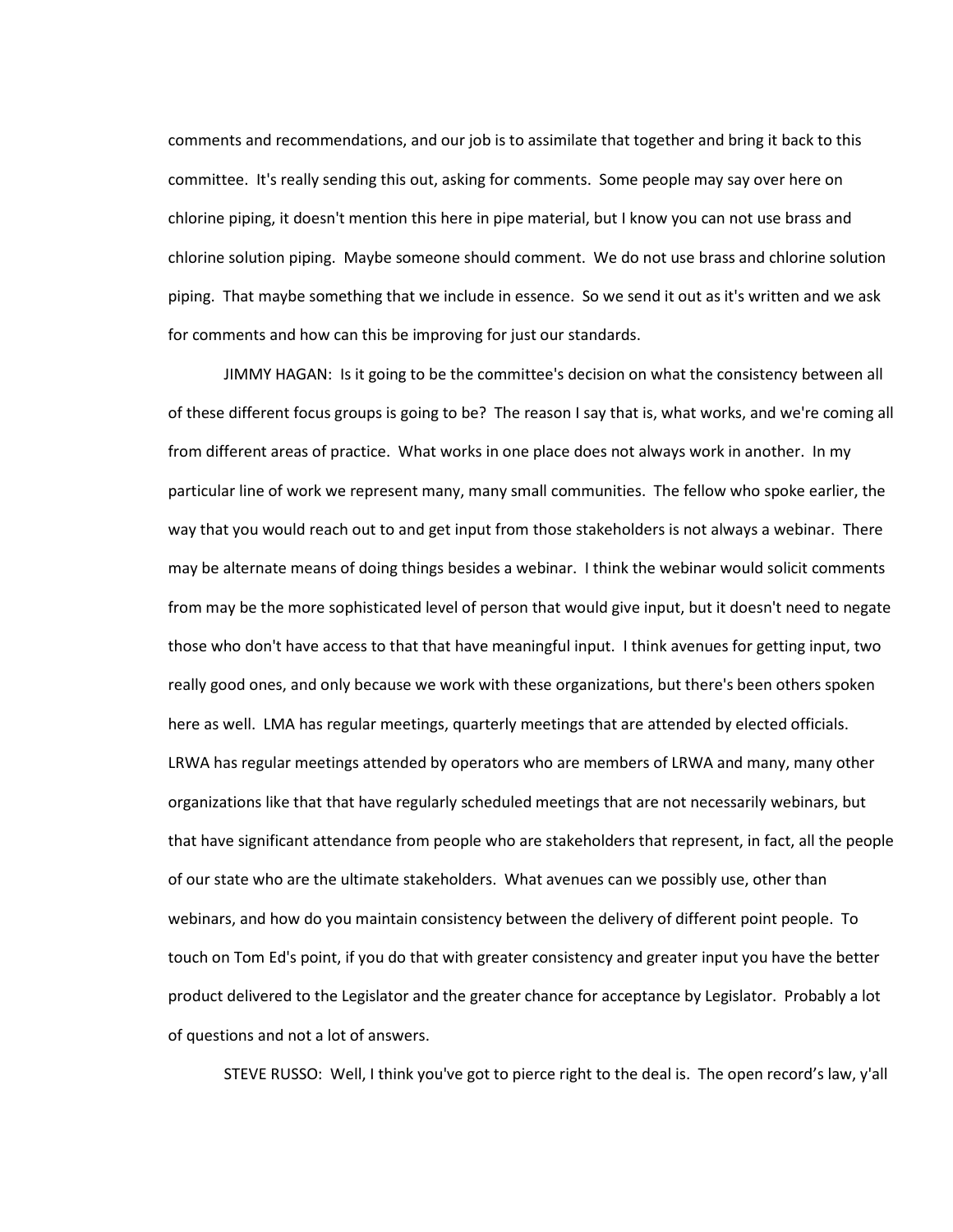need to be mindful of it, but I also don't want ya'll to be so mindful of it that it's a barrier to communication. Consistency is good in a way, but if you try to be too consistent you could block out some good avenues of getting some good data from folks. Some people may think a blast email to some constituents might be the best way to do it. The LMA certainly at a meeting may want to have just a grassroots kind of discussion amongst the folks at their meetings. Somebody else just because y'all are the heads of y'all certain sections, that certainly doesn't mean that you can't, for instance, go and talk about a different section with members of your constituency or members of your community just to see how they feel. Back to Representative Nowlin, knowing the kind of guy he was, I'm sure he spent countless hours, probably if not days of his life talking with constituents about various items of interest that they would like him to address when he was up at the session. That to me is not a violation of the open meeting's law, and shouldn't really be a concern to y'all. As a matter of fact, I would suggest that's a good way to get data.

RUSTY REEVES: I agree with Jim. We're going to have to reach out to some other meetings and webinars are going to work well. We'll have some training sessions, or whatever. However we can and may even get down to faxing it to somebody and faxing it back to you. One thing I wanted to ask, when we have these forums may be able to submit comments may be a week or two after the forum if they wanted to. Wouldn't be just at that forum. It allows somebody else to get access may be at a later time then they had at the webinar.

STEVE RUSSO: Yeah, and I think that's good as well. Once again, not to, I guess, lighten what the public record's law, the open meeting's law is all about, but it's mainly meant to prevent things like if all of a sudden J.T. calls the next meeting for April 1st of 2014. All of a sudden we all come in, sit around this room again at 2:00 and somebody holds up a big, thick manual and says, I have a motion, we approve. Do you have a second, yes. Any objections, no. All of a sudden the public is going wait a second, something is going on here. There wasn't any open discussion. Somebody had to go behind closed doors in a nontransparent fashion and concoct this document without the public having any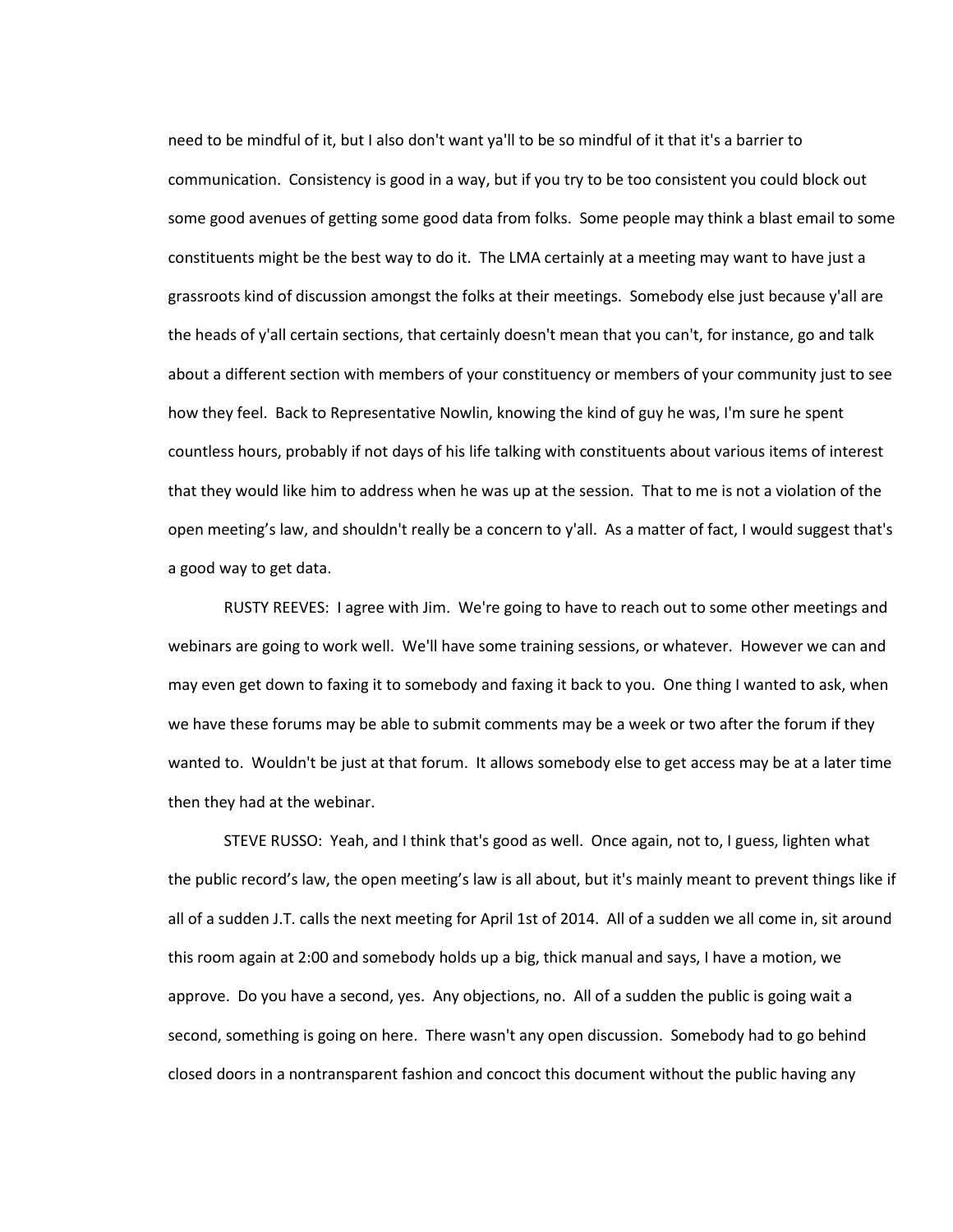comment. I think as long as that doesn't happen, and of course there's a continuum down that continuum that you can't cross over as well. That's mainly what it was meant to prevent is these clandestine, behind close door meetings where the public couldn't see what the government is doing.

RUSTY REEVES: The only thing I would like to say is, like they mention LRWA does have the capability of mass emails and contacting both the operators and the system contact, the decision makers as well. And get to that point we can just dissimilate that information down to them.

CHRIS RICHARD: How is information going to be funneled? I know there was some comments about it going to a single person worrying may be about that person screening it from appearance standpoint. Is everything going to go through DHH and then sent to that point person, or directly to the point person? How are we getting information from the public to the point person?

J.T. LANE: We need to, internally, after this meeting and figure that part out for you guys and let you know. We'll have to find some mechanism internally to get all that and have it submitted in the right format, whether it's a web form that's developed that allows people to attach documents, or type in their comments and questions, and that sort of thing that automatically populates one list or section part one and what not. We'll figure that out for you and let you know.

JEFFREY DUPLANTIS: So what we're going to end up doing is decide we want to have our forum on November 5th we can contact y'all. Y'all would get it all set up, because as far as recording everything that's going on like we're saying I'm not in a position to be putting on this webinar and trying to copy notes and all this information down while this was going on and probably somebody sends a question. I'm not going to attempt to answer a question at that time either. I don't say I'm an expert in whatever field I may end up being responsible for. There needs to be a straight line format who's doing it, where does that information go, and I think it needs to be gathered by somebody, possibly besides the point person, but then disseminated over to that person for presentation actually at the meeting.

J.T. LANE: Right. I think that what's going to end up happening is that we're going to probably... I agree with you in the consistency part completely. I think, otherwise, if we don't have some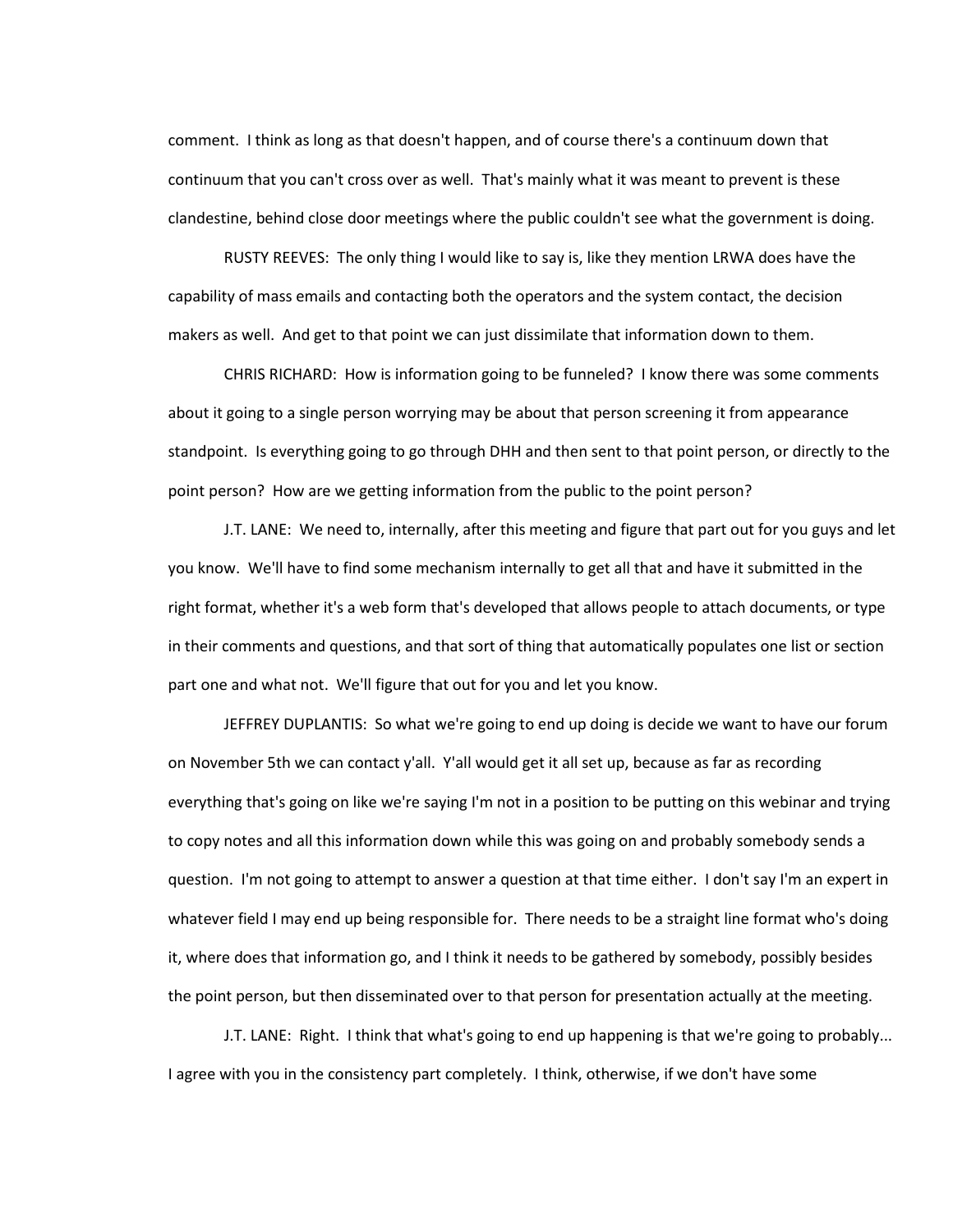consistency in all this it's going to drive us all crazy. I don't want to do that. So what we are going to do is go through and figure out how to be consistent in places. There are going to be places where we use LMA's webinar capabilities and stuff like that and either in all cases, or in some, the LRWA's list, our list, etc., a variety. A hodgepodge sort of thing.

JEFFREY DUPLANTIS: I think there needs to be a DHH person at each one of these webinars as the forum coordinator.

J.T. LANE: I agree.

RONNIE HARRIS: My name is Ronnie Harris. I'm with Louisiana Municipal Association. I failed to identify myself earlier. I wanted to address Mr. Hagan's point. In no way shape or form are we saying that the webinar is the only way to go. In fact, probably, you know we're in the 21st century, but you have a lot of people who are afraid of computers. They don't want to deal with it, and they want to have a physical presence. If this committee would want to have the point, or the point person want to have or directed to have one of those regular public hearings where the point person is present in Baton Rouge and everybody makes the trip to Baton Rouge and talks like I am to you. You can do that. The webinar is the electronic aspect that would satisfy the gentleman who originally spoke, and his concern what about the small town operator. Well, let me tell you, most operators know how to deal with computers and get the information as Mayor Brasseaux said the day before and have active and constructive input. The point person, although you're technically capable in your field, you know what your job is, as far as that point person? Is to facilitate the discussion and keep the people on track. You're not necessarily there, as you said earlier, to answer questions. That's really not your role. Your role is to gather the input. All these email list that the Rural Water, and LMA, and the list that everybody signed and DHH's list, all that is to blast out there, along with, I hope, a very good press release by DHH talking about the progress of this committee because this is a very good meeting. Y'all are making progress. I see that. With a schedule of saying hey, it's coming, be prepared and the emails will be following as to when part one is on. And whatever you can get started with one and two just as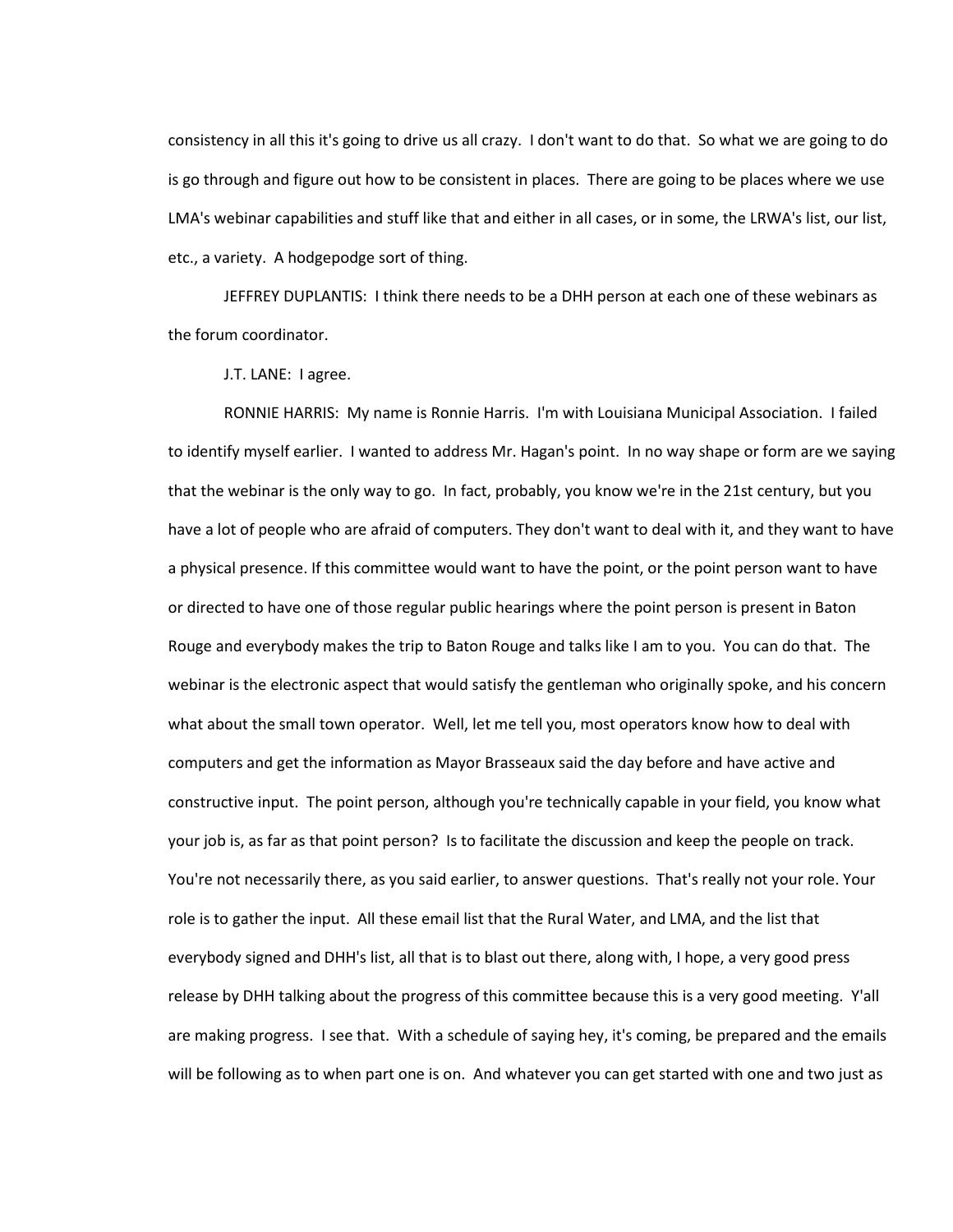pilot program to see how it goes. The one other thing that I failed to mention is, for those who did not attend the webinar they are archived and you can go back and listen to it anytime you want to. So even if you missed it you may not have the input at that particular time, but at least you can hear what they had to say. And I think anyone who questions whether this effort is transparent and with the open meeting's law, I think all they have to do is listen to this meeting. It is invariably convincing to all that we're trying to make sure that it's open, transparent. That's what's most important. The consistency of the product that comes to this committee is vital. As I said earlier, stating the point, putting the pro, putting the con, and making the question to the committee so y'all have real discussion and that's when the open meeting's law really kicks in that you're discussing the meat of the matter in the public. So thank you.

J.T. LANE: Thank you. So we have some more work we're going to do for you guys and get back to you on this. Are there any other questions that you want to raise that we should consider? Anything else burning, forums? And, of course, if you have anything in the next couple of days that you want us to consider, please let us know. We'll sit down and try to think of every possible issue that could be faced. If you have any other questions or thoughts in the next couple of days, please do let us know.

RANDY HOLLIS: Mr. Chairman, I would like to thank you and DHH for showing that as a group, I think we can work together.

J.T. LANE: There was never any doubt about that. Thank you. Okay, the next item I think we can go through fairly quickly. I wanted to provide some clarifications. I know there was a lot of questions around one thing that we have wrestled with directing our staff. We survey water systems once every three years. One third roughly every year surveyed. It's a part of our agreement is that we continue with EPA, especially to continue surveys and so that was part of the reason why I sent you guys... we talked about it in the last meeting. I resent you the list of deficiencies that we paired down, that we ultimately thought that everyone would agree to something that needs to be correct, and stick to. Because, again, we still have staff out in the field that still have 1/3rd of their surveys to do this year.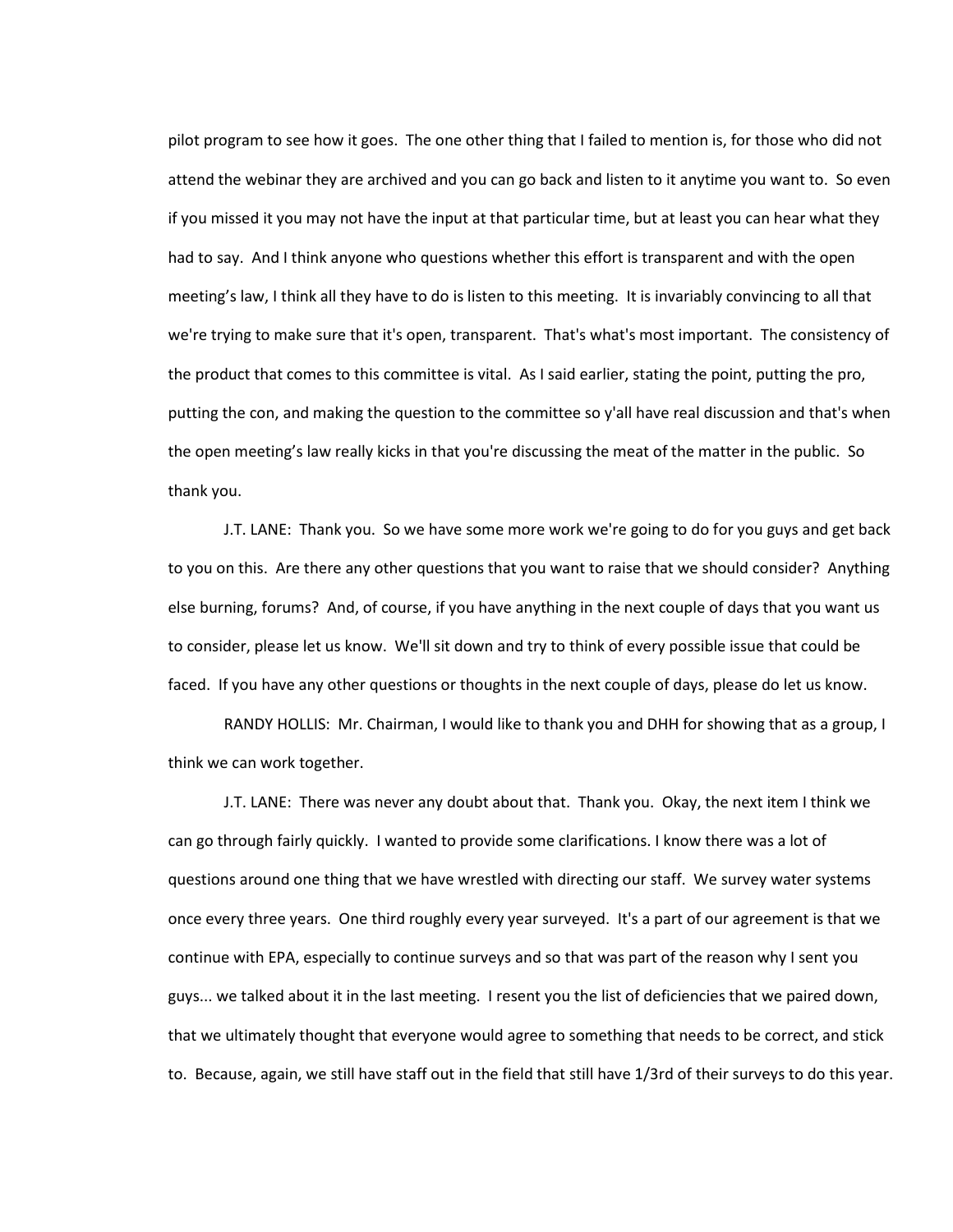I want to insure that they are doing them appropriately in the spirit of the law that was passed this past session, and also in the spirit of keeping people safe from contamination. And so that's why we sent that out for review. That wasn't necessarily spelled out in the law, specifically under the preview of this committee. That I did want to give you guys a chance to provide input. There's been feedback provided, and so that's why I asked Steve to see if you guys had any final questions or statements that you wanted to make about that, or any final questions that you wanted to ask of him as we try to proceed to do, again, some enforcement activities which are required of us over the next year as we chart a new course forward. With that I will guess I'll leave it open to questions, or if Steve wants to make any comments?

VERN BRELAND: The original list that we got for the deficiency list in August actually had the ten state standards in it. The new list that we got in September, all the ten state standards, anything that referred to ten state standards was removed, correct?

J.T. LANE: That's correct.

VERN BRELAND: But are these violations still being taken out of the ten state standards and will they be enforced?

J.T. LANE: These are violations that, again, in the spirit of the law that was passed that we would reasonably assume under national drinking water standards that could potentially cause contamination, which is why we severely paired the list down. To me you are asking a question that really goes to the heart of even how we started our work. I mean, we're starting with the ten state standards now. The legal basis for the enforcement is not ten state standards. The fact is is that we're starting our work now. We're going to a lot of what we pass through this committee next year is going to still have root in ten state standards. I hear your question. The legal basis is not that. It is our federal current federal authority. It is the current authority we have to designate significant deficiencies which is part of our agreement with EPA as a regulatory agency. And it's also the reason why I ask for your feedback, again, I want to be sure that our staff, Jake and Caryn want to be sure that the engineers in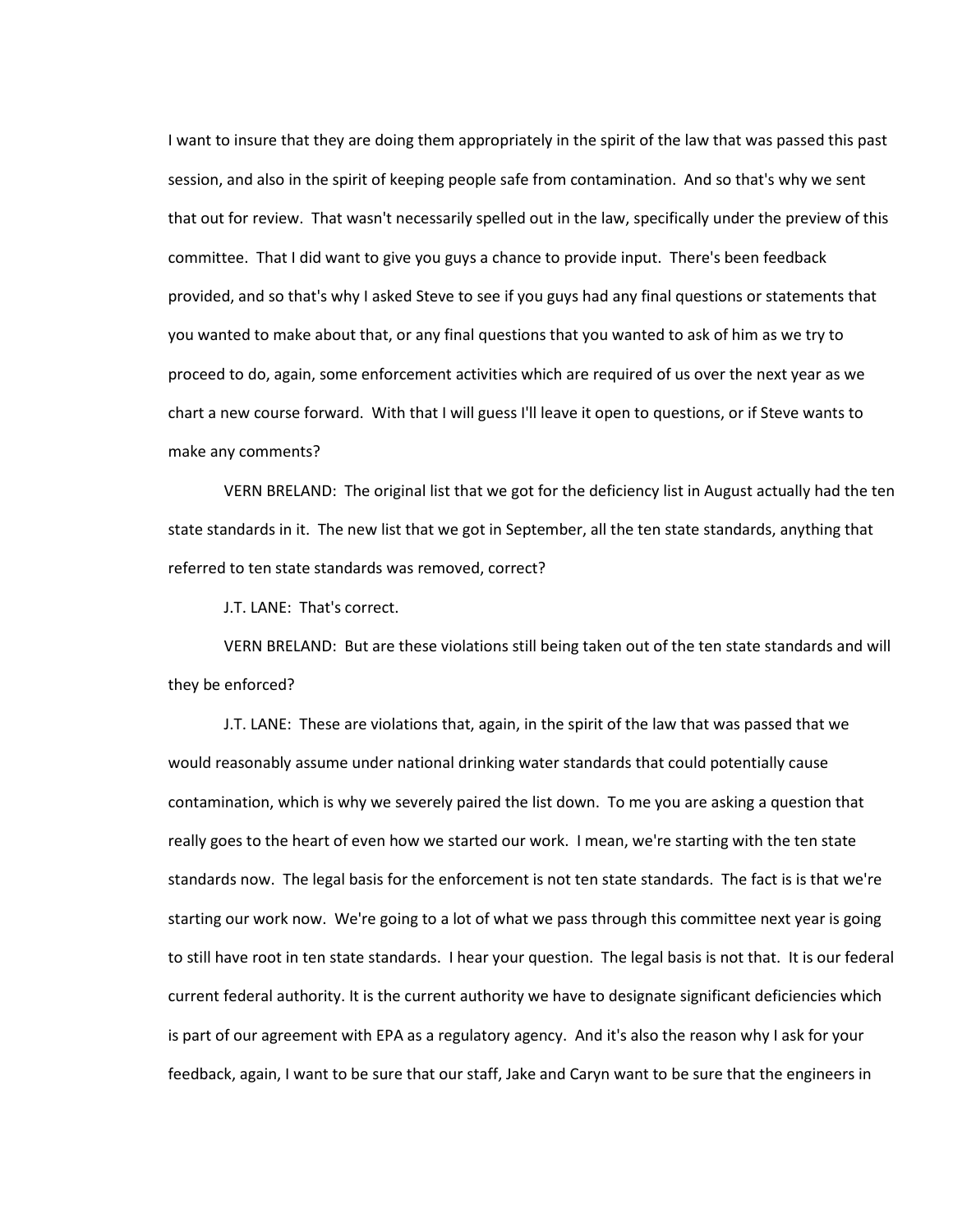the field are adhering to a new way of doing things. And the best way I can do that as they're going out there doing their jobs is to make sure that we give them a new set of guidelines. That's the best tool I have. But the legal basis is not ten state standards. It is what's currently in federal law.

RANDY HOLLIS: I'm not an attorney, but as I read act 292 this committee's job is to develop standards that will be put into future standards. This committee's job has nothing to do with interim standards. I hope you're not asking us to sanction or approve these, because we don't have the authority to do that.

J.T. LANE: No, I'm not. No way asking you to approve it. It was really as I thought about it, again, we were being told we weren't listening. I wanted to make sure even as the interim approach. It was really just a courtesy to all of you. See if you had any feedback, period. We have a job to do, both in our work with y'all. We also have a job to do in terms of keeping everyone safe for the next year and a half as we discuss this and lay this out. It was really merely to see if there was any feedback you wanted to offer. We know at the end of the day that in terms of the safety of the public this department is the one that's on the hook legally, period. Thank you for that question.

GREG GORDON: I sent in comments. Did anybody else? I was wondering if any committee members sent any comments on significant deficiencies?

VERN BRELAND: I did.

GREG GORDON: Do you have roady school on working microphones, you know. Is it on? I was just wanting to know. I made some comments. I didn't know if anybody else had made any comments on significant deficiency. I sent them in. I didn't know if y'all were going to look at any of them, or answer back, or took them as a comment and that was it?

J.T. LANE: Thank you, Greg. I think you were the only one that had direct comments about the documents, so thank you. Yes, we are going to take a look at that. I have not had a chance to circle with Dr. Guidry, and Jake, and Caryn yet to see what alterations we'll make to that, but yes. We'll definitely look at it in very short order. Again, I'm frankly kind of behind in my own mind on how fast I wanted to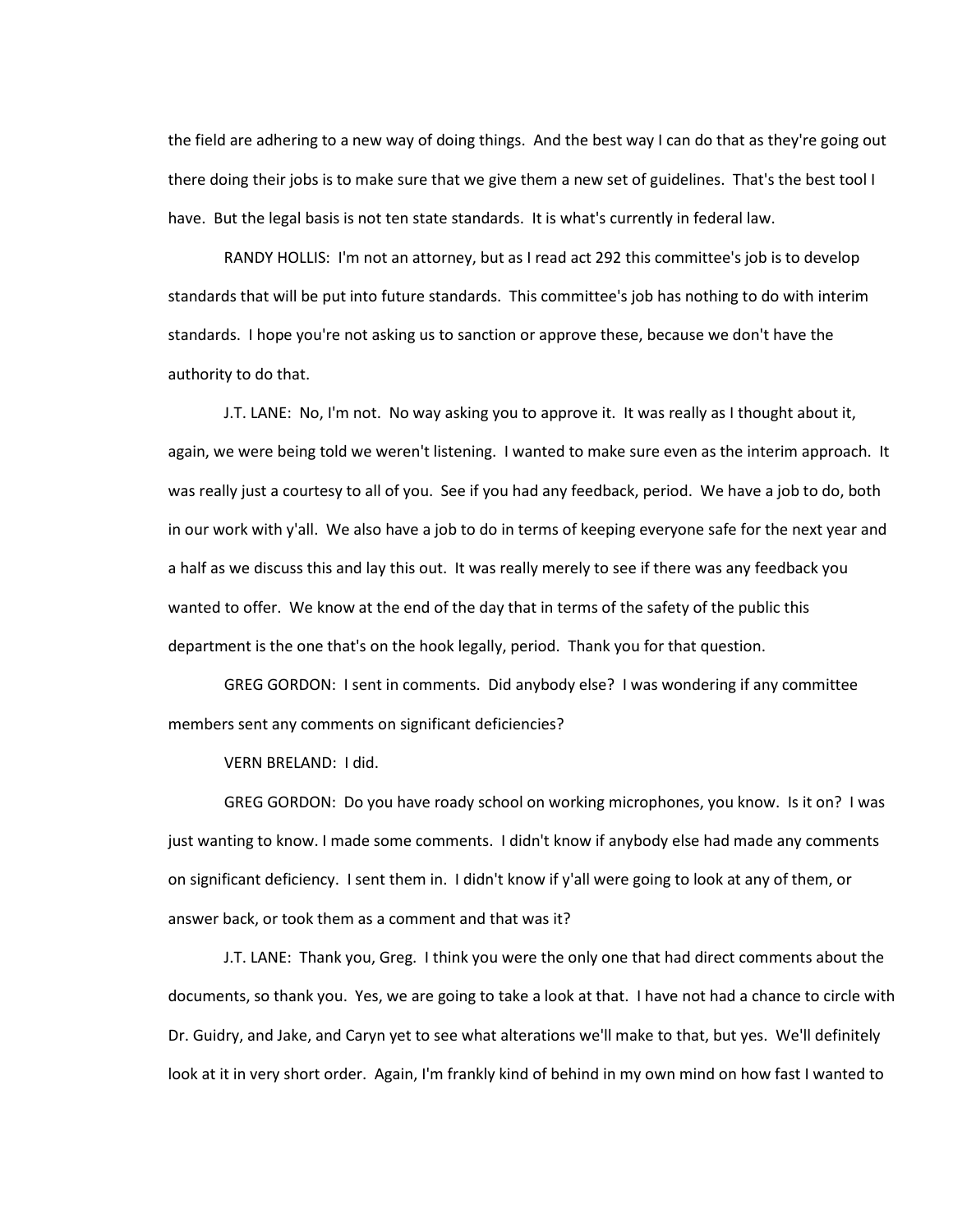get this done. Because again, the staff do need direction from us on how they do their jobs. The last thing I want them doing is going out there to do their jobs, which they're committed to doing, and they're not getting adequate instructions from us on how to do that. And again, I have everyone come back and say that we're not being responsive, or have inconsistent communication in the central office. That's why we'll definitely take a look very, very shortly. Thank you very much. All right. With that, I guess, is there any other remaining comments? We have sort of our check list and our homework that we've got to get done for you guys and details to point out. Are there any other comments that y'all want to make about something?

RICK NOWLIN: Mr. Chairman, has a composite list of all the member's contact data been distributed among the members, because I haven't seen it?

SHEREE TAILLON: It's on the website, but I can send it to you.

RUSTY REEVES: J.T., one comment I would like to make. Ms. Slavant asked about the nonprofit water systems and Ms. Sheree sent out a list and quoted DHH's database as 104 nonprofit community water systems. Actually, under the Public Service Commission there's 225 to 230 that's nonprofits. Of the 1400 water systems that makes up about a 7th of it. I kind of feel like may be somebody from Public Service Commission ought to be invited to some of these meetings to understand some of these water systems that have to comply with... and actually their last docket on the 13th of this month got several of them under a decree order for failure to pay supervision inspection fees that they impose on nonprofit water systems. There's about six of them that if you would send them a letter telling them to pay our local government they will go to Public Service Commission and get out underneath these fees. Just something I wanted to bring out that they are governed 225 to 230 nonprofit.

J.T. LANE: We'll circle them and make sure our numbers are lining up.

RUSTY REEVES: I understand. A lot of times when you ask the system their self, you may ask the operator and he says, well, we're local government, but actually he's nonprofit. And actually I can send Sheree a list of what we have.